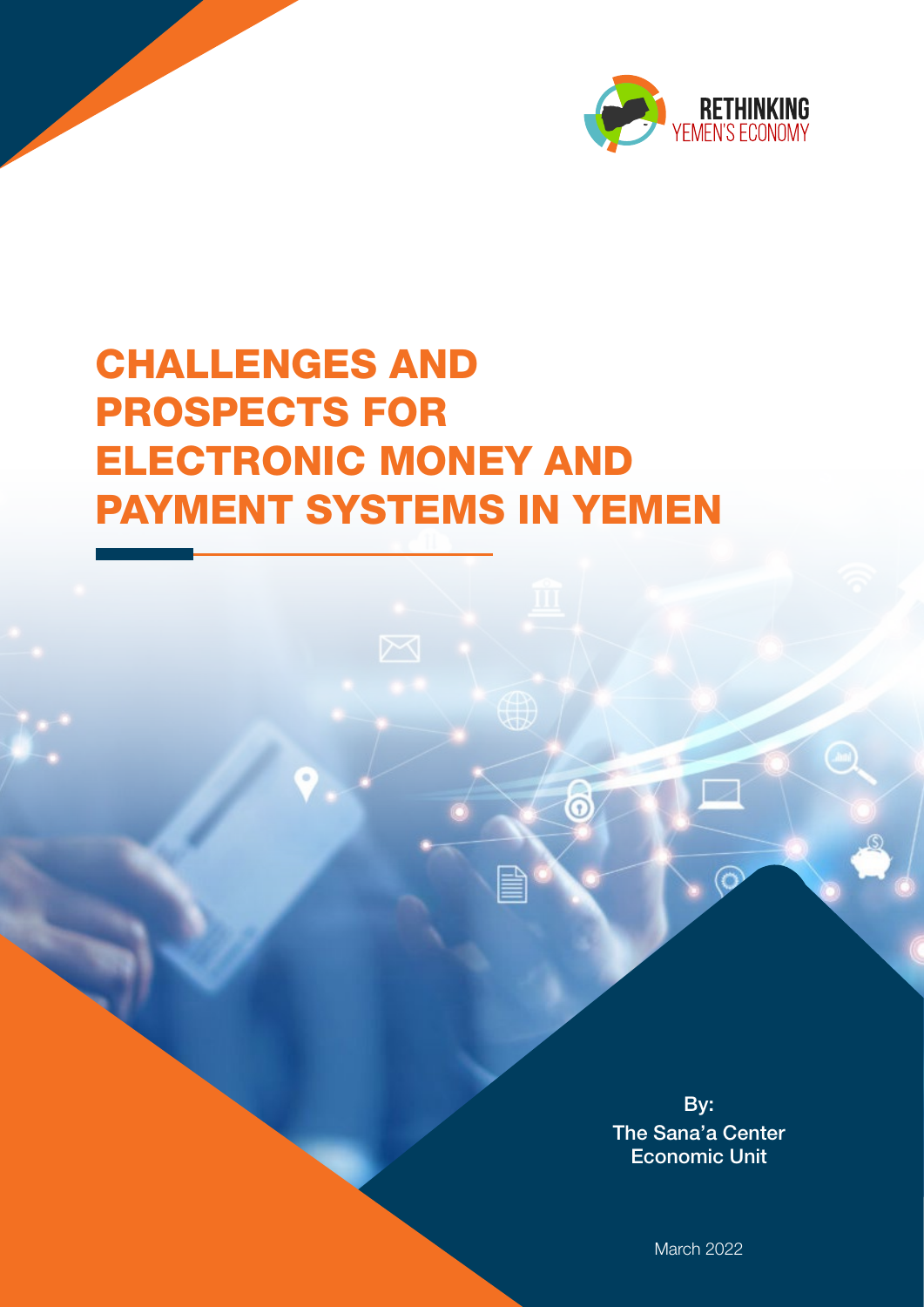### CHALLENGES AND PROSPECTS FOR ELECTRONIC MONEY AND PAYMENT SYSTEMS IN YEMEN

By: **The Sana'a Center Economic Unit**

March 2022







This white paper was prepared by the Sana'a Center for Strategic Studies, in coordination with the project partners DeepRoot Consulting and CARPO – Center for Applied Research in Partnership with the Orient.

**Note:** This document has been produced with the financial assistance of the European Union and the Embassy of the Kingdom of the Netherlands to Yemen. The recommendations expressed within this document are the personal opinions of the author(s) only, and do not represent the views of the Sana'a Center for Strategic Studies, DeepRoot Consulting, CARPO - Center for Applied Research in Partnership with the Orient, or any other persons or organizations with whom the participants may be otherwise affiliated. The contents of this document can under no circumstances be regarded as reflecting the position of the European Union or the Embassy of the Kingdom of the Netherlands to Yemen.

> Co-funded by the European Union



Kingdom of the Netherlands

ХūХ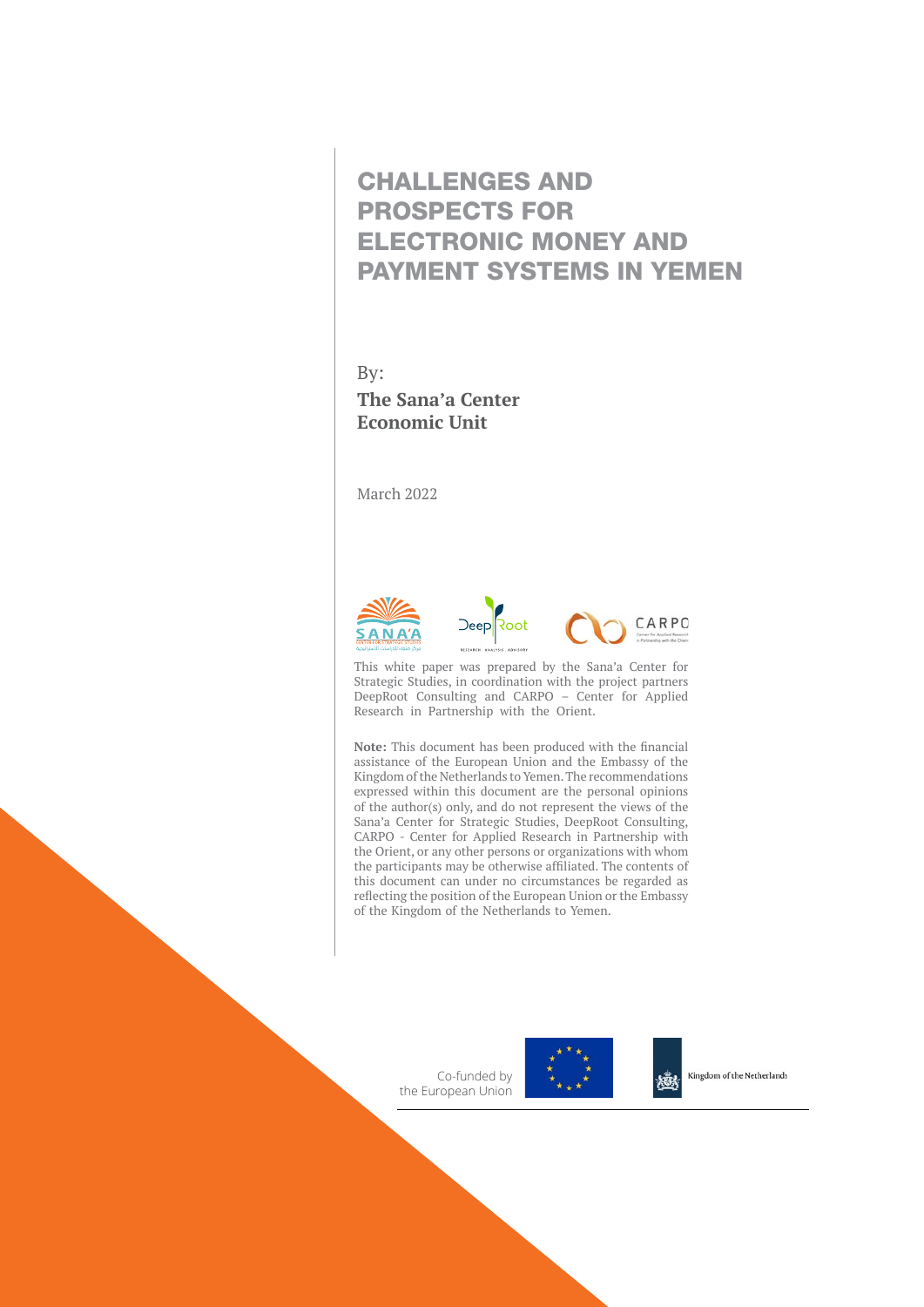# TABLE OF CONTENTS

| <b>Executive Summary</b>                                                | 5              |
|-------------------------------------------------------------------------|----------------|
| 1   Introduction                                                        | $\overline{7}$ |
| 2   Yemen's Financial System                                            | 10             |
| 2.1   Pre-Conflict Legal Framework, Reform Efforts and E-Money Usage    | 11             |
| 3   Continued Efforts Towards an E-Rial During the Conflict             | 15             |
| 3.1   Houthi Alterations to E-Rial Legal Framework                      | 19             |
| 3.2   CBY-Aden Response to Houthi E-Rial Push                           | 20             |
| 4   E-Money Systems, Infrastructure and Players                         | 22             |
| 4.1   The Limits of Comparing International Examples to Yemen           | 22             |
| 4.2   Licensed E-Money Services Providers and Usage During the Conflict | 24             |
| 4.3   The National Financial Switch Interbank Network                   | 29             |
| 5   E-rial Progress: Challenges and Prospects                           | 31             |
| 5.1   Existing Challenges Preventing E-Rial Expansion                   | 31             |
| 5.2   Prospects for E-rial Development                                  | 34             |
| 6   Recommendations                                                     | 37             |
| 6.1   Short- to Medium-Term Recommendations                             | 37             |
| 6.2   Long-Term Recommendations                                         | 39             |

CHALLENGES AND PROSPECTS FOR ELECTRONIC MONEY AND PAYMENT SYSTEMS IN YEMEN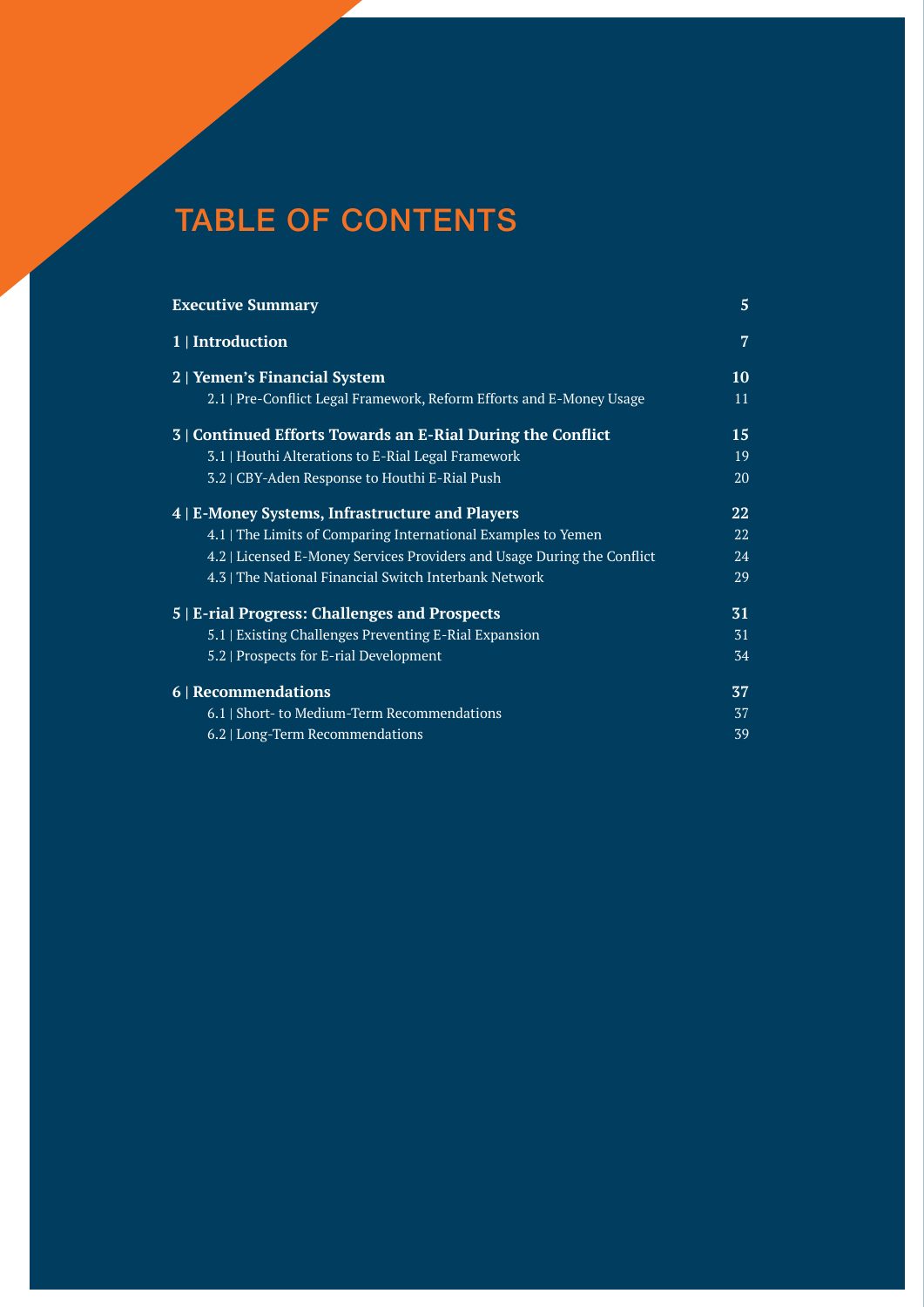## LIST OF ACRONYMS

| <b>ACH</b>       | automated clearing house                                |
|------------------|---------------------------------------------------------|
| <b>AFESD</b>     | Arab Fund for Economic and Social Development           |
| <b>AMF</b>       | Arab Monetary Fund                                      |
| AML              | Anti-money laundering                                   |
| <b>ATM</b>       | <b>Automated Teller Machine</b>                         |
| B <sub>2</sub> B | Business-to-business                                    |
| B <sub>2</sub> C | Business-to-customer                                    |
| C2B              | customers to businesses                                 |
| <b>CAC Bank</b>  | Cooperative and Agricultural Credit Bank                |
| <b>CBY</b>       | <b>Central Bank of Yemen</b>                            |
| <b>CGAP</b>      | Consultative Group to Assist the Poor                   |
| <b>CTF</b>       | counter-terrorist financing                             |
| <b>EFT</b>       | electronic fund transfer                                |
| <b>GAPPS</b>     | <b>General Authority for Post and Postal Savings</b>    |
| GIZ              | Deutsche Gesellschaft für Internationale Zusammenarbeit |
| <b>HSA</b>       | Hayel Saeed Anam group                                  |
| <b>IBY</b>       | <b>International Bank of Yemen</b>                      |
| <b>ICT</b>       | information and communications technology               |
| <b>IDA</b>       | <b>International Development Association</b>            |
| <b>ITS</b>       | instant transfer scheme                                 |
| <b>IVR</b>       | integrated voice recording                              |
| <b>KYC</b>       | <b>Know Your Customer</b>                               |
| <b>MENA</b>      | Middle East and North Africa                            |
| <b>MFI</b>       | microfinance institution                                |
| <b>MNO</b>       | mobile network operator                                 |
| <b>NFSIN</b>     | national financial switch interbank network             |
| <b>NSG</b>       | National Salvage Government                             |
| P <sub>2</sub> P | person-to-person                                        |
| <b>PSD</b>       | Payments System Department                              |
| <b>PTC</b>       | <b>Public Telecommunication Corporation</b>             |
| <b>RTGS</b>      | real-time gross settlements                             |
| <b>SBYB</b>      | Shamil Bank of Yemen and Bahrain                        |
| <b>SFD</b>       | Social Fund for Development                             |
| <b>SMS</b>       | <b>Short Message Service</b>                            |
| <b>USSD</b>      | <b>Unstructured Supplementary Service Data</b>          |
| <b>YFSC</b>      | Yemen Financial Services Company                        |
| <b>YPC</b>       | Yemen Petroleum Company                                 |
| <b>YKB</b>       | Yemen Kuwait Bank                                       |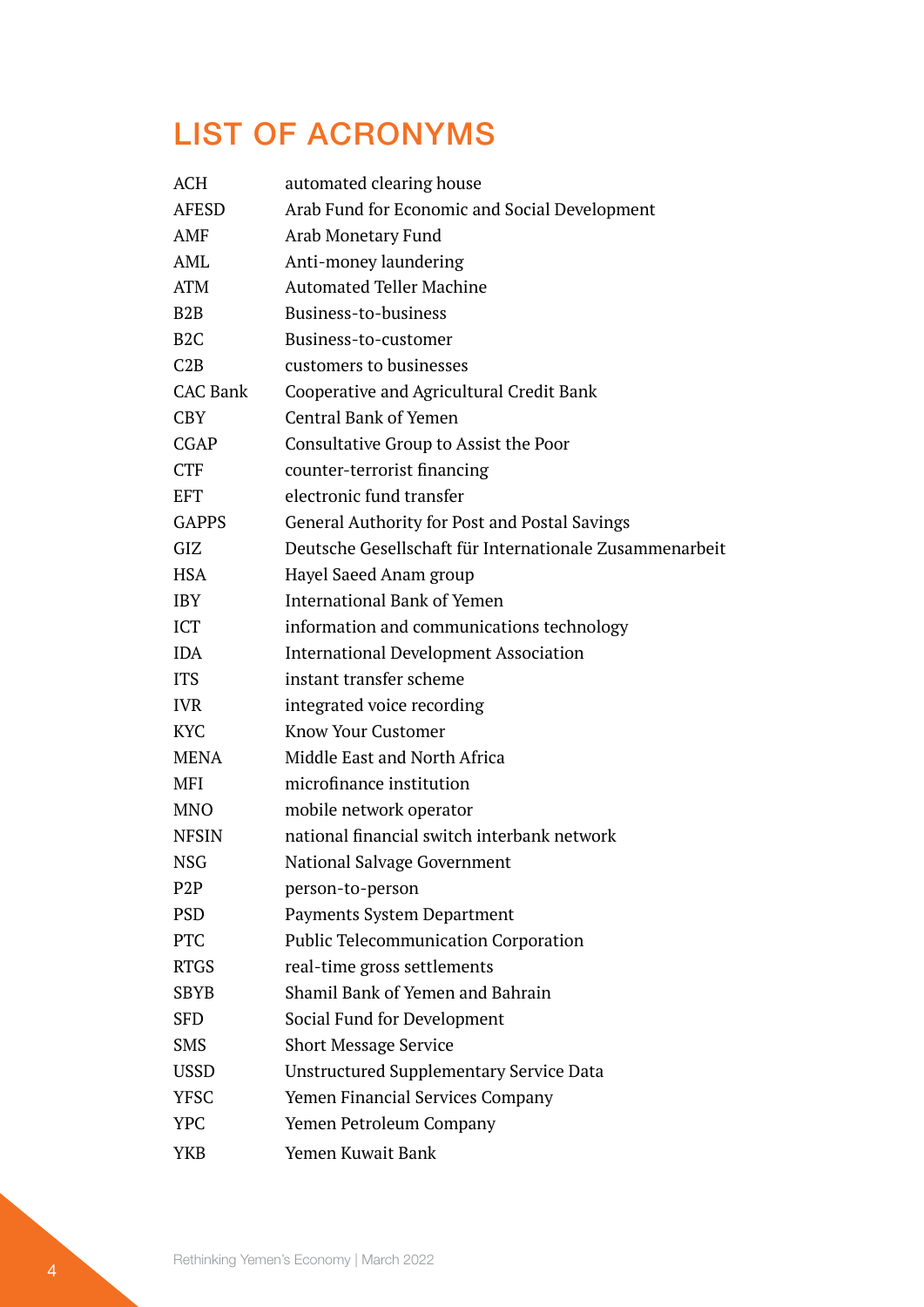### <span id="page-4-0"></span>EXECUTIVE SUMMARY

Yemen has a heavily cash-based economy with low levels of financial inclusion. The country's formal banking sector is highly underdeveloped, undercapitalized and concentrated in urban areas, leaving it inaccessible for the majority of the Yemeni population. Just prior to the current conflict, the Central Bank of Yemen (CBY) began reforms aimed at developing Yemen's financial sector infrastructure and reducing the predominance of cash by improving electronic interbank transactions and local electronic payment systems, including electronic and mobile money services. Given the widespread prevalence of mobile phones among the population, successful reform had the potential to dramatically increase financial inclusion. The onset of the ongoing conflict, however, interrupted progress.

This paper examines the existing regulations surrounding the use of e-money in Yemen, its attempts to adopt e-money services both before and during the conflict, the major players and state of infrastructure in the sector, and the challenges and prospects facing greater adoption of electronic currency in the country.

Broadly speaking, e-money adoption around the globe has been accompanied by three types of regulatory environments: highly, moderately and minimally regulated markets. In Yemen, a highly regulated market – which grants the right to provide e-money services only to banks – was the legal framework prior to 2014, though in practice adoption remained minimal. The Yemeni conflict escalated in 2015, and by 2016 the CBY was fragmented across frontlines, with rivaling branches vying for dominance in Aden and Sana'a – affiliated with the internationally recognized government and the Houthi authorities, respectively. In the years following, the CBY-Sana'a has increasingly taken steps to establish a minimally regulated, nonbank led model for e-money services, which the CBY-Aden has opposed, holding to the prewar legal framework.

Given Yemen's armed conflict, political crisis, deep institutional fragmentation in key state institutions – including the parliament and the CBY – and the underdeveloped state of e-payment infrastructure overall, widespread use of e-money is unlikely to emerge. During the conflict, any enforcement of aggressive unilateral steps by any of the competing parties to the conflict could deepen the division in the institutions involved in operating the e-payment services. Holistic initiatives to strengthen the Yemeni e-money and e-payment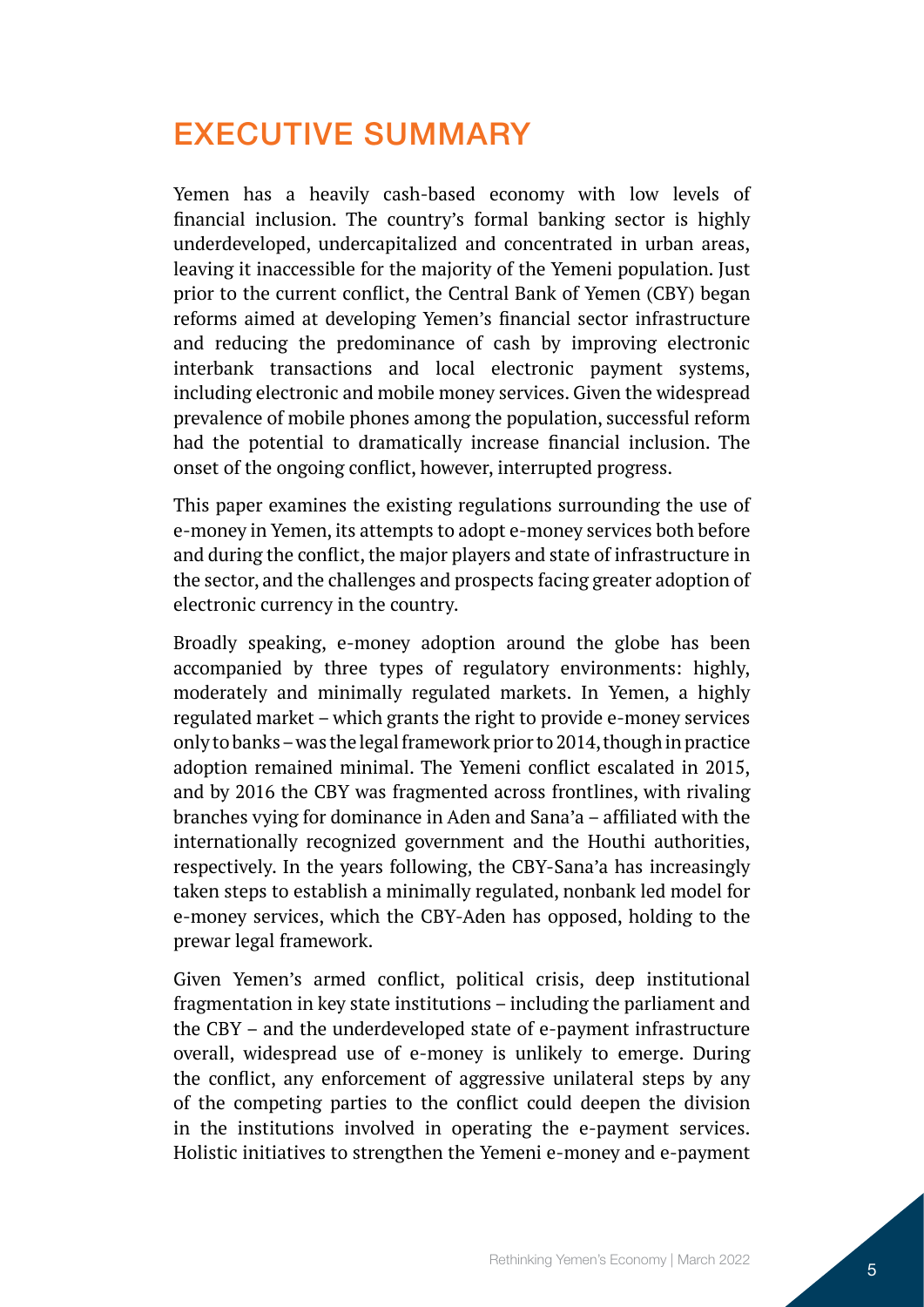ecosystem are invariably tied to ending political division and stabilizing the monetary regime, which must start by unifying the central banks and the official exchange rate.

Until a resolution can be reached, this paper recommends that stakeholders interested in implementing e-money services in Yemen adopt a "do no harm" approach. In general, this should focus on supporting the reunification of the country's regulatory environment and, when supporting public and private entities in developing the necessary skills and infrastructure to implement e-money and e-payment services, do so in a way that does not compound the current regulatory and monetary chaos.

Over the long term, international stakeholders should support a unified CBY in developing strategic plans to stabilize the monetary regime and foster recovery of the financial system, including developing a national payment systems strategy to strengthen the payment infrastructure and facilitate a well-studied shift to electronic payments.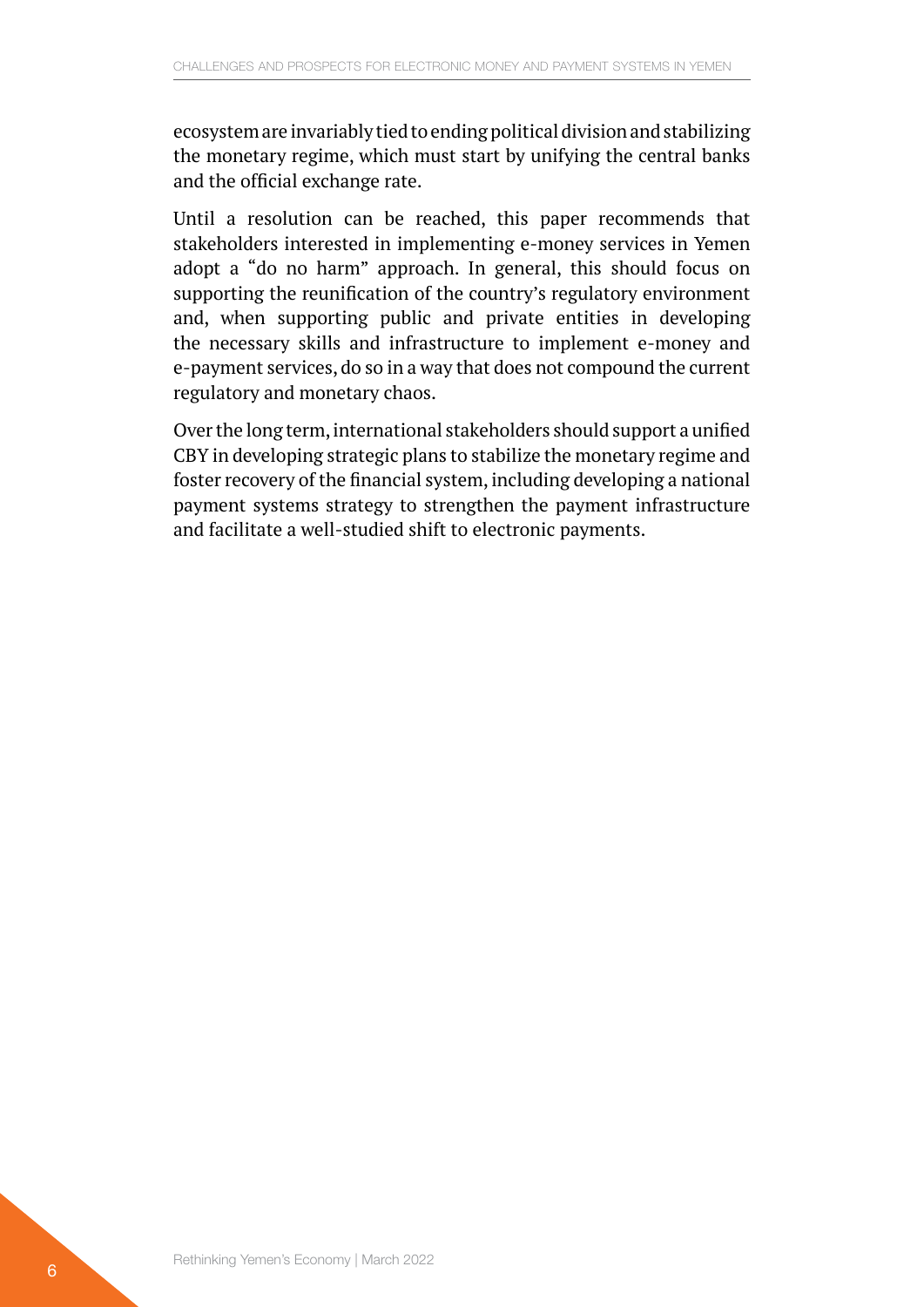# <span id="page-6-0"></span>1 | INTRODUCTION

Yemen is a heavily cash-based economy with low levels of financial inclusion within the formal banking sector. In 2014, 94 percent of the Yemeni adult population over 15 didn't hold a financial account, including electronic accounts, and only 3 percent of the population could receive money via digital payment means. By 2019, 3 million Yemenis (10 percent of the population) held at least one bank account, of which 27 percent were electronic money, or 'e-money', accounts.[1] (Importantly, much of this increase occurred after the Houthi authorities imposed new restrictions on the circulation of new rial banknotes, printed by the Yemeni government-run central bank in Aden, in Houthi-controlled areas; this forced people to either exchange their new bills for old, or receive e-rial balances, as will be discussed in detail below).<sup>[2]</sup> Women have been disproportionately affected by the lack of access to finance services, with just 2 percent holding a financial account.[3]

As of 2015, there were only 1.6 bank branches and 6.4 automated teller machines (ATMs) per 100,000 Yemeni adults.<sup>[4]</sup> Between 2015 and 2016, the number of open bank accounts (including accounts opened with microfinance banks and for electronic money services) decreased by 40 percent, leaving some 2.4 million accounts held by 1.5 million Yemenis, while the number of active debit cards – mostly used for ATM services – decreased from more than 1 million in 2014-2015, to 200,000 by the end of 2016. Much of this was due to the fact that by mid-2016 – shortly before the central bank was fragmented between Sana'a and Aden – the country entered a severe liquidity crisis as the Yemeni government essentially exhausted both its supply of domestic currency banknotes and its available foreign currency reserves. It thus

<sup>[1]</sup> E-money is a surrogate for physical banknotes in which monetary value is stored electronically, rather than in paper or coins, and can be held and accessed on various platforms, such as payment cards, electronic devices and servers. E-money is a prepaid store of value, making it different to credit available through credit cards. Domestic financial institutions, such as central banks, generally authorize and regulate the financial service providers authorized to provide e-money services in any given country. An electronic wallet, or 'e-wallet', is the electronic monetary value held by individual entities and needs to be linked with an account for initiating digital payments. A mobile money transfer is an electronic transfer made between a sender and receiver using a mobile phone.

<sup>[2]</sup> Abdulghani Mohamed AlSamawi et al., "Electronic Payment Services in Yemen: Challenges and Opportunities for Success," Institute of Banking Studies, May 2020, [http://www.ibs.edu.ye/sites/](http://www.ibs.edu.ye/sites/default/files/Electronic%20Money%20Service%20in%20Yemen%20-%20Challenges%20and%20Opportunities%20for%20Success.pdf) [default/files/Electronic%20Money%20Service%20in%20Yemen%20-%20Challenges%20and%20](http://www.ibs.edu.ye/sites/default/files/Electronic%20Money%20Service%20in%20Yemen%20-%20Challenges%20and%20Opportunities%20for%20Success.pdf) [Opportunities%20for%20Success.pdf](http://www.ibs.edu.ye/sites/default/files/Electronic%20Money%20Service%20in%20Yemen%20-%20Challenges%20and%20Opportunities%20for%20Success.pdf). Accessed January 2, 2021.

<sup>[3]</sup> "Digital Financial Services in the MENA Region," SHOPS) Plus, USAID, [https://www.shopsplusproject.](https://www.shopsplusproject.org/sites/default/files/resources/Digital%20Financial%20Services%20in%20the%20MENA%20Region.pdf) [org/sites/default/files/resources/Digital%20Financial%20Services%20in%20the%20MENA%20](https://www.shopsplusproject.org/sites/default/files/resources/Digital%20Financial%20Services%20in%20the%20MENA%20Region.pdf) [Region.pdf](https://www.shopsplusproject.org/sites/default/files/resources/Digital%20Financial%20Services%20in%20the%20MENA%20Region.pdf). Accessed January 3, 2021.

<sup>[4]</sup> "Commercial bank branches (per 100,000 adults)," World Bank Data, [https://data.worldbank.org/](https://data.worldbank.org/indicator/FB.CBK.BRCH.P5?most_recent_year_desc=true) [indicator/FB.CBK.BRCH.P5?most\\_recent\\_year\\_desc=true](https://data.worldbank.org/indicator/FB.CBK.BRCH.P5?most_recent_year_desc=true). Accessed March 23, 2021.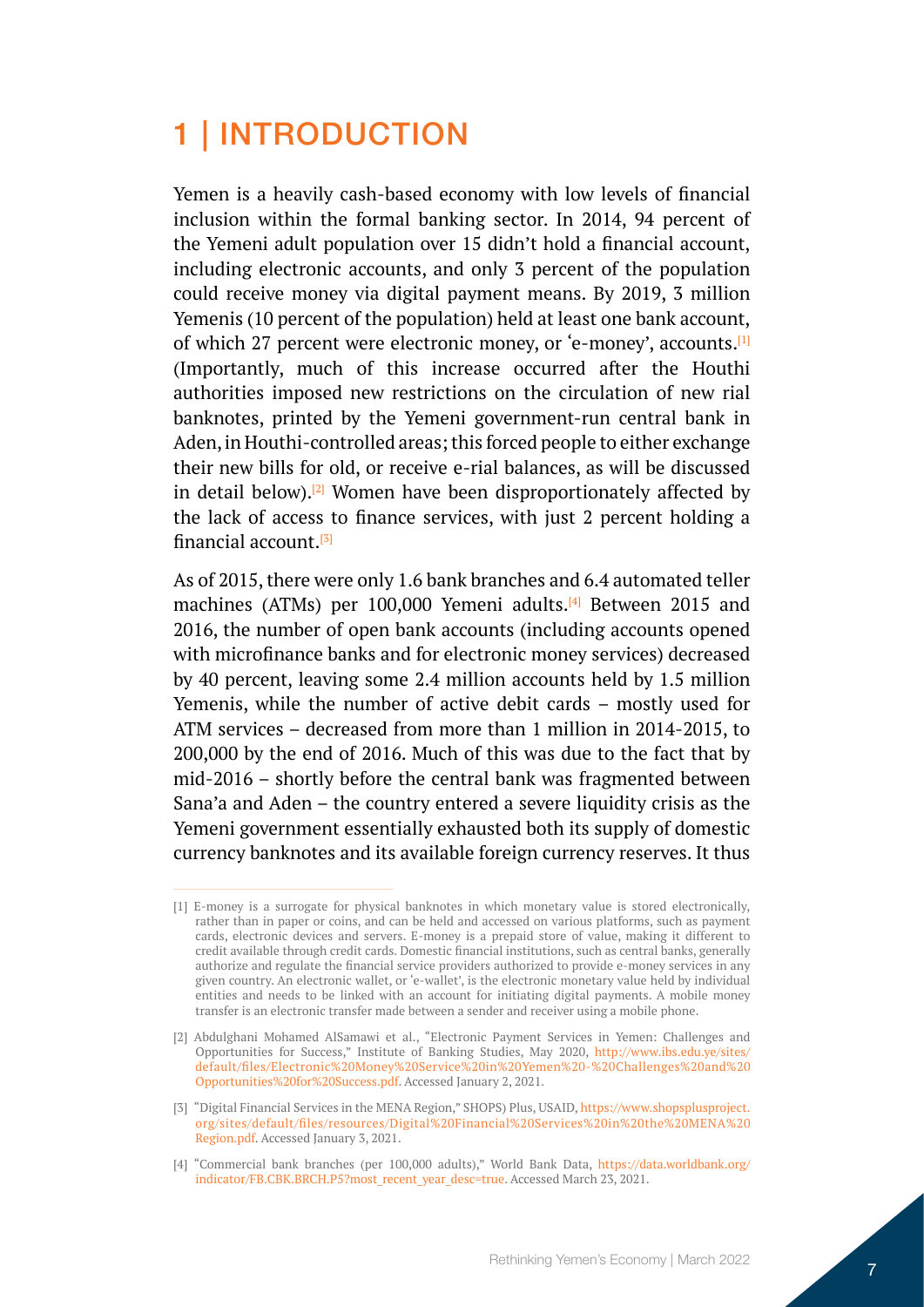suspended salary payments to roughly 1.25 million public servants and also ceased completely the repayment of its public debt instruments to commercial banks. Yemen banks have historically been major investors in government debt, and so the currency crisis left them financially crippled and unable to meet customer demands for cash withdrawals, or attract new investments. Consequently, many banking customers, mostly public employees, abandon the formal banking system altogether. Limited use of debit cards gradually increased in the following years, reaching about 400,000 active cards at the end of 2019; meanwhile, credit card usage still remained minimal, with just over 6,600 active cards in Yemen in 2014 decreasing to 1,206 cards in 2019.[5]

Concurrently, between 2015 and 2019, the CBY granted four Yemeni banks – Al-Kuraimi Islamic Microfinance Bank, Tadhamon International Islamic Bank, Al-Amal Microfinance Bank, Yemen Kuwait Bank (YKB) – licenses to provide electronic money services via mobile phone means; the CBY-Sana'a provided a license to the Cooperative and Agricultural Credit Bank (CAC Bank) during that same time period. In January 2021, the CBY-Sanaa gave licenses to two additional banks, Shamil Bank of Yemen and Bahrain (SBYB) and International Bank of Yemen (IBY), to provide electronic money services; this move by the Houthi authorities, as part of a larger campaign to restrict the use of new currency notes in Houthi-controlled areas, helped spur an uptick in e-money usage (as will be discussed in detail below).

It is important to note that Yemenis have access to informal financial services via the traditional hawala system – whereby money is paid to an agent who then instructs a remote associate to pay the final recipient – that retains a great deal of importance in everyday activity. People are able to send and receive money transfers through the hawala system and also have access to borrowing and credit. During the conflict, though, the ability of hawala networks to offer credit services has decreased.

The current level of e-money usage in Yemen is very low and certainly not helped by the inadequate regulatory framework and the low level of technical and technological infrastructure in the country as well as the institutionally fragmented monetary status quo. Nevertheless, there is clear potential for e-money usage in Yemen to enhance the

<sup>[5]</sup> Abdulghani Mohamed AlSamawi et al., "Electronic Payment Services in Yemen: Challenges and Opportunities for Success," Institute of Banking Studies, May 2020, [http://www.ibs.edu.ye/sites/](http://www.ibs.edu.ye/sites/default/files/Electronic%20Money%20Service%20in%20Yemen%20-%20Challenges%20and%20Opportunities%20for%20Success.pdf) [default/files/Electronic%20Money%20Service%20in%20Yemen%20-%20Challenges%20and%20](http://www.ibs.edu.ye/sites/default/files/Electronic%20Money%20Service%20in%20Yemen%20-%20Challenges%20and%20Opportunities%20for%20Success.pdf) [Opportunities%20for%20Success.pdf](http://www.ibs.edu.ye/sites/default/files/Electronic%20Money%20Service%20in%20Yemen%20-%20Challenges%20and%20Opportunities%20for%20Success.pdf). Accessed January 2, 2021.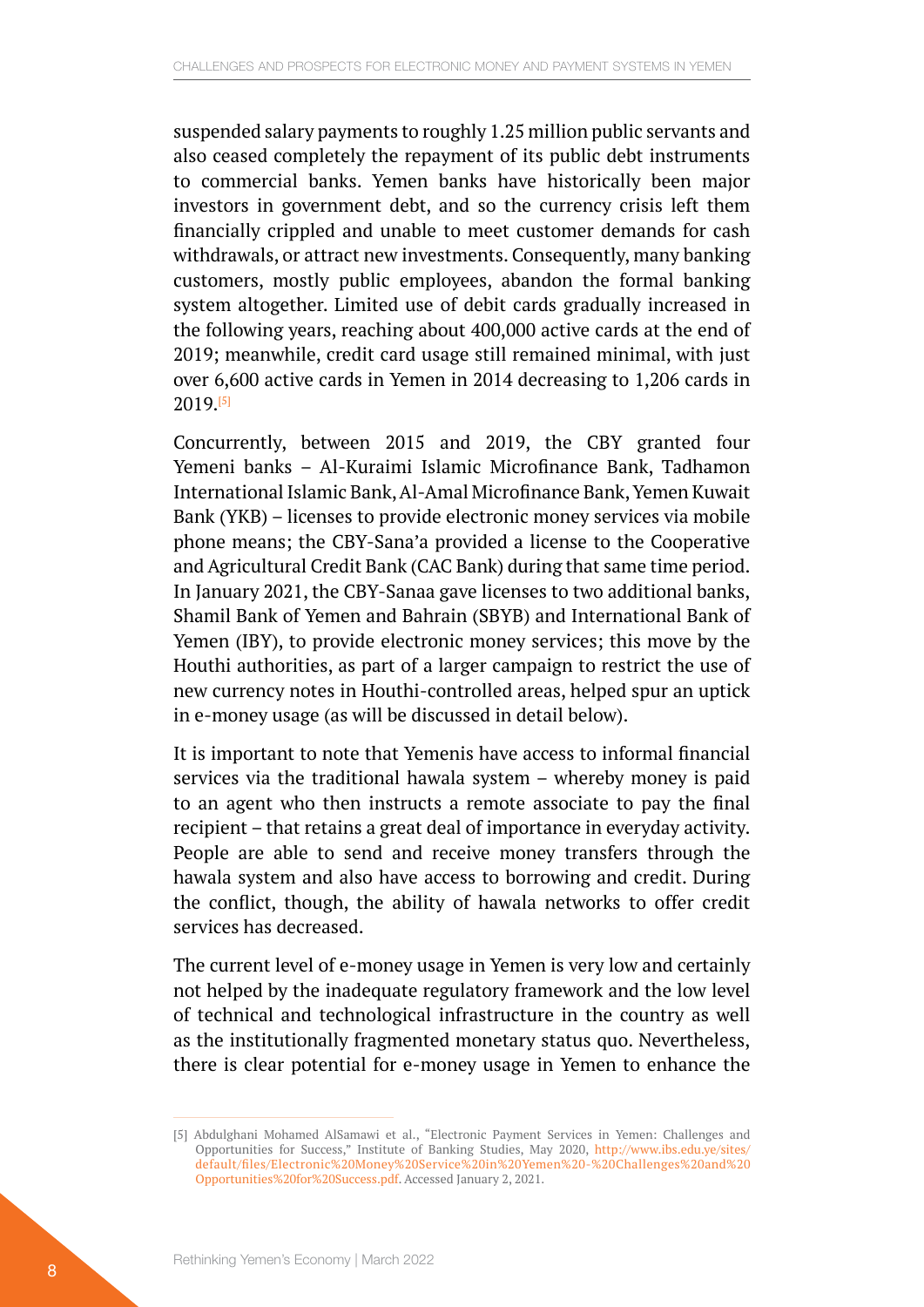level of financial inclusion within the formal banking system in the country and through financial service providers working underneath, notably the money exchange and financial hawla networks that have wide geographical presence and could reach the majority of financially disadvantaged people living in rural areas.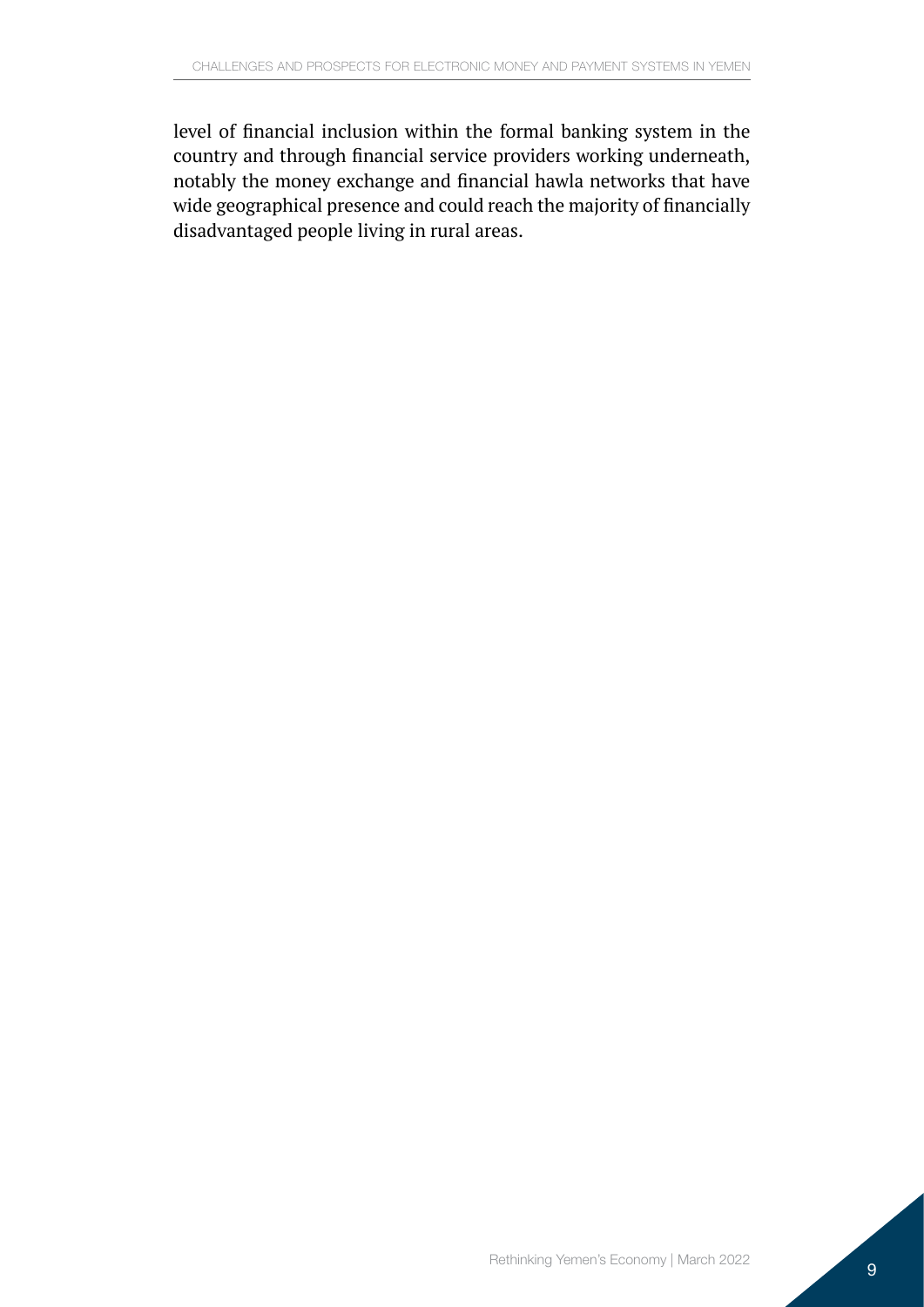### <span id="page-9-0"></span>2 | YEMEN'S FINANCIAL SYSTEM

Yemen's formal domestic payment market includes three types of financial service providers: commercial and Islamic banks; microfinance banks and microcredit institutions; $[6]$  and money exchange companies. Payment service providers are also an increasing part of the payment market. However, to date there is no ratified legal framework formalizing the operations of electronic payment service providers, other than the circular issued by CBY Sana'a in March 2020 intended to regulate such services.[7] There is also the state-run General Authority for Post and Postal Savings (GAPPS), which offers a range of financial services and is overseen by the Ministry of Telecommunications and Information Technology. GAPPS offers people the ability to pay utility bills – for state-run companies providing internet, electricity, phone and water services – though not electronically. GAPPS also offers a range of pension, domestic transfer and deposit services, while at the same time operates outside of the commercial financial sector and Yemen's central bank legal framework.

The formal banking sector in Yemen is highly underdeveloped, undercapitalized and concentrated in urban areas, leaving the majority of the Yemeni population unable to access the formal banking system. Before the conflict, Yemeni banks were largely credit concentrated, with over 72 percent of commercial banks' investments in public debt instruments, mainly treasury bills.<sup>[8]</sup> This led to an unprecedented liquidity crisis once the Yemeni government, namely the Ministry of Finance, was unable to make interest payments or repay banks' principal investments in mid-2016.<sup>[9]</sup> As of February 2021, there are 18 banks operating in Yemen, including four state-run banks, four Islamic

<sup>[6]</sup> There are currently seven microfinance institutions and programs active in the Yemen microfinance sector. The main difference between microfinance banks and microcredit institutions is that microfinance banks are governed by the Microfinance Banks Law No. 15 of 2009 and thus being subject to CBY's supervision while the latter are governed by the Law No. (1) of 2000 regarding the Yemeni Associations and Civil Society Organizations and are not allowed to practice many of the activities reserved legally for banks. For more see: Moneef al-Shaibani, "Microfinance in Yemen: An Overview of Challenges and Opportunities", Sana'a Center for Strategic Studies/DeepRoot Consulting/CARPO, Rethinking Yemen's Economy White Paper 06, April, 2020, [https://devchampions.org/uploads/](https://devchampions.org/uploads/publications/files/Microfinance%20in%20Yemen) [publications/files/Microfinance%20in%20Yemen.](https://devchampions.org/uploads/publications/files/Microfinance%20in%20Yemen) Accessed February 21, 2022.

<sup>[7]</sup> Central Bank of Yemen (Sana'a), March 11, 20202, [https://yemen-yba.com/wp-content/](https://yemen-yba.com/wp-content/uploads/2020/03/قرار-محافظ-البنك-المركزي-لقواعد-التنظيمية-لتقديم-ال) قرار-محافظ-البنك-الركزي-لقواعد-التنظيمية-لتقديم-الؤسسات-الملية-خدمات-الدفع-الالكتروني-عبر-الهاتف-/2020/03/-uploads [-1املحمول](https://yemen-yba.com/wp-content/uploads/2020/03/قرار-محافظ-البنك-المركزي-لقواعد-التنظيمية-لتقديم-ال).pdf. Accessed February 21, 2022.

<sup>[8]</sup> "Revitalizing Yemen's Banking Sector: Necessary Steps for Restarting Formal Financial Cycles and Basic Economic Stabilization," Sana'a Center for Strategic Studies, February 15, 2019, [https://](https://sanaacenter.org/publications/analysis/7049) [sanaacenter.org/publications/analysis/7049](https://sanaacenter.org/publications/analysis/7049). Accessed February 21, 2022.

<sup>[9]</sup> "Addressing Yemen's Most Critical Challenges," Sana'a Center for Strategic Studies/DeepRoot Consulting/CARPO, Rethinking Yemen's Economy Policy Brief 01, June 5, 2017, [https://devchampions.](https://devchampions.org/publications/policy-brief/Practical_Short-Term_Recommendations/) [org/publications/policy-brief/Practical\\_Short-Term\\_Recommendations/](https://devchampions.org/publications/policy-brief/Practical_Short-Term_Recommendations/). Accessed February 21, 2022.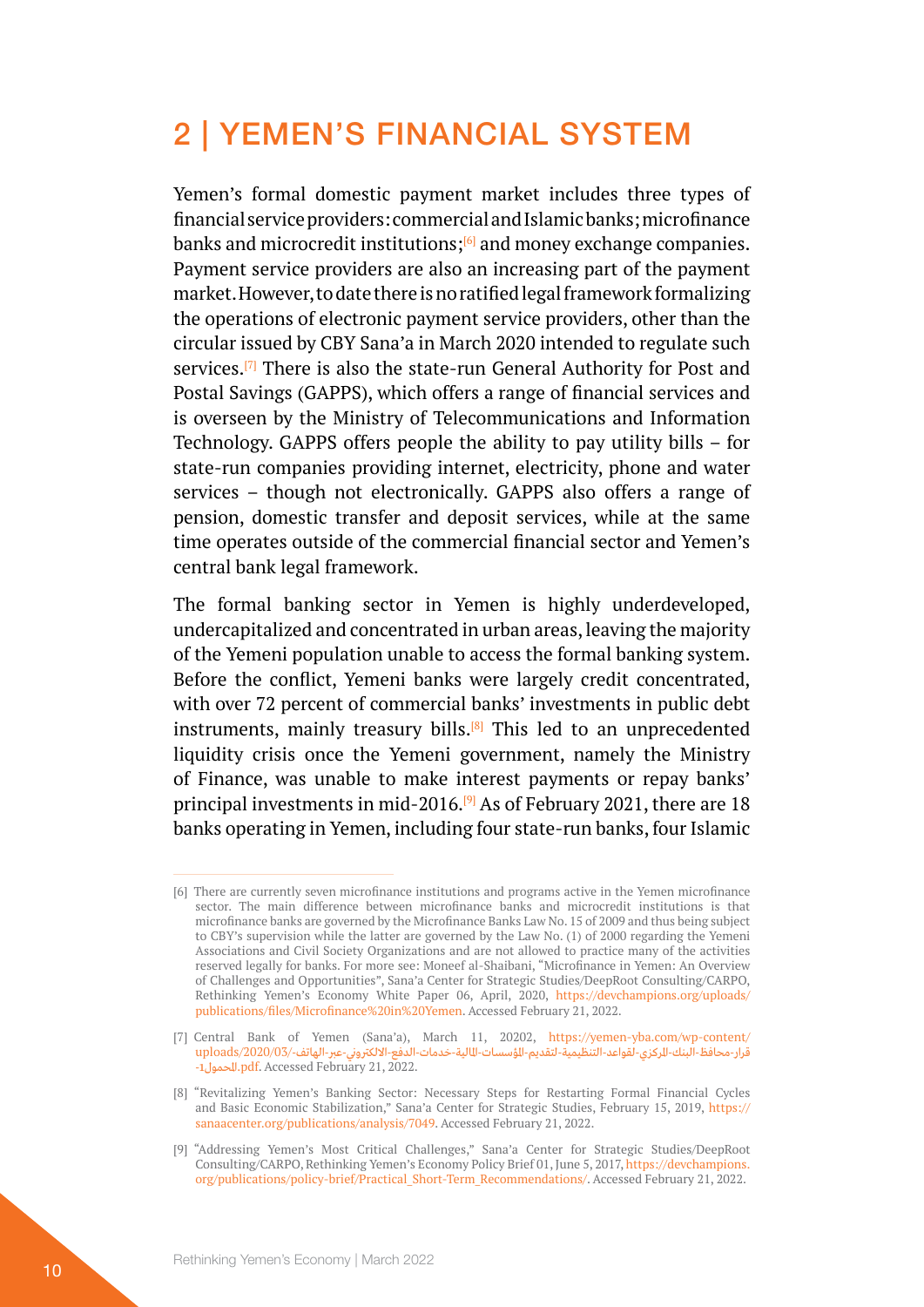<span id="page-10-0"></span>banks, eight commercial banks (including four foreign banks that have branches in Yemen) and two microfinance banks.<sup>[10]</sup> In addition, there are seven microfinance institutions and programs.<sup>[11]</sup>

Money exchange companies, meanwhile, are officially non-deposit takers – by law, they are not allowed to accept or take deposits from clients. Money exchange companies are currently under regulated, however, and many do not uphold or adhere to international financial standards. Nonetheless, money exchangers are well positioned to reach large segments of society, including those living in remote rural areas, with money transfers and money exchange services. The number of branches of money exchange companies and shops, mostly familyowned businesses, has increased significantly during the conflict: in 2017, there were 876 such businesses reported in Yemen; in 2019, there were 3,244.<sup>[12]</sup>

#### **2.1 | Pre-Conflict Legal Framework, Reform Efforts and E-Money Usage**

Prior to 2014, there was no clear regulatory framework to govern the provision of electronic financial services in Yemen. The first CBY framework to be issued post-unification, [Law](https://www.cby-ye.com/%D8%A7%D9%84%D9%82%D9%88%D8%A7%D9%86%D9%8A%D9%86-%D9%88%D8%A7%D9%84%D8%AA%D8%B4%D8%B1%D9%8A%D8%B9%D8%A7%D8%AA/) No. 14 of 2000, was designed to regulate the CBY's functions, rules and responsibilities. Law No. 14 did not include any legal basis to create an e-money payment system but called for encouraging and simplifying the procedures of payment systems. Follow-up legislation, such as [Law](http://www.coca.gov.ye/laws/85) No. 40 of 2006, focused on electronic payment systems and financial and banking operations; these regulations recognized electronic transactions, data, information, records and signatures on the same legal basis as physical documents and handwritten signatures. In 2006, the CBY also supported the

<sup>[10]</sup> The four state-run banks are: Cooperative and Agricultural Credit Bank (CAC Bank), National Bank of Yemen, The Yemen Bank for Reconstruction and Development and The Housing Bank (the latter of which is not operational but also not officially declared defunct). The four Islamic banks are Islamic Bank of Yemen for Finance and Investment, Tadhamon International Islamic Bank, Saba Islamic Bank, and Yemen and Bahrain Shamil Bank. The eight commercial banks are Arab Bank Limited, International Bank of Yemen, Qatar National Bank, Rafidan Bank, United Bank Limited, Yemen Commercial Bank, Yemen Gulf Bank, and the Yemen Kuwait Bank for Trade and Investment. The two microfinance banks are Al-Kuraimi Islamic Microfinance Bank, and Al-Amal Microfinance Bank.

<sup>[11]</sup> Moneef al-Shaibani, "Microfinance in Yemen: An Overview of Challenges and Opportunities", Sana'a Center for Strategic Studies/DeepRoot Consulting/CARPO, Rethinking Yemen's Economy White Paper 06, April 30, 2020, [https://devchampions.org/uploads/publications/files/Microfinance%20in%20](https://devchampions.org/uploads/publications/files/Microfinance%20in%20Yemen) [Yemen](https://devchampions.org/uploads/publications/files/Microfinance%20in%20Yemen). Accessed February 21, 2022.

<sup>[12]</sup> Abdulghani Mohamed AlSamawi et al., "Electronic Payment Services in Yemen: Challenges and Opportunities for Success," Institute of Banking Studies, May 2020, [http://www.ibs.edu.ye/sites/](http://www.ibs.edu.ye/sites/default/files/Electronic%20Money%20Service%20in%20Yemen%20-%20Challenges%20and%20Opportunities%20for%20Success.pdf) [default/files/Electronic%20Money%20Service%20in%20Yemen%20-%20Challenges%20and%20](http://www.ibs.edu.ye/sites/default/files/Electronic%20Money%20Service%20in%20Yemen%20-%20Challenges%20and%20Opportunities%20for%20Success.pdf) [Opportunities%20for%20Success.pdf](http://www.ibs.edu.ye/sites/default/files/Electronic%20Money%20Service%20in%20Yemen%20-%20Challenges%20and%20Opportunities%20for%20Success.pdf). Accessed January 2, 2021.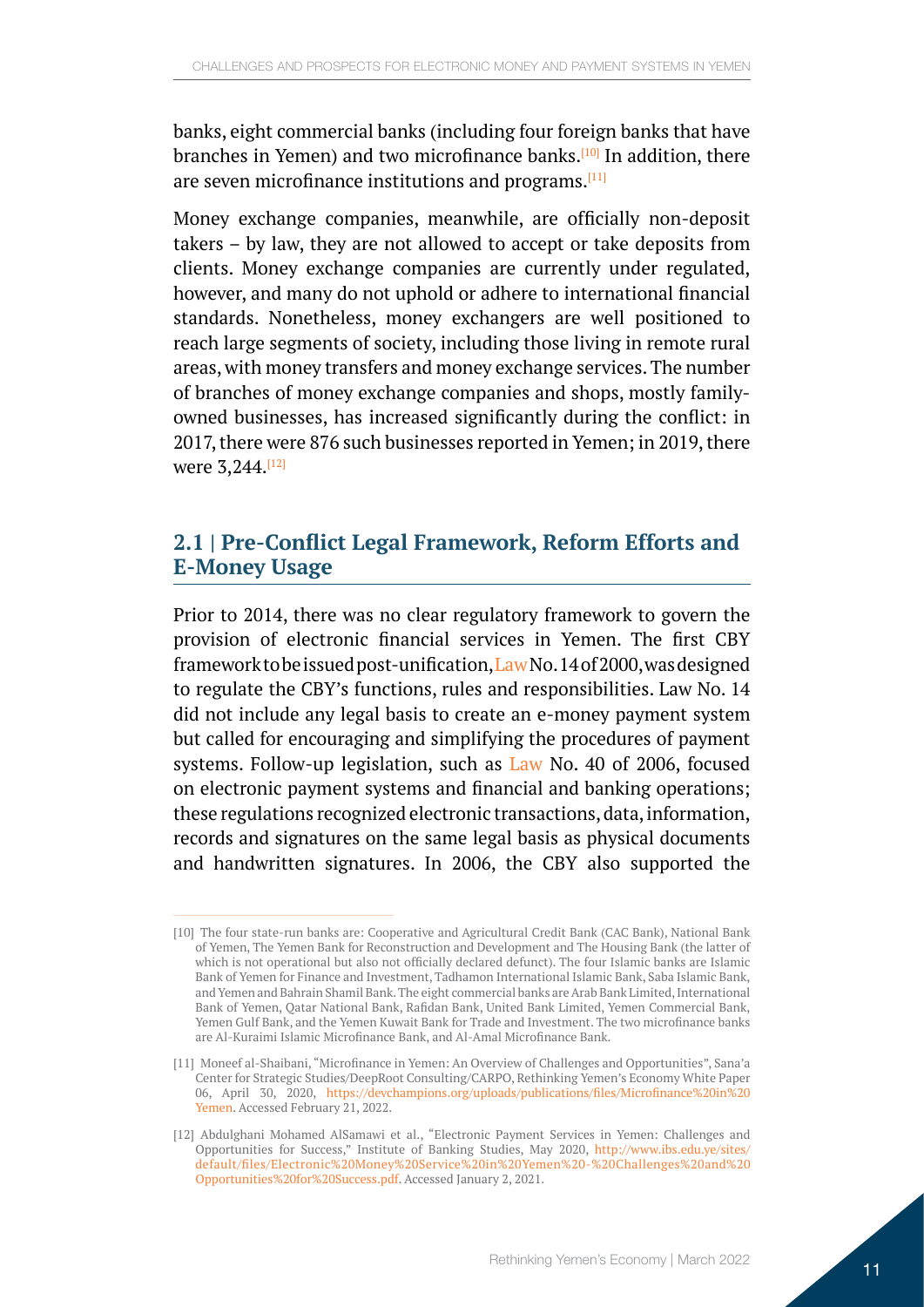creation of the Yemen Financial Services Company ([YFSC](https://www.yemenzone.com/ar_SY/slides/slide/137)), established and jointly owned by 11 Yemeni banks, which was intended to manage the country's national financial switch interbank network (NFSIN) and interoperability connections among Yemeni banks.

In 2013, aided by a US\$20 million grant from the International Development Association (IDA), an arm of the World Bank, the CBY began undertaking reforms aimed at developing Yemen's financial sector infrastructure. $[13]$  The slated reforms included the installation of an advanced electronic fund transfer (EFT) system to accommodate real-time gross settlements (RTGS), a credit bureau, and a modern core bank system to help reduce the dominance of cash in the Yemeni economy by improving electronic interbank transactions and local electronic payment systems, as well as an automated clearing house (ACH) to process retail payment transactions between banks and other financial players, such as money exchange outlets.<sup>[14]</sup>

In late 2014, the CBY issued Circular No. 11 of 2014 to enable the establishment of a bank-led model to provide electronic money services, with support from USAID, the World Bank, the Consultative Group to Assist the Poor (CGAP) and the Deutsche Gesellschaft für Internationale Zusammenarbeit (GIZ). The model was informed by a nearly two-year review process and discussions with the private sector.<sup>[15]</sup> The 2014 circular determined the basic regulatory and supervisory aspects for electronic mobile money services – e.g. license requirements and technical capacities as well as duties and responsibilities of envisioned actors and the bank-oriented providers of such services. It allowed for licensed banks to contract or outsource the provision of electronic mobile money services to telecommunications companies and agents, while holding banks ultimately responsible for the actions of these entities.

Both sets of internationally backed reforms were cut short by the onset of conflict in Yemen. No implementation plan was developed or carried out for Circular No. 11 due to the country's widening political divisions. Meanwhile, the World Bank and IDA project to develop Yemen's financial sector infrastructure was suspended in February 2015, when the World Bank closed its office in [Sana'a](https://www.worldbank.org/en/news/press-release/2015/03/11/world-bank-suspends-operations-in-yemen) in response to deteriorating security conditions.

<sup>[13]</sup> "E-commerce in Yemen: Problems and Prospects Update," Internet Society, 2017, [https://www.](https://www.internetsociety.org/wp-content/uploads/2017/08/Appendix201_E-Commerce20Reserch20Document.pdf) [internetsociety.org/wp-content/uploads/2017/08/Appendix201\\_E-Commerce20Reserch20Document.](https://www.internetsociety.org/wp-content/uploads/2017/08/Appendix201_E-Commerce20Reserch20Document.pdf) [pdf](https://www.internetsociety.org/wp-content/uploads/2017/08/Appendix201_E-Commerce20Reserch20Document.pdf). Accessed February 21, 2022.

<sup>[14]</sup> "Financial Infrastructure Project (P132311)," World Bank, January 12, 2014, [http://](http://documents1.worldbank.org/curated/en/497161468181766918/pdf/ISR-Disclosable-P132311-12-01-2014-1417416231517.pdf) [documents1.worldbank.org/curated/en/497161468181766918/pdf/ISR-Disclosable](http://documents1.worldbank.org/curated/en/497161468181766918/pdf/ISR-Disclosable-P132311-12-01-2014-1417416231517.pdf) [-P132311-12-01-2014-1417416231517.pdf](http://documents1.worldbank.org/curated/en/497161468181766918/pdf/ISR-Disclosable-P132311-12-01-2014-1417416231517.pdf). Accessed February 21, 2022.

<sup>[15]</sup> John Owens, "Central Bank of Yemen issues new mobile banking regulations," Alliance for Financial Inclusion, March 7, 2015, [https://www.afi-global.org/blog/2015/03/central-bank-yemen-issues-new](https://www.afi-global.org/blog/2015/03/central-bank-yemen-issues-new-mobile-banking-regulations)[mobile-banking-regulations](https://www.afi-global.org/blog/2015/03/central-bank-yemen-issues-new-mobile-banking-regulations). Accessed February 21, 2022.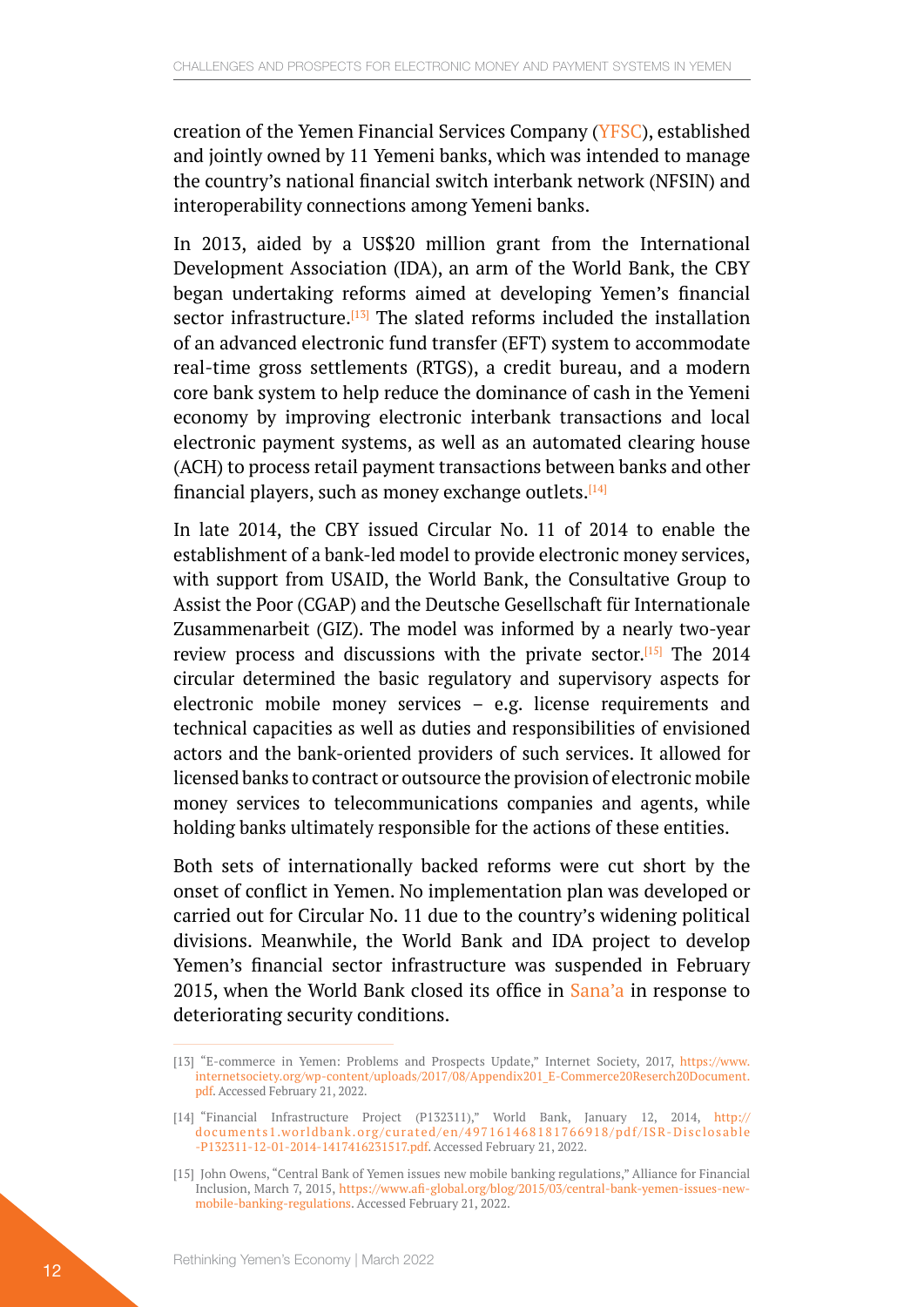#### **Figure 1: E-rial usage before the conflict**



#### *Sources: CBY, World Bank*

Prior to the conflict, Yemen's e-payment infrastructure and systems were significantly underdeveloped and lacked basic institutional, technical and technological capacities. One of first electronic payment/ e-money schemes was rolled out via the government-run GAPPS[16] in 2002, in the form of an EFT system to settle some utility bills. $[17]$  The project was short-lived because it lacked the required accessibility and technical infrastructure, including a centralized database.<sup>[18]</sup> Moreover, as a non-banking entity, GAPPS operated outside the CBY's existing framework, meaning that its basic e-rial payment system lacked a regulatory basis for payment policies as well as rules denoting how

<sup>[16]</sup> The GAPPS is fully owned by the government and part of the Ministry of Telecommunications and Information Technology. It offers pensions and utility payment and domestic transfer and deposit services, but it is not legally authorized to offer credit facilities. In 2017, GAPPS had 356 branches and was delivering salaries to around 520,000 governmental employees. (Figures from "Assessment of the Status of Solar PV in Yemen," World Bank, May 2017, [http://documents1.worldbank.org/curated/](http://documents1.worldbank.org/curated/en/284461511876486207/text/121707-WP-PUBLIC-P158449-WB-RCREEE-Solar-PV-in-Yemen-Report-002.txt) [en/284461511876486207/text/121707-WP-PUBLIC-P158449-WB-RCREEE-Solar-PV-in-Yemen-](http://documents1.worldbank.org/curated/en/284461511876486207/text/121707-WP-PUBLIC-P158449-WB-RCREEE-Solar-PV-in-Yemen-Report-002.txt)[Report-002.txt](http://documents1.worldbank.org/curated/en/284461511876486207/text/121707-WP-PUBLIC-P158449-WB-RCREEE-Solar-PV-in-Yemen-Report-002.txt). Accessed February 21, 2022.)

<sup>[17]</sup> "E-commerce in Yemen: Problems and Prospects Update," Internet Society, 2017, [https://www.](https://www.internetsociety.org/wp-content/uploads/2017/08/Appendix201_E-Commerce20Reserch20Document.pdf) [internetsociety.org/wp-content/uploads/2017/08/Appendix201\\_E-Commerce20Reserch20Document.](https://www.internetsociety.org/wp-content/uploads/2017/08/Appendix201_E-Commerce20Reserch20Document.pdf) [pdf](https://www.internetsociety.org/wp-content/uploads/2017/08/Appendix201_E-Commerce20Reserch20Document.pdf). Accessed February 21, 2022.

<sup>[18]</sup> Ibid.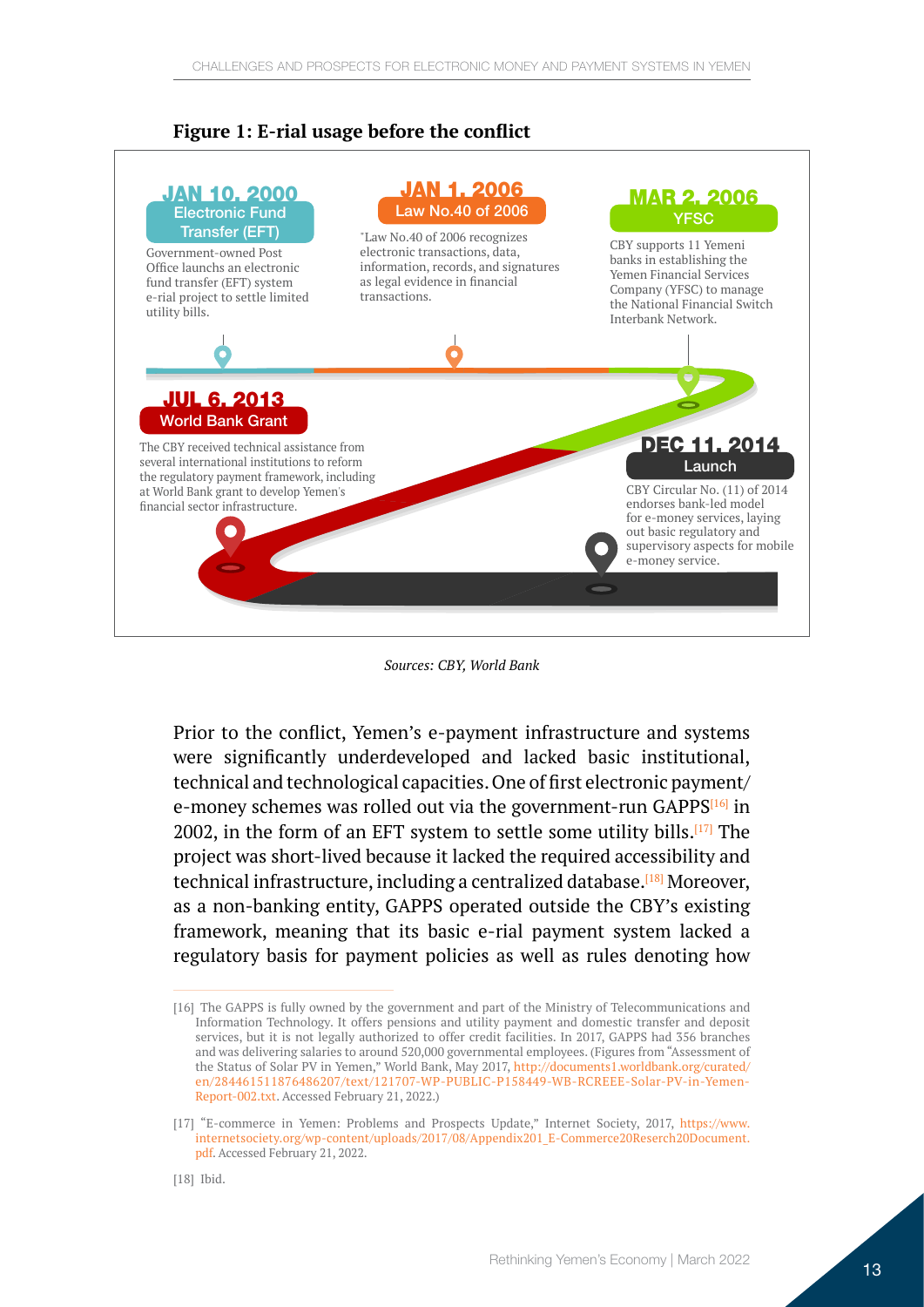digital financial services should be licensed, processed, accessed and supervised. In 2011, the Yemeni postal operator signed a partnership with the Social Fund for Development (SFD) to launch its platform "Post Mobily Service", and develop person-to-person (P2P) payments through allowing access to savings accounts directly from mobile phones, but its limited legal status – lacking authorization to offer credit facilities or issue e-money – prevented it from securing the needed license from the central bank to move forward.

Although the use of e-payments was limited before the conflict began, and the infrastructure for such payments was underdeveloped, as the following section of this paper will show, there has been a clear shift during the conflict. In particular, the de facto Houthi authorities have started placing increased emphasis on developing e-payment systems and regulations in areas they control – promoting the e-rial as part of their ongoing struggle with the internationally recognized Yemeni government for control of the country's monetary policy and economy.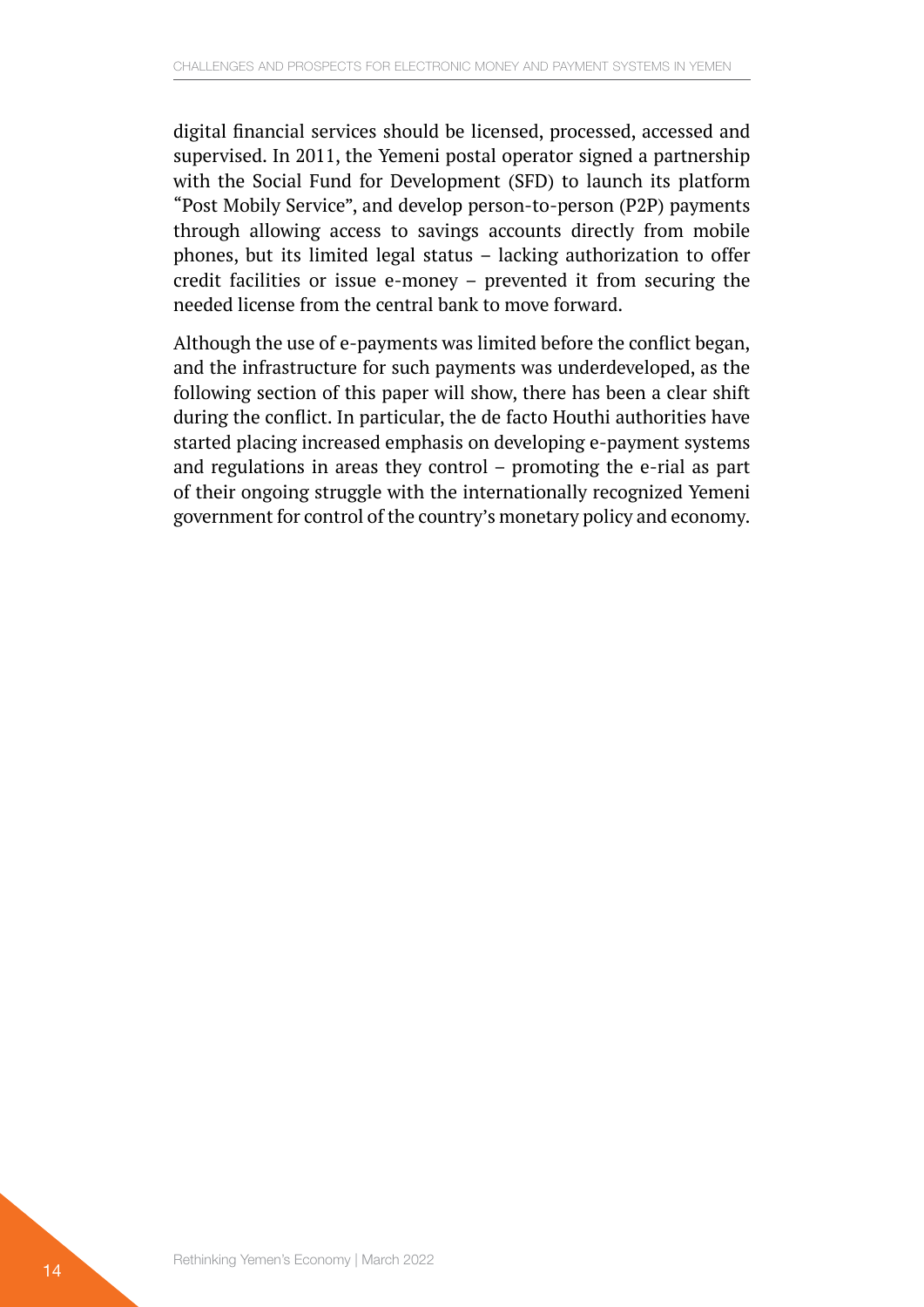### <span id="page-14-0"></span>3 | CONTINUED EFFORTS TOWARDS AN E-RIAL DURING THE **CONFLICT**

President Abdo Rabbu Mansour Hadi ordered the relocation of the CBY headquarters from Sana'a to Aden in September 2016, leaving the central bank fragmented between the two cities.<sup>[19]</sup> This marked the onset of the economic competition between, on the one hand, the Houthi authorities and CBY-Sana'a and, on the other, the internationally recognized Yemeni government and CBY-Aden.<sup>[20]</sup> While the Houthi authorities maintained purview over the country's largest population and financial centers, and the CBY-Sana'a kept much of the physical infrastructure, human resource and financial records needed to run a monetary institution, the CBY-Sana'a has never been internationally recognized as Yemen's central bank. As a result, CBY-Sana'a has no access to the corresponding international privileges and support, and no direct access to global financial networks. Meanwhile, the CBY-Aden has experienced a great deal of difficulty asserting its authority domestically. It is, however, internationally recognized as Yemen's Central Bank, and is thus treated as such by other countries, international agencies and financial institutions, and has access to global financial networks. In the years that followed the relocation of the CBY headquarters, both sides have sought to leverage their respective positions to enforce their own competing monetary policies, battling for control of the local currency.<sup>[21]</sup> This has led to significant distortions in the monetary environment. For instance, while the government and CBY-Aden resorted to printing more money to cover expenditure costs, due to insufficient revenues and foreign currency reserves, the Houthi authorities and CBY-Sana'a looked to limit the use

<sup>[19]</sup> "Yemen president names new central bank governor, moves HQ to Aden," Reuters, September 18, 2016, <https://www.reuters.com/article/us-yemen-cenbank-idUSKCN11O0WB>. Accessed February 21, 2022.

<sup>[20]</sup> Mansour Rageh, Amal Nasser and Farea Al-Muslimi, "Yemen Without a Functioning Central Bank: The Loss of Basic Economic Stabilization and Accelerating Famine," Sana'a Center for Strategic Studies, November 2, 2016, <https://sanaacenter.org/publications/main-publications/55>. Accessed February 21, 2022; Farea Al-Muslimi, "Revitalizing Yemen's Banking Sector: Necessary Steps for Restarting Formal Financial Cycles and Basic Economic Stabilization," Sana'a Center for Strategic Studies, February 15, 2019, [https://sanaacenter.org/publications/analysis/7049.](https://sanaacenter.org/publications/analysis/7049) Accessed February 21, 2022.

<sup>[21]</sup> Anthony Biswell, "Yemen Economic Bulletin: The War for Monetary Control Enters a Dangerous New Phase," Sana'a Center for Strategic Studies, January 21, 2020, [https://sanaacenter.org/publications/](https://sanaacenter.org/publications/analysis/8674) [analysis/8674](https://sanaacenter.org/publications/analysis/8674). Accessed February 21, 2022; "Yemen Economic Bulletin: Battle to Regulate Banks Threatens to Rupture the Financial Sector," Sana'a Center for Strategic Studies, November 27, 2020, <https://sanaacenter.org/publications/analysis/12004>. Accessed February 21, 2022.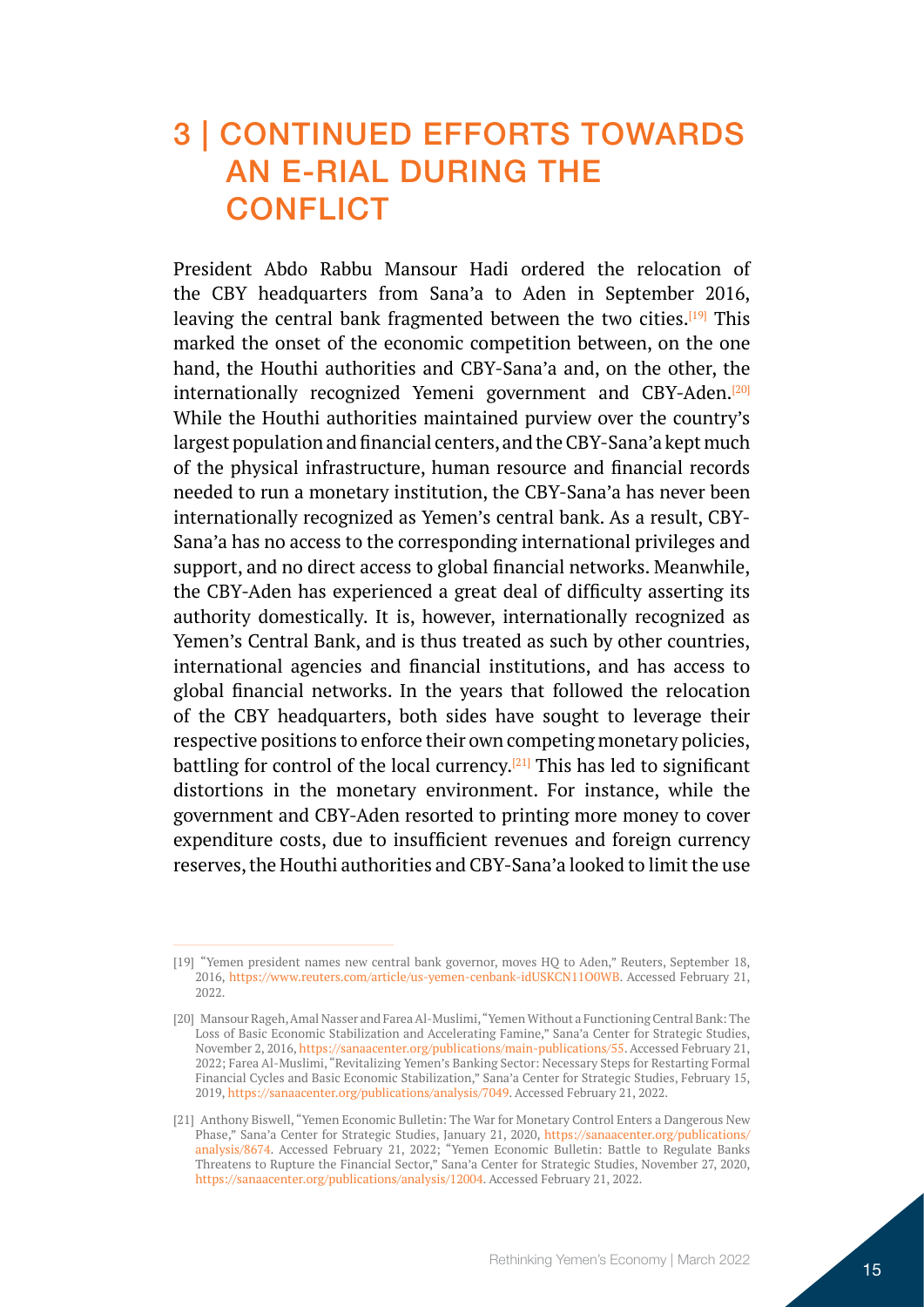of newly printed bank notes in Houthi-controlled territories.<sup>[22]</sup> This has resulted in increasingly divergent exchange rates between 'old rial' banknotes, used primarily in Houthi-controlled northern areas, and 'new rial' banknotes, which circulate throughout the rest of the country.

The promotion of e-money and e-payments is part of the Houthi authorities' broader monetary and fiscal approach, which seeks to promote liquidity by preventing the movement of rial and foreign currency banknotes out of Houthi-controlled areas. In light of the ongoing decline in the supply of old rial banknotes as existing bills degrade through usage and become unusable, these liquidity concerns are particularly pressing. The YR50 and YR100 banknotes in particular are becoming increasingly scarce.<sup>[23]</sup>

Unlike the internationally recognized Yemeni government and CBY-Aden, the Houthi authorities and CBY-Sana'a, without access to the necessary currency printers, are unable to issue new rial banknotes. They have also refused to accept the Yemeni government's legitimacy to do so, with the Houthi authorities introducing increasingly severe measures to prohibit the use and circulation of all newly printed rial notes – i.e. those issued by CBY-Aden from January 2017 onwards. This has helped prop up the rial's value in Houthi-controlled territories. These measures also prevent new rial banknotes being exchanged for foreign currency in Houthi areas, $[24]$  another safeguard against the potential outflow of foreign currency.

From 2017 onwards, Houthi authorities have examined various ways of increasing the use of the e-rial.<sup>[25]</sup> Unwilling to direct their limited supplies of old rial banknotes toward paying the salaries of public sector employees, in April 2017 the Houthis established a voucher system designed to enable public sector employees to purchase essential food commodities. The system began to unravel when the authorities did

<sup>[22]</sup> Farea Al-Muslimi, "Revitalizing Yemen's Banking Sector: Necessary Steps for Restarting Formal Financial Cycles and Basic Economic Stabilization," Sana'a Center for Strategic Studies, February 15, 2019, <https://sanaacenter.org/publications/analysis/7049>. Accessed February 21, 2022; Anthony Biswell, "Yemen Economic Bulletin: The War for Monetary Control Enters a Dangerous New Phase," Sana'a Center for Strategic Studies, January 21, 2020, [https://sanaacenter.org/publications/](https://sanaacenter.org/publications/analysis/8674) [analysis/8674](https://sanaacenter.org/publications/analysis/8674). Accessed February 21, 2022.

<sup>[23]</sup> Anthony Biswell, "Yemen Economic Bulletin: The War for Monetary Control Enters a Dangerous New Phase," Sana'a Center for Strategic Studies, January 21, 2020, [https://sanaacenter.org/publications/](https://sanaacenter.org/publications/analysis/8674) [analysis/8674](https://sanaacenter.org/publications/analysis/8674). Accessed February 21, 2022.

<sup>[24]</sup> Anthony Biswell, "Yemen Economic Bulletin: The War for Monetary Control Enters a Dangerous New Phase," Sana'a Center for Strategic Studies, January 21, 2020, [https://sanaacenter.org/publications/](https://sanaacenter.org/publications/analysis/8674) [analysis/8674](https://sanaacenter.org/publications/analysis/8674). Accessed February 21, 2022.

<sup>[25]</sup> "Yemen at the UN – March 2018 Review," Sana'a Center for Strategic Studies, April 7, 2018, [https://](https://sanaacenter.org/publications/yemen-at-the-un/5563#In-Houthi-Controlled-Areas) [sanaacenter.org/publications/yemen-at-the-un/5563#In-Houthi-Controlled-Areas](https://sanaacenter.org/publications/yemen-at-the-un/5563#In-Houthi-Controlled-Areas). Accessed February 21, 2022.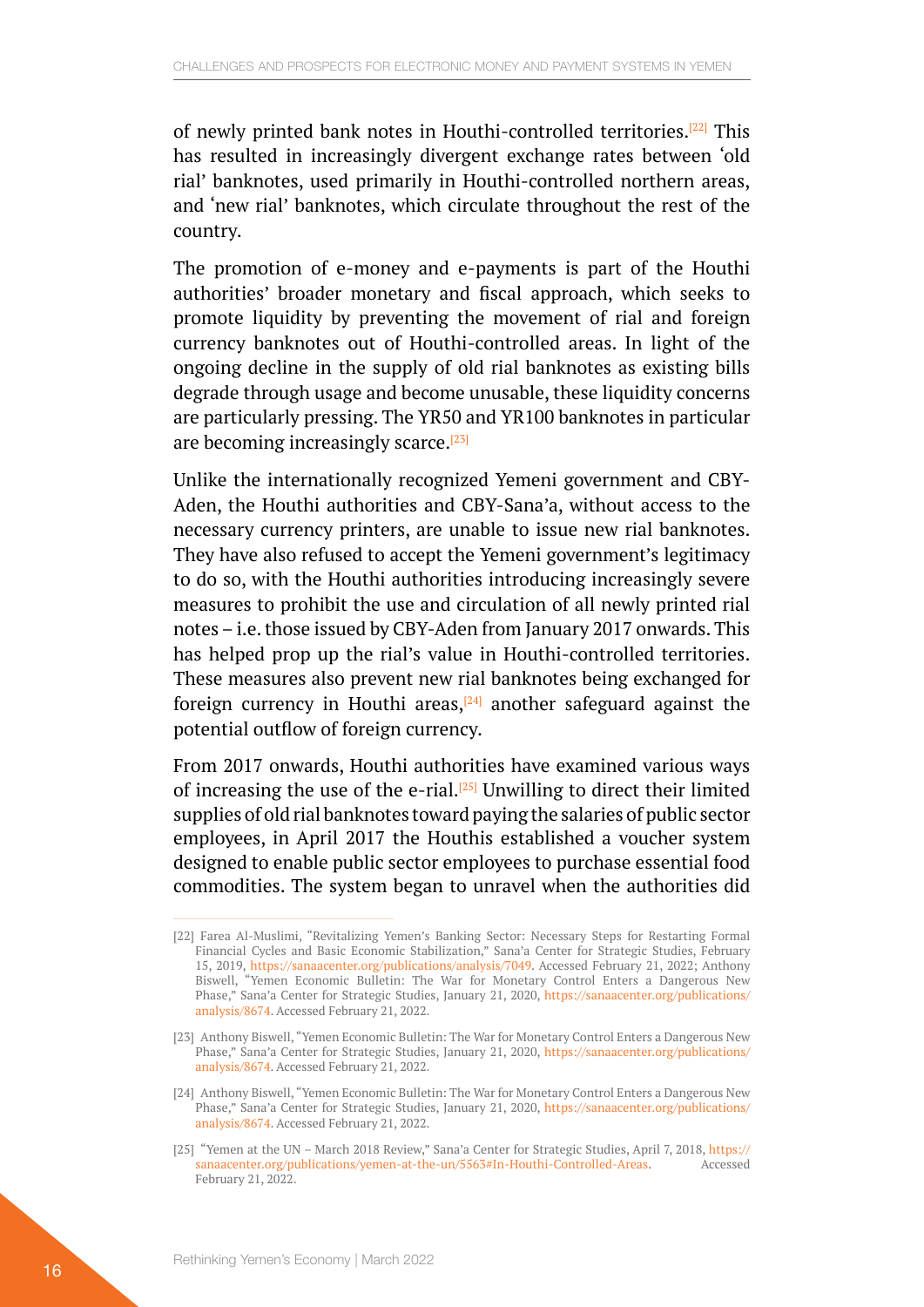not provide sufficient physical cash to food merchants when the latter sought to convert vouchers into cash in order to restock their shelves.<sup>[26]</sup> As a result of the Houthi voucher scheme, two exchange rates were prevalent in the market: an undervalued one linked to balances accumulated on voucher credit and another premium exchange rate for cash transactions.

Two years later, in April 2019, the Houthis publicly promoted the e-rial as a means to pay public sector salaries in territories under their control. This proposal was met with resistance, however, as illustrated by the refusal of the Public Telecommunication Corporation (PTC) – also known as Yemen Telecom or Y Telecom, which was envisioned to function nationwide – to integrate an electronic payments system for the payment of staff salaries. After reluctance was also expressed by other state institutions, the Houthi authorities turned to the Sana'a-based Yemen Petroleum Company (YPC) – the sole authorized distributor of fuel in Houthi-controlled territories.[27] The introduction of an e-rial pilot program for the payment of YPC employee salaries in mid-2019 was met with opposition by YPC staff, who organized demonstrations in Sana'a against the move.<sup>[28]</sup> With e-rials not widely accepted for transactions, the YPC staff, much like the broader population, wanted physical cash.

On December 18, 2019, CBY-Sana'a issued a circular expanding the ban on new rial banknotes in Houthi-controlled territories.<sup>[29]</sup> Whereas the ban had previously only applied to banks, businesses and money exchange companies, this 2019 circular granted the general population a one-month grace period in which to trade new rial banknotes for either old rial banknotes or electronic currency.<sup>[30]</sup> In the circular, CBY-Sana'a listed three specific mobile money/e-wallet platforms authorized to handle the exchange of "illegal" new rial notes for e-rials: M Floos,  $[31]$ 

[28] Ibid.

<sup>[26]</sup> The value of the food vouchers depreciated due to a lack of Yemeni rial liquidity. In need of cash themselves, retailers managed two different price schemes: one for coupons and one for cash payments. See: "Yemen at the UN – April 2017 Review," Sana'a Center for Strategic Studies, May 8, 2017, [https://sanaacenter.org/publications/yemen-at-the-un/99.](https://sanaacenter.org/publications/yemen-at-the-un/99) Accessed February 21, 2022.

<sup>[27]</sup> "Game of Parliaments – The Yemen Review, April 2019," Sana'a Center for Strategic Studies, May 7, 2019, <https://sanaacenter.org/publications/the-yemen-review/7357#Houthi-Authorities-Attempt->. Accessed February 21, 2022.

<sup>[29]</sup> "Fresh banknotes spark new economic war in Yemen," Al-Monitor, January 9, 2020, [https://www.](https://www.al-monitor.com/originals/2020/01/yemen-aden-central-bank-notes-houthi-sanaa-economy.html#ixzz6q7gNYmfl) [al-monitor.com/originals/2020/01/yemen-aden-central-bank-notes-houthi-sanaa-economy.](https://www.al-monitor.com/originals/2020/01/yemen-aden-central-bank-notes-houthi-sanaa-economy.html#ixzz6q7gNYmfl) [html#ixzz6q7gNYmfl](https://www.al-monitor.com/originals/2020/01/yemen-aden-central-bank-notes-houthi-sanaa-economy.html#ixzz6q7gNYmfl). Accessed February 21, 2022; a copy of the December 18 CBY-Sana'a circular was also shared with the Sana'a Center.

<sup>[30]</sup> Per a copy of the December 18, 2020 CBY-Sana'a circular shared with the Sana'a Center.

<sup>[31]</sup> Rafat al-AKhali, "Yemen Transition 2.0: M-Floos: A Game Changer?", DeepRoot Consulting, June 2016, [https://www.deeproot.consulting/single-post/2016/06/09/yemen-transition-20-mfloos-a](https://www.deeproot.consulting/single-post/2016/06/09/yemen-transition-20-mfloos-a-game-changer)[game-changer](https://www.deeproot.consulting/single-post/2016/06/09/yemen-transition-20-mfloos-a-game-changer). Accessed February 21, 2022.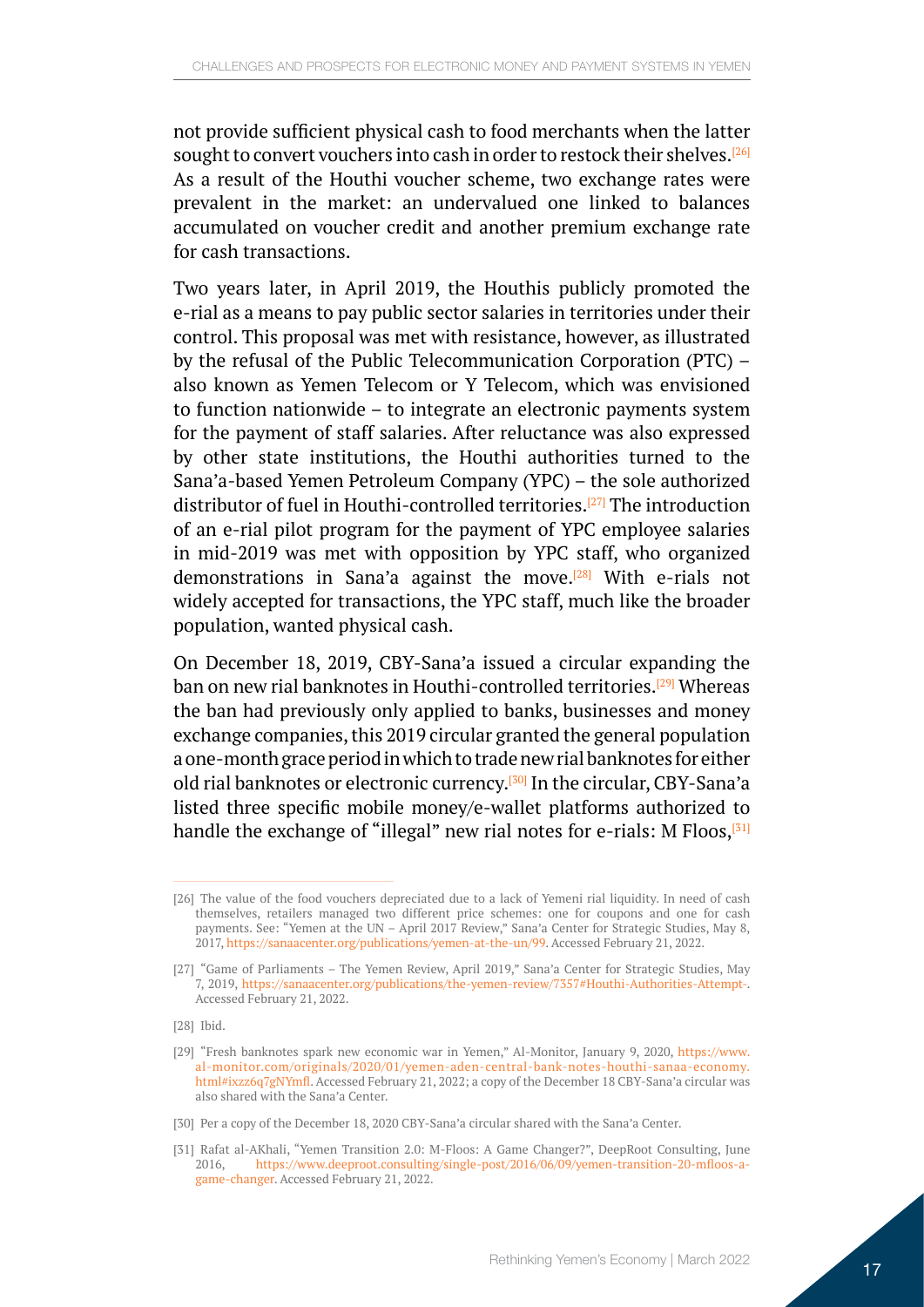owned and operated by Al-Kuraimi Islamic Microfinance Bank; Mobile Money, owned and operated by Cooperative and Agricultural Credit Bank (CAC Bank); and Quality Connect, jointly owned by Yemen Kuwait Bank (YKB), Swaid & Sons for Exchange, and Al Akwaa Exchange.<sup>[32]</sup>

In practice, CBY-Sana'a also granted permission to several other banks and money exchange companies to exchange the new rial banknotes for old ones; these transactions were, however, capped at YR100,000. For those in Houthi-controlled territories without a registered account at any of the financial service providers authorized to provide e-rials, in-kind mobile phone credit was also on offer. The Houthi authorities also announced that they would convert previously confiscated new rial banknotes into e-rials.[33]

During 2020, the Houthi authorities finalized a number of measures to reform the previously established legal framework associated with the provision of e-money services. Such measures would, of course, only pertain to areas under Houthi control. In early 2020, CBY-Sana'a established a Payments System Department (PSD) within its organizational structure to develop national e-payment institutional capacity and its functional framework, and to supervise the newly envisioned e-rial payment system. Notably, the CBY-Sana'a, lacking international recognition, received none of the international technical support and capacity-building assistance that was provided to the CBY-Aden in establishing its own PSD (details below).

In March 2020, CBY-Sana'a issued a new directive that expanded the scope of the type of financial service providers eligible to obtain a license to offer e-rial services.<sup>[34]</sup> The directive paved the way for non-bank institutions such as money exchange companies, traders and non-financial institutions to be granted permission to offer e-rial services.<sup>[35]</sup> CBY-Aden challenged the legality of this directive, while senior banking officials warned of the potential repercussions.<sup>[36]</sup> (More on this below.)

<sup>[32]</sup> Ibid.

<sup>[33]</sup> Anthony Biswell, "Yemen Economic Bulletin: The War for Monetary Control Enters a Dangerous New Phase," Sana'a Center for Strategic Studies, January 21, 2020, [https://sanaacenter.org/publications/](https://sanaacenter.org/publications/analysis/8674) [analysis/8674](https://sanaacenter.org/publications/analysis/8674). Accessed February 21, 2022.

<sup>[34]</sup> "Decision no. 1 of the Central Bank Governor", the Banking Supervision Sector, Central Bank of Yemen – Sana'a, March 8, 2020, [https://yemen-yba.com/wp-content/uploads/2020/03/](https://yemen-yba.com/wp-content/uploads/2020/03/قرار-محافظ-البنك-المركزي-لقواعد-التنظيمية-لتقديم-ال)-البنـك-محافظ-قرار February Accessed .pdf.[املركزي-لقواعد-التنظيمية-لتقديم-املؤسسـات-املالية-خدمات-الدفع-االلكرتوين-عرب-الهاتف-املحمول](https://yemen-yba.com/wp-content/uploads/2020/03/قرار-محافظ-البنك-المركزي-لقواعد-التنظيمية-لتقديم-ال)-1 21, 2022.

<sup>[35]</sup> Ibid.

<sup>[36]</sup> "Cautionary statement [AR]," CBY-Aden statement, April 2020, [https://www.cby-ye.com/2020/04/%](https://www.cby-ye.com/2020/04/%d8%a8%d9%8a%d9%80%d9%80%d8%a7%d9%86-%d8%aa%d8%ad%d8%b0%d9%8a%d9%80%d9%80%d9%80%d8%b1%d9%8a/) [d8%a8%d9%8a%d9%80%d9%80%d8%a7%d9%86-%d8%aa%d8%ad%d8%b0%d9%8a%d9%80%d9%80](https://www.cby-ye.com/2020/04/%d8%a8%d9%8a%d9%80%d9%80%d8%a7%d9%86-%d8%aa%d8%ad%d8%b0%d9%8a%d9%80%d9%80%d9%80%d8%b1%d9%8a/) [%d9%80%d8%b1%d9%8a/.](https://www.cby-ye.com/2020/04/%d8%a8%d9%8a%d9%80%d9%80%d8%a7%d9%86-%d8%aa%d8%ad%d8%b0%d9%8a%d9%80%d9%80%d9%80%d8%b1%d9%8a/) Accessed February 21, 2022.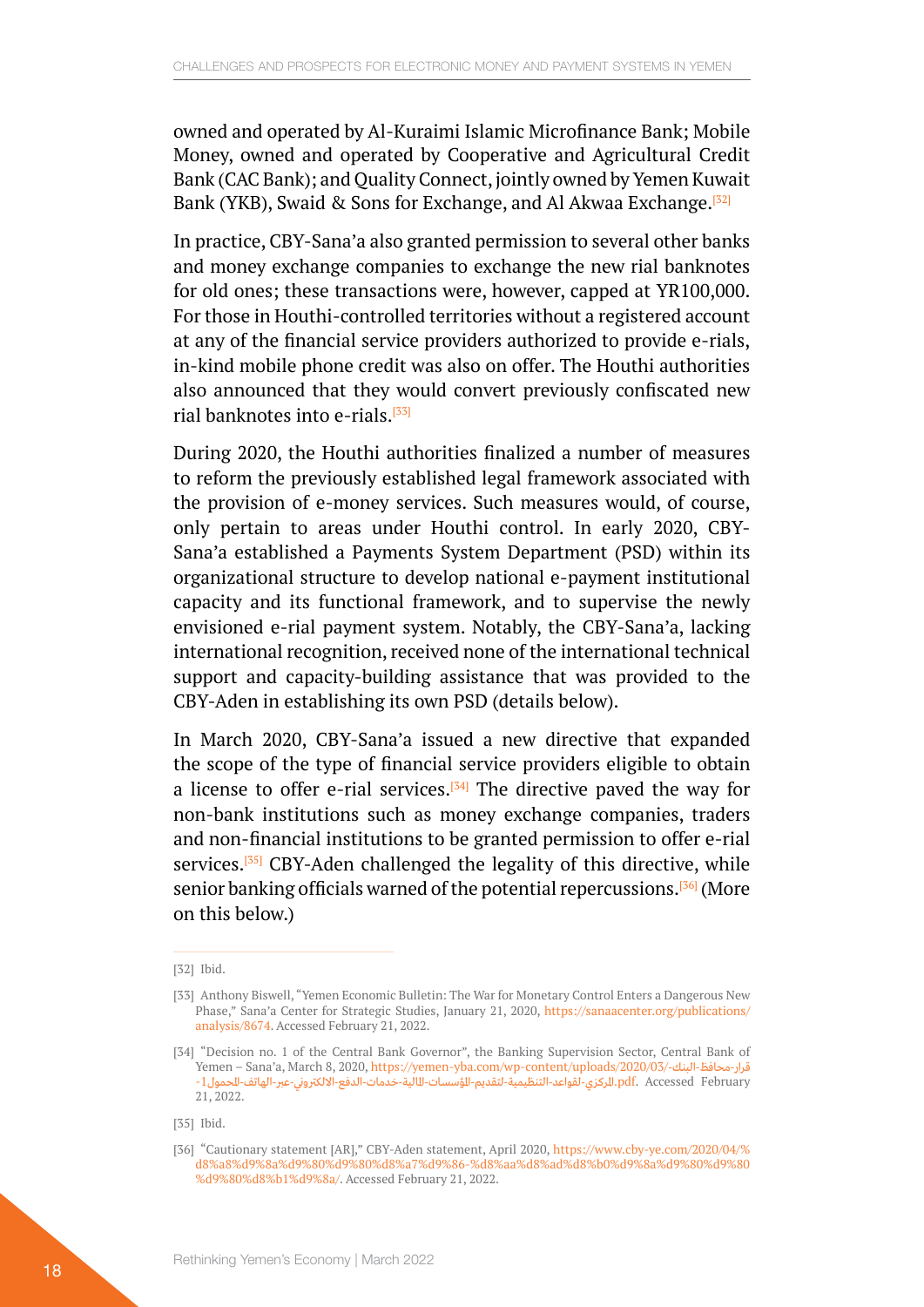<span id="page-18-0"></span>Further expansion of digital currency avenues continued in the first quarter of 2021, with the CBY-Sana'a officially authorizing [WeNet](http://wenet-ye.com/about-us-en.html) to operate the payment settlement system among banks and e-wallets. More financial institutions were also permitted to provide customers with e-rials, such as IBY, SBYB, One and Tamkeen. CAC bank was also permitted to collect public revenue in e-rials on behalf of the customs authority.

Furthermore, Houthi authorities have supported a gradual transition to a state e-payment system to pay public salaries and social benefits in electronic form. On November 28, 2021, the Ministry of Finance issued Circular No. 28 of 2021 declaring that the disbursement of public salaries and financial incentives to all government employees would be facilitated solely via the e-government payment system. In early 2022, the Ministry of Finance issued the Circular No. 1 of 2022 to start addressing the payroll arrears, disbursing the first half-month salary of April 2018 to all public service servants across Houthi-controlled areas using the e-payment system via CAC bank and the GAPPS.

### **3.1 | Houthi Alterations to E-Rial Legal Frameworks**

The CBY-Sana'a decree in March 2020 contradicted CBY Circular No. 11 of 2014, which restricted the provision of e-rial services to banks operating in Yemen. The new Houthi legal framework created an opportunity for less regulated actors – such as money exchange companies, traders and other non-bank institutions – to obtain licenses from CBY-Sana'a to perform e-money issuance and e-payment management services previously reserved for banks.

While the bank-oriented model involved a limited number of actors – banks holding trust accounts and issuing e-rials; mobile network operators contracted to deliver network services; and agents available on the ground to manage electronic money services on behalf of banks – the new model gives additional financial institutions the right to obtain a license to contract a third party to manage agent networks delivering e-money services. These financial institutions are then permitted to receive physical cash liquidity in exchange for e-rial balances and manage e-payment services.

In addition, the March 2020 decree set no maximum limit on the amount of e-money one financial institution could issue, overriding the regulation in Circular No. 11 (2014) that mandated that a bank was only allowed to issue electronic money up to 15 percent of its paid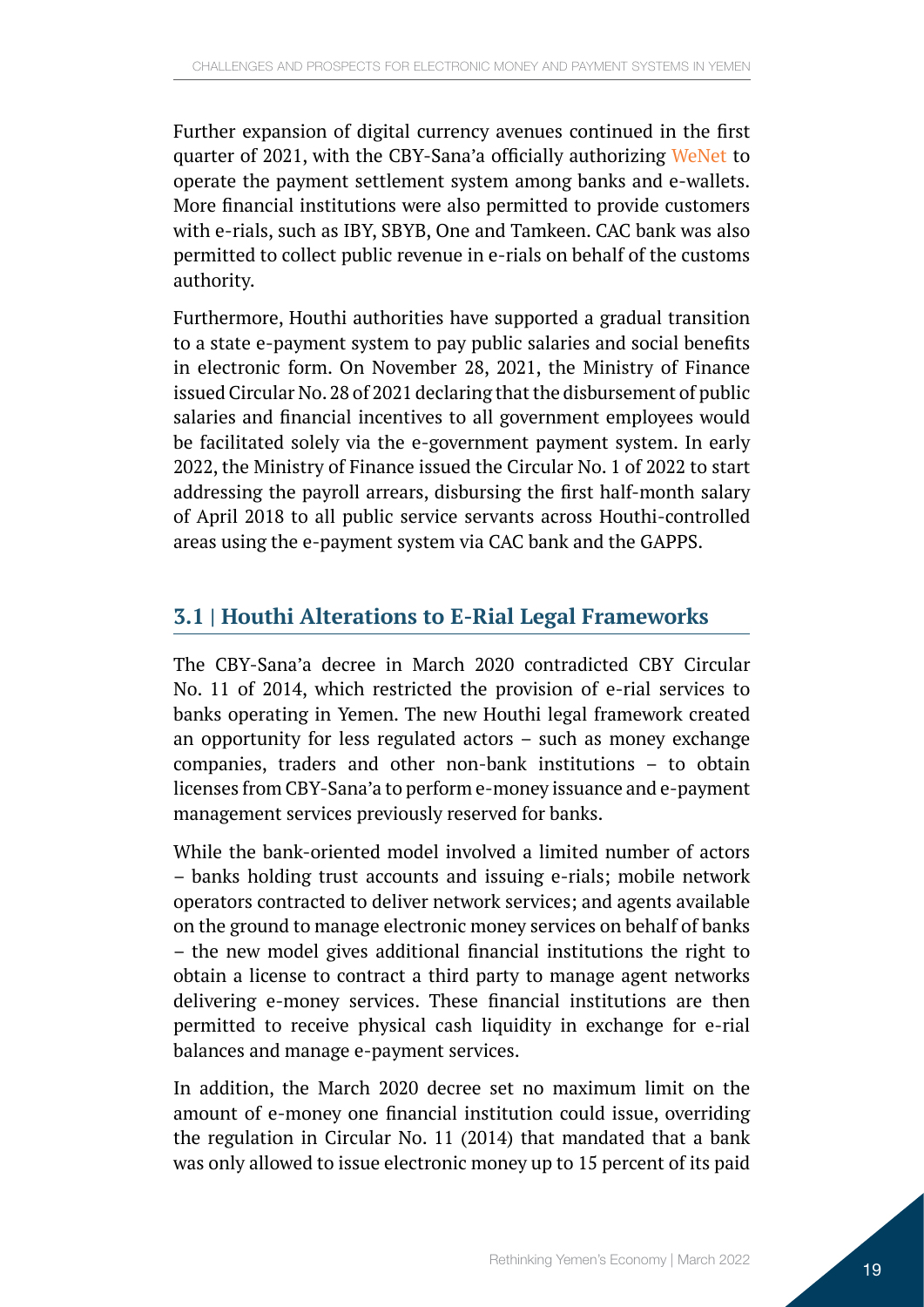<span id="page-19-0"></span>capital and statutory reserves (by law in Yemen, a commercial bank has to put up YR6 billion in capital to be licensed to operate). The decree also created payment instruments outside the mobile phone app, such as prepaid cards and other fintech tools.

#### **3.2 | CBY-Aden Response to Houthi E-Rial Push**

In January 2020, CBY-Aden warned Yemeni banks and money exchange firms against adhering to the Houthi ban on new rial banknotes and dealing in the e-rial. The CBY-Aden stated that the CBY-Sana'a circular was issued by an illegal entity, outside the legal framework of the banking sector, and would lead to loss of trust in cash. On September 21, 2020, the [CBY-Aden](https://www.aa.com.tr/ar/%D8%A7%D9%82%D8%AA%D8%B5%D8%A7%D8%AF/%D8%A7%D9%84%D9%85%D8%B1%D9%83%D8%B2%D9%8A-%D8%A8%D8%A7%D9%84%D9%8A%D9%85%D9%86-%D9%84%D8%A7-%D9%86%D8%B9%D8%AA%D8%B1%D9%81-%D8%A8%D9%82%D8%B1%D8%A7%D8%B1-%D8%B5%D9%86%D8%B9%D8%A7%D8%A1-%D8%A8%D8%B4%D8%A3%D9%86-%D8%A7%D9%84%D9%86%D9%82%D8%AF-%D8%A7%D9%84%D8%A5%D9%84%D9%83%D8%AA%D8%B1%D9%88%D9%86%D9%8A/1788687) issued a circular decrying Houthi authorities' efforts to establish an e-money model and process real-time clearing settlements for interbank payment transactions outside the legal framework of the banking sector.

Over the last two years, CBY-Aden has conducted several consultations with the World Bank, the Arab Monetary Fund (AMF), USAID, and other international development donors to develop a payment system infrastructure. The technical support offered by these bodies has included institutional capacity building; this resulted in the establishment of the CBY-Aden's own Payment Systems Department (PSD). The PSD, intended to oversee payment systems within the CBY-Aden, has also sought to develop the use of e-payments for governmental services and humanitarian purposes.[37]

As part of the technical assistance, a same-day settlement arrangement among commercial banks at CBY, using the SWIFT Closed User Group and existing core banking system, was also envisioned to be established in 2019 and 2020. This was seen as a stopgap measure to enable the CBY-Aden to perform its settlement functions until a full real-time gross settlement (RTGS) system is installed. This endeavor was sidelined, however, following increased political and economic instability in Aden in 2019.[38]

Similarly, the poor political and security situation in Aden derailed the adoption of Tadhamon Bank' card switch system, which had

<sup>[37]</sup> "The Central Bank of Yemen: Payment System Capacity Building Workshop," World Bank, April 28 - May 3, 2019, [http://documents.worldbank.org/curated/pt/832121563254060755/pdf/The-Central-](http://documents.worldbank.org/curated/pt/832121563254060755/pdf/The-Central-Bank-of-Yemen-Payment-System-Capacity-Building-Workshop.pdf)[Bank-of-Yemen-Payment-System-Capacity-Building-Workshop.pdf.](http://documents.worldbank.org/curated/pt/832121563254060755/pdf/The-Central-Bank-of-Yemen-Payment-System-Capacity-Building-Workshop.pdf) Accessed February 21, 2022.

<sup>[38]</sup> Ibid.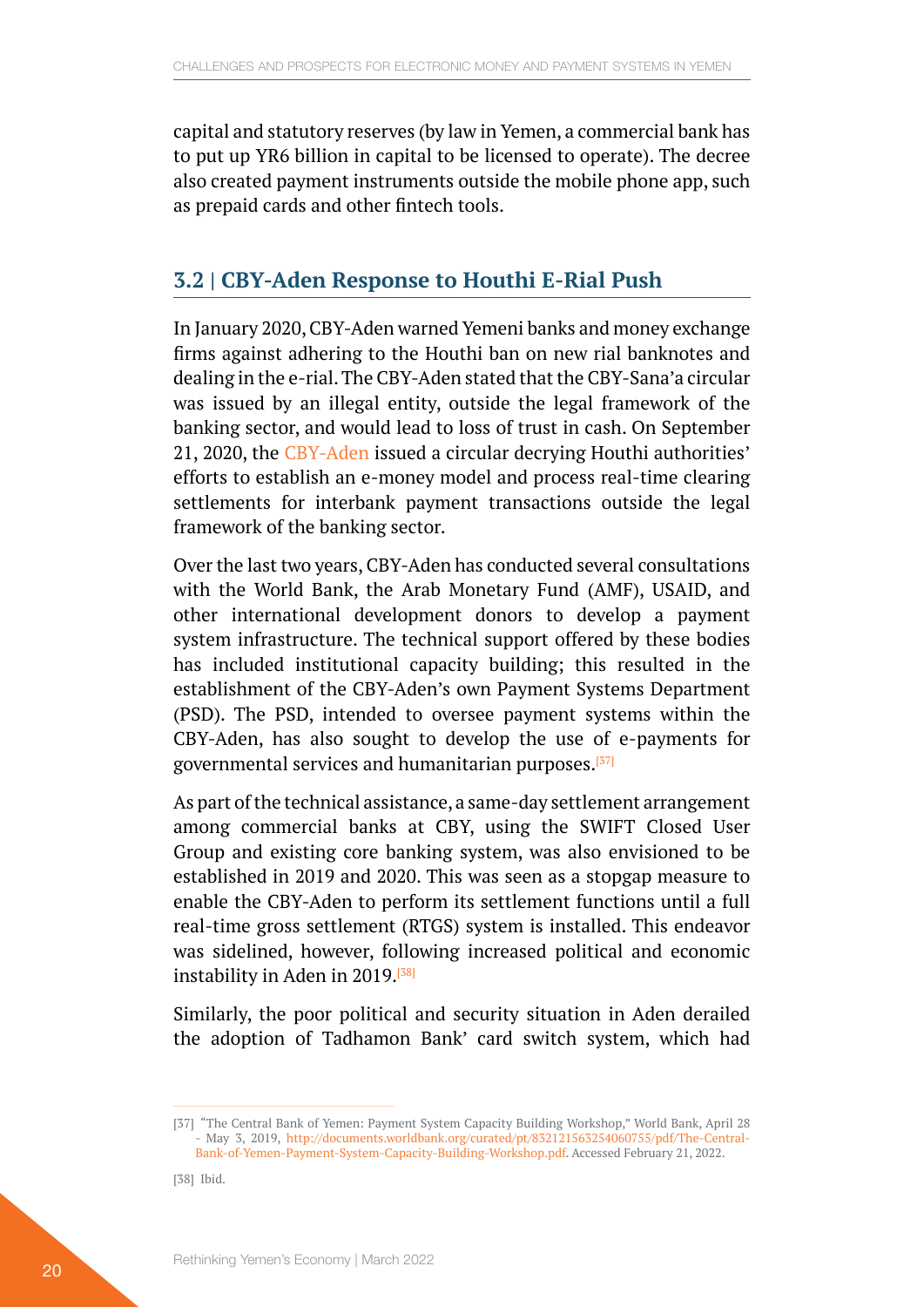otherwise been given the go-ahead after a feasibility review.<sup>[39]</sup> This system has been seen by the World Bank Group as an alternative core infrastructure for connecting banks until the costly RTGS, or any other retail payment system, is established. The system could be used to facilitate the distribution of salaries, pensions, and humanitarian aid, increase electronic transactions and help address liquidity shortages in the market. The switch could be also expanded to cover the interoperability of mobile money services, e-commerce, and bank accounts.

The technical capacity project ended with the drafting of a funding request from the Arab Fund for Economic and Social Development (AFESD) to support the installation of a RTGS system, with technical assistance from the World Bank.[40] However, the fulfillment of payment system reforms depends on improvements in southern Yemen's political situation and the ability of CBY-Aden to prepare the ground for change.

<sup>[39]</sup> Tadhamon Bank, which includes shareholders from the Hayel Saeed Anam family, is the largest Yemeni bank in terms of asset size.

<sup>[40]</sup> "The Central Bank of Yemen: Payment System Capacity Building Workshop," World Bank, April 28 - May 3, 2019, [http://documents.worldbank.org/curated/pt/832121563254060755/pdf/The-Central-](http://documents.worldbank.org/curated/pt/832121563254060755/pdf/The-Central-Bank-of-Yemen-Payment-System-Capacity-Building-Workshop.pdf)[Bank-of-Yemen-Payment-System-Capacity-Building-Workshop.pdf.](http://documents.worldbank.org/curated/pt/832121563254060755/pdf/The-Central-Bank-of-Yemen-Payment-System-Capacity-Building-Workshop.pdf) Accessed February 21, 2022.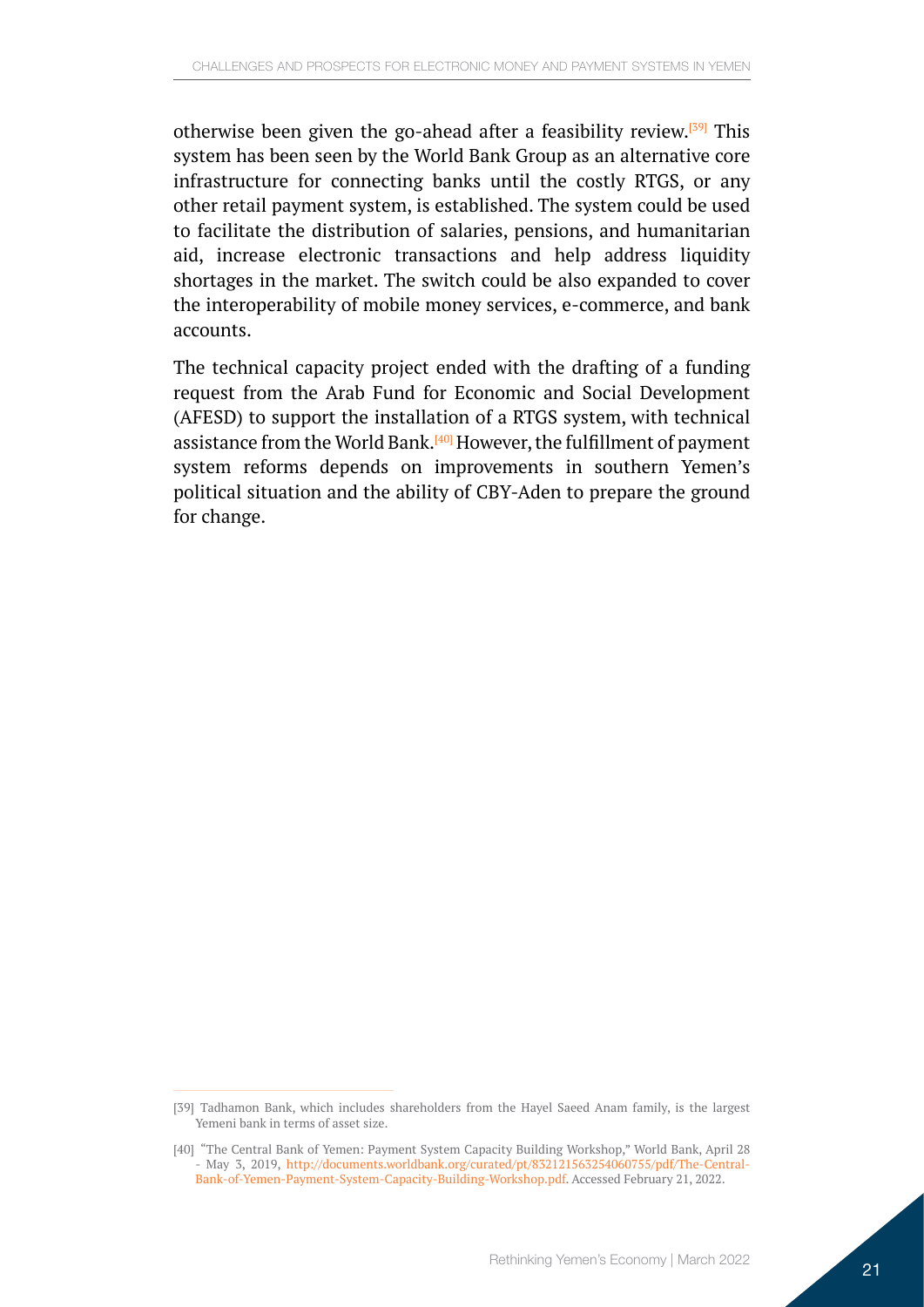### <span id="page-21-0"></span>4 | E-MONEY SYSTEMS, INFRASTRUCTURE AND PLAYERS

### **4.1 | The Limits of Comparing International Examples to Yemen**

Globally, there are three broad types of markets to regulate the provision of electronic money services: highly regulated markets; moderately regulated markets; and minimally regulated markets.[41] Some studies have suggested that a minimally regulated, nonbank-led model – as seen in countries such as Somalia, South Sudan, Kenya and Tanzania – is generally more enabling of a successful rollout of e-money services.<sup>[42]</sup> Subscribers in a nonbank-led model are not required to own a bank account or have a connection to internet services, as payment transactions occur entirely or partially in cooperation with a mobile network operator (MNO), with banking services being provided via Short Message Service (SMS) and Unstructured Supplementary Service Data (USSD) technologies.<sup>[43]</sup> Meanwhile, the most successful examples of bank-led models have come from electronic money providers that have established a new bank or developed a specialized subsidiary bank to take the lead on e-money services, such as QIWI in Russia and bKash in Bangladesh.<sup>[44]</sup>

A country's specific context is crucial in determining the most appropriate avenue to pursue the expansion of e-money services. Nonbank-led models have tended to be suitable for countries that have developed a strong level of maturity and the necessary controls in electronic money ecosystems or, alternatively, countries at the other end of the spectrum where the exchange rate for domestic banknotes has collapsed and an e-currency has become a necessary alternative to maintain a means of exchange with a reliable store of value.

[44] "USAID Report Template (Letter Size)." 27 Dec. 2016, [https://pdf.usaid.gov/pdf\\_docs/PA00MT1H.pdf](https://pdf.usaid.gov/pdf_docs/PA00MT1H.pdf). Accessed May 28, 2021.

<sup>[41]</sup> Gurpreet Singh Sambhy, "Study of Mobile Payment Services in India", Master of Science Thesis for the School of Information and Communication Technology KTH-Royal Institute of Technology Stockholm, Sweden, 2014, p. 16, [www.diva-portal.org/smash/get/diva2:696343/FULLTEXT01](http://www.diva-portal.org/smash/get/diva2:696343/FULLTEXT01). Accessed February 21, 2022.

<sup>[42]</sup> "Basic Regulatory Enablers for Digital Financial Services", CGAP, May 2018, [https://www.cgap.](https://www.cgap.org/sites/default/files/researches/documents/Focus-Note-Basic-Regulatory-Enablers-for-DFS-May-2018.pdf) [org/sites/default/files/researches/documents/Focus-Note-Basic-Regulatory-Enablers-for-DFS-](https://www.cgap.org/sites/default/files/researches/documents/Focus-Note-Basic-Regulatory-Enablers-for-DFS-May-2018.pdf)[May-2018.pdf](https://www.cgap.org/sites/default/files/researches/documents/Focus-Note-Basic-Regulatory-Enablers-for-DFS-May-2018.pdf). Accessed February 21, 2022; Also see: Juliet Maina, "Mobile Money Policy and Regulatory Handbook", GSMA, September 2018, [https://www.gsma.com/mobilefordevelopment/wp](https://www.gsma.com/mobilefordevelopment/wp-content/uploads/2018/09/GSMA-Mobile-Money-Policy-Handbook-2018.pdf)[content/uploads/2018/09/GSMA-Mobile-Money-Policy-Handbook-2018.pdf.](https://www.gsma.com/mobilefordevelopment/wp-content/uploads/2018/09/GSMA-Mobile-Money-Policy-Handbook-2018.pdf) Accessed February 21, 2022.

<sup>[43]</sup> In Kenya, the MNO enters the market and cooperates with financial institutions to accept money directly from the client; this money is then forwarded to the financial institution. See: Gurpreet Singh Sambhy, "Study of Mobile Payment Services in India," Master of Science Thesis, School of Information and Communication Technology, KTH-Royal Institute of Technology Stockholm, Sweden, 2014, [http://](http://www.diva-portal.org/smash/get/diva2:696343/FULLTEXT01) [www.diva-portal.org/smash/get/diva2:696343/FULLTEXT01.](http://www.diva-portal.org/smash/get/diva2:696343/FULLTEXT01) Accessed February 21, 2022.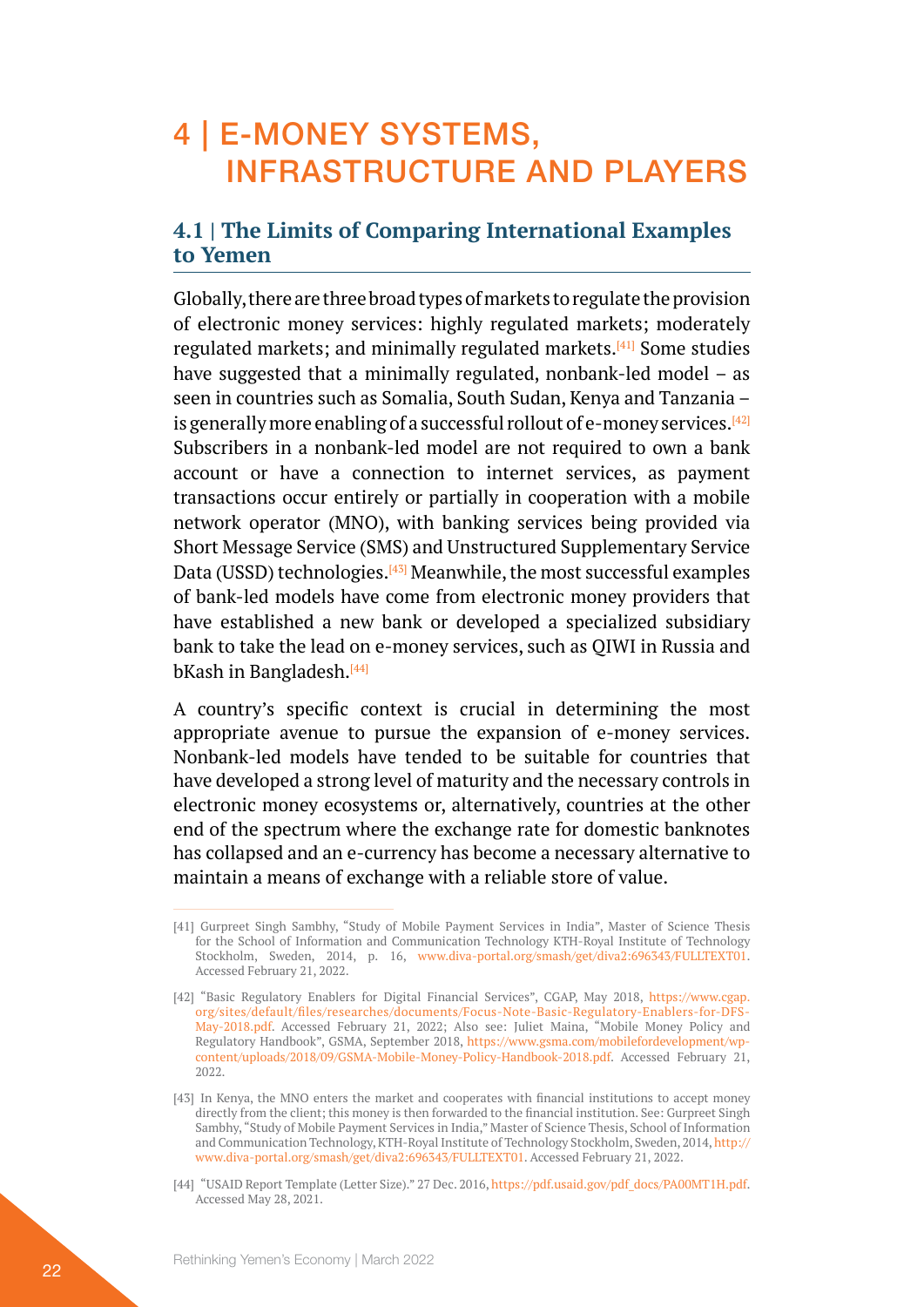Lessons learned internationally regarding how to pursue the development of e-money services have limited usefulness in application to Yemen today however, given the country's unique circumstances. Few countries in the world have ever attempted to launch e-money services while its national monetary policy was bifurcated across active frontlines. In Yemen, the central bank on one side (Sana'a) is dominant domestically, the central bank on the other (Aden) is the sole holder of international legitimacy, large portions of the physical banknotes in circulation are accepted as legal tender in only part of the country, and neither side in the civil war wields the parliamentary authority needed to enact new financial governance legislation. In such an environment, attempts to create an enabling environment for e-money services must be approached cautiously to balance the benefits of wider e-money adoption with the risks of further distortion and fragmentation of the monetary environment.

In Yemen, a highly regulated market – which grants the right to provide e-money services only to banks – was the legal practice prior to 2014. Indeed, the regulatory framework outlined under Circular No. 11 of 2014 established a conservative and narrow model, allowing banks to issue and manage electronic money either directly or through agents, by acting as the intermediary financial channel to open e-money accounts and facilitate cash-in and cash-out services. Under this model, clients and recipients were required to have a bank account to conduct e-money services such as e-payments, balance inquiries and transfers between accounts. The distinguishing facet of this model is that banks are the main legal providers of e-money services while other potential actors, such as mobile phone companies or financial services companies, are secondary players. These secondary players work on behalf of authorized banks either as agents, to deliver cashin and cash-out services, or to provide the mobile network services essential to operate e-money transactions. The mobile network operator's participation would be limited to providing the data transfer services, while the banks offer individual accounts and organize the infrastructure such as cash-in/cash-out payments through ATMs, branches, or an agent network. The bank-led model created prior to the conflict in Yemen saw a slow service growth as it limits competition and scope for innovators to access unbanked populations.<sup>[45]</sup>

<sup>[45]</sup> Inutu Lukonga, "Fintech, inclusive growth, and financial risks: Focus on the MENAP and CCA Regions", International Monetary Fund, September 11, 2018, [https://www.imf.org/en/Publications/](https://www.imf.org/en/Publications/WP/Issues/2018/09/11/Fintech-Inclusive-Growth-and-Cyber-RisksFocus-on-the-MENAP-and-CCA-Regions-46190) [WP/Issues/2018/09/11/Fintech-Inclusive-Growth-and-Cyber-RisksFocus-on-the-MENAP-and-CCA-](https://www.imf.org/en/Publications/WP/Issues/2018/09/11/Fintech-Inclusive-Growth-and-Cyber-RisksFocus-on-the-MENAP-and-CCA-Regions-46190)[Regions-46190.](https://www.imf.org/en/Publications/WP/Issues/2018/09/11/Fintech-Inclusive-Growth-and-Cyber-RisksFocus-on-the-MENAP-and-CCA-Regions-46190) Accessed February 21, 2022.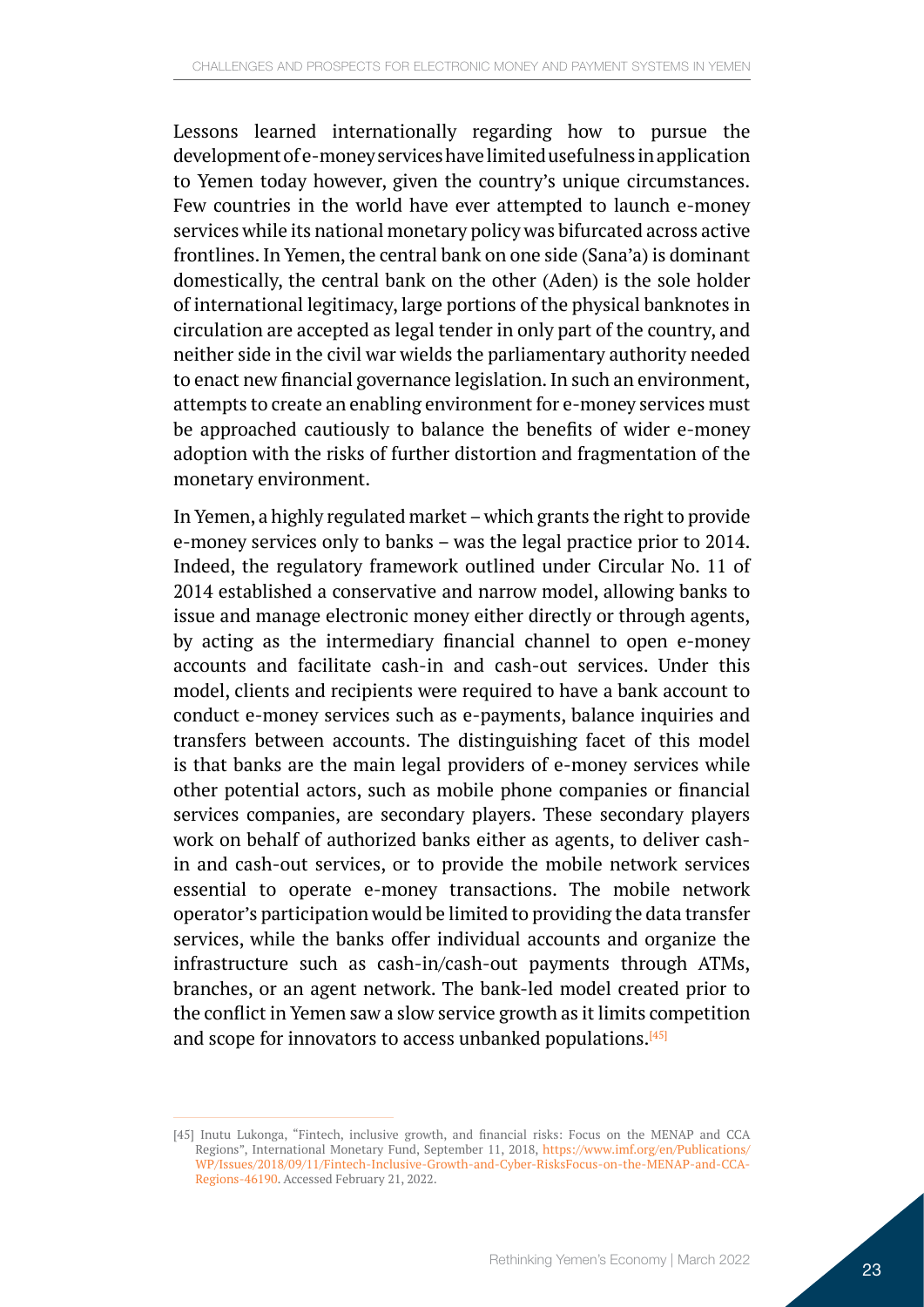#### <span id="page-23-0"></span>**4.2 | Licensed E-Money Services Providers and Usage During the Conflict**

Between 2015 and 2019, some efforts were made to facilitate e-payments via Yemen's MNOs. During this period, CBY granted four Yemeni banks licenses to provide e-money services via mobile phones: Al-Kuraimi Islamic Microfinance Bank; Tadhamon Bank; Al-Amal Microfinance Bank; and Yemen Kuwait Bank (YKB). CBY-Sana'a licensed the Cooperative and Agricultural Credit Bank (CAC Bank).<sup>[46]</sup> These banks have constructed their own respective e-wallet platforms.

The balance of these e-wallets should equal the total amount held in a pool account, also known as a trust account, with the settlement bank. This pool of e-money is technically owned by e-money holders (who access it via a mobile phone), not by the MNO nor the e-money service providers, who collect physical money from clients in exchange for e-rials.<sup>[47]</sup> As noted, Circular No. 11 of 2014 stipulated that the total amount of e-rials in each bank's e-wallet must be the equivalent of physically deposited rial notes, and the total value of the e-wallet cannot exceed 15 percent of a bank's paid-in capital and legal reserve.<sup>[48]</sup> This is equivalent to the annual reserve amount that a bank must deduct from its net profits as a guarantee of depositors' rights.<sup>[49]</sup>

In general, a functioning cell phone and a bank account are two fundamental prerequisites for conducting mobile e-money services. As distinguished from a traditional account, the customer's electronic account is virtual, linked to a mobile phone number and saved on a data platform linked to a combined bank account (e-wallet) of the licensed bank.<sup>[50]</sup> Customers can open an account at the bank or at any of its agents, and, after installing the mobile app, can transfer money

<sup>[46]</sup> Al-Kuraimi Islamic Microfinance Bank was the first bank licensed to provide electronic money services, in 2015, but only in 2016 did it launch the service. The second bank to be licensed was Tadhamon International Islamic Bank, in 2016. It started to introduce e-rial services in 2018. Al-Amal Microfinance Bank was licensed in 2017 and the Bank of Yemen and Kuwait and the Cooperative and Agricultural Credit Bank were licensed in 2018.

<sup>[47]</sup> Abdulghani Mohamed AlSamawi et al., "Electronic Payment Services in Yemen: Challenges and Opportunities for Success," Institute of Banking Studies, May 2020, [http://www.ibs.edu.ye/sites/](http://www.ibs.edu.ye/sites/default/files/Electronic%20Money%20Service%20in%20Yemen%20-%20Challenges%20and%20Opportunities%20for%20Success.pdf) [default/files/Electronic%20Money%20Service%20in%20Yemen%20-%20Challenges%20and%20](http://www.ibs.edu.ye/sites/default/files/Electronic%20Money%20Service%20in%20Yemen%20-%20Challenges%20and%20Opportunities%20for%20Success.pdf) [Opportunities%20for%20Success.pdf](http://www.ibs.edu.ye/sites/default/files/Electronic%20Money%20Service%20in%20Yemen%20-%20Challenges%20and%20Opportunities%20for%20Success.pdf). Accessed January 2, 2021

<sup>[48]</sup> According to Circular No. 11 of 2014, a licensed bank is not allowed to issue electronic money exceeding 15 percent of its paid-up capital and the statutory reserve, except with prior approval from CBY. The obligatory value of the e-rial issued by the e-wallet should equal 100 percent of the accumulated trust (pool) account in the bank.

<sup>[49]</sup> Article (12): Law No. (38) of 1998, Central Bank of Yemen, http://centralbank.gov.ye/App Upload/ [law38a.pdf](http://centralbank.gov.ye/App_Upload/law38a.pdf). Accessed February 21, 2022.

<sup>[50]</sup> CBY Circular No. 11 of 2014, as discussed in: John Owens, "Central Bank of Yemen issues new mobile banking regulations," Alliance for Financial Inclusion, March 7, 2015, [https://www.afi-global.org/](https://www.afi-global.org/blog/2015/03/central-bank-yemen-issues-new-mobile-banking-regulations) [blog/2015/03/central-bank-yemen-issues-new-mobile-banking-regulations.](https://www.afi-global.org/blog/2015/03/central-bank-yemen-issues-new-mobile-banking-regulations) Accessed February 21, 2022.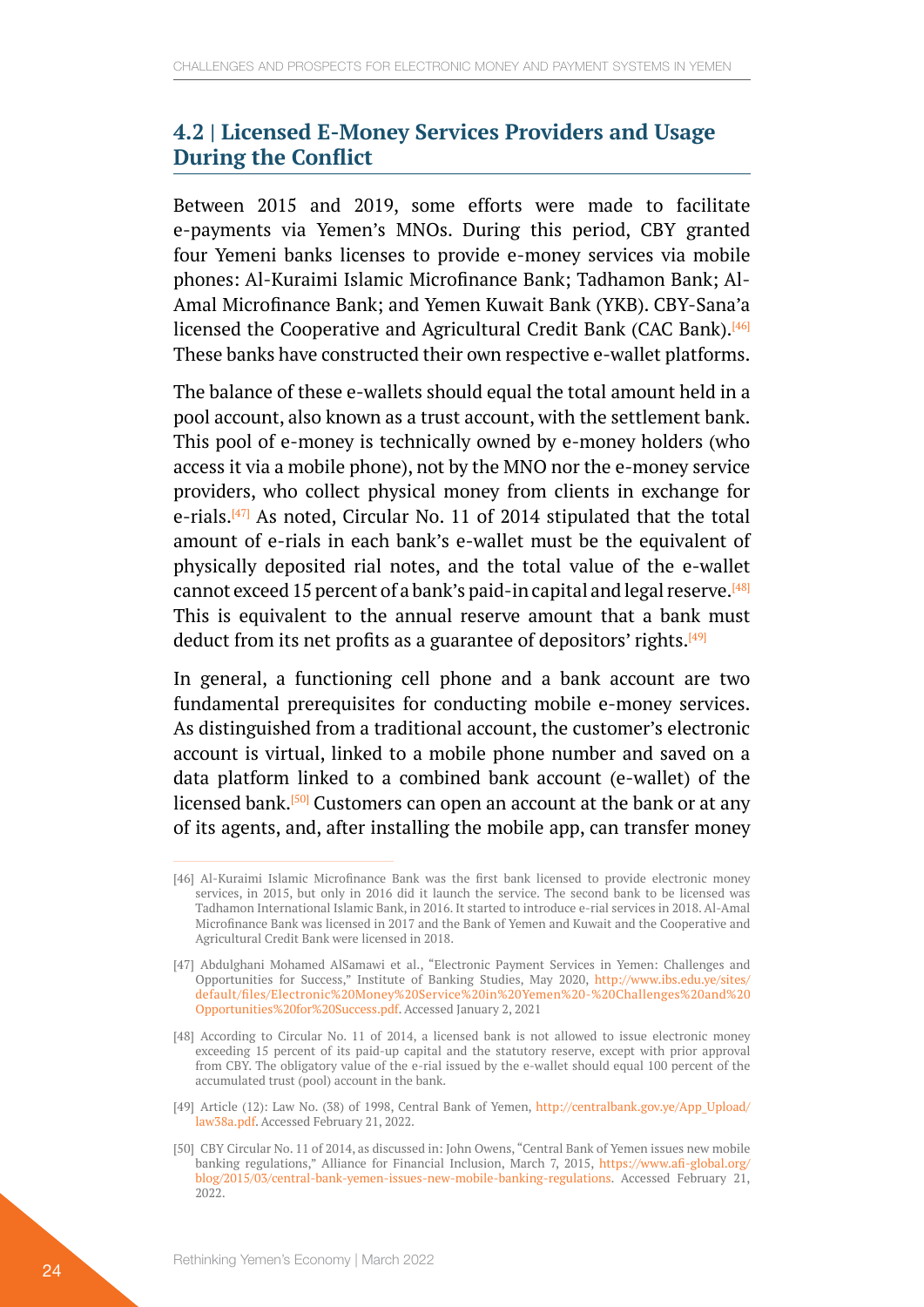between accounts, send remittances, pay bills and purchase goods from registered merchants.

Recent statistics indicate the number of Yemenis using the formal banking system has grown over the course of the conflict, though usage still remains very low relative to the global average of about 69 percent (as of  $2017$ ).<sup>[51]</sup> As stated above, almost 2.9 million Yemenis (approximately 10 percent of the population) owned at least one bank account by the end of 2019, including current and savings accounts and accounts with microfinance banks and electronic money accounts.[52] However, many citizens still prefer to use money exchange outlets to conduct financial transactions – attracted by the flexible and less costly means of payment. Notably, during the ongoing conflict, money exchange companies have proliferated enormously, with thousands of them being established. This has been accompanied by an erosion, rather than an expansion of central bank oversight. There is no integrated system to connect Yemeni banks with the money transfer and exchange outlets, rather there are various different transfer networks that money exchange companies use but these networks are difficult to inspect and supervise. As well, many money exchange companies are not committed to the minimum compliance procedures in doing their financial services. For instance, by law they are only permitted to perform certain functions like facilitating money exchange transactions or transferring financial remittances but they have turned to perform the functions of banks such as accepting deposits and offering loans.

While a cursory evaluation of statistics indicates that e-rial services expanded during the conflict, this does not tell the full story. The total amount of e-money issued from 2016 to 2019) amounted to YR115 billion, while in 2019 alone some YR75 billion was issued. Based on recently published indicators, the number of e-money accounts also surged substantially between 2017 and 2019, from around 82,000 to over 800,000, with 91 percent of the new accounts opened in urban areas, and two-thirds opened in 2019 alone.<sup>[53]</sup> Many of these accounts were temporarily created following the Houthi ban on the circulation of new rial banknotes, which required citizens possessing new banknotes

<sup>[51]</sup> Asli Demirgüç-Kunt et al., "The Global Findex Database 2017: Measuring Financial Inclusion and the Fintech Revolution", World Bank Group, 2018, [https://openknowledge.worldbank.org/](https://openknowledge.worldbank.org/handle/10986/29510) [handle/10986/29510](https://openknowledge.worldbank.org/handle/10986/29510). Accessed January 2, 2021.

<sup>[52]</sup> Abdulghani Mohamed AlSamawi et al., "Electronic Payment Services in Yemen: Challenges and Opportunities for Success," Institute of Banking Studies, May 2020, [http://www.ibs.edu.ye/sites/](http://www.ibs.edu.ye/sites/default/files/Electronic%20Money%20Service%20in%20Yemen%20-%20Challenges%20and%20Opportunities%20for%20Success.pdf) [default/files/Electronic%20Money%20Service%20in%20Yemen%20-%20Challenges%20and%20](http://www.ibs.edu.ye/sites/default/files/Electronic%20Money%20Service%20in%20Yemen%20-%20Challenges%20and%20Opportunities%20for%20Success.pdf) [Opportunities%20for%20Success.pdf](http://www.ibs.edu.ye/sites/default/files/Electronic%20Money%20Service%20in%20Yemen%20-%20Challenges%20and%20Opportunities%20for%20Success.pdf). Accessed January 2, 2021.

<sup>[53]</sup> Ibid.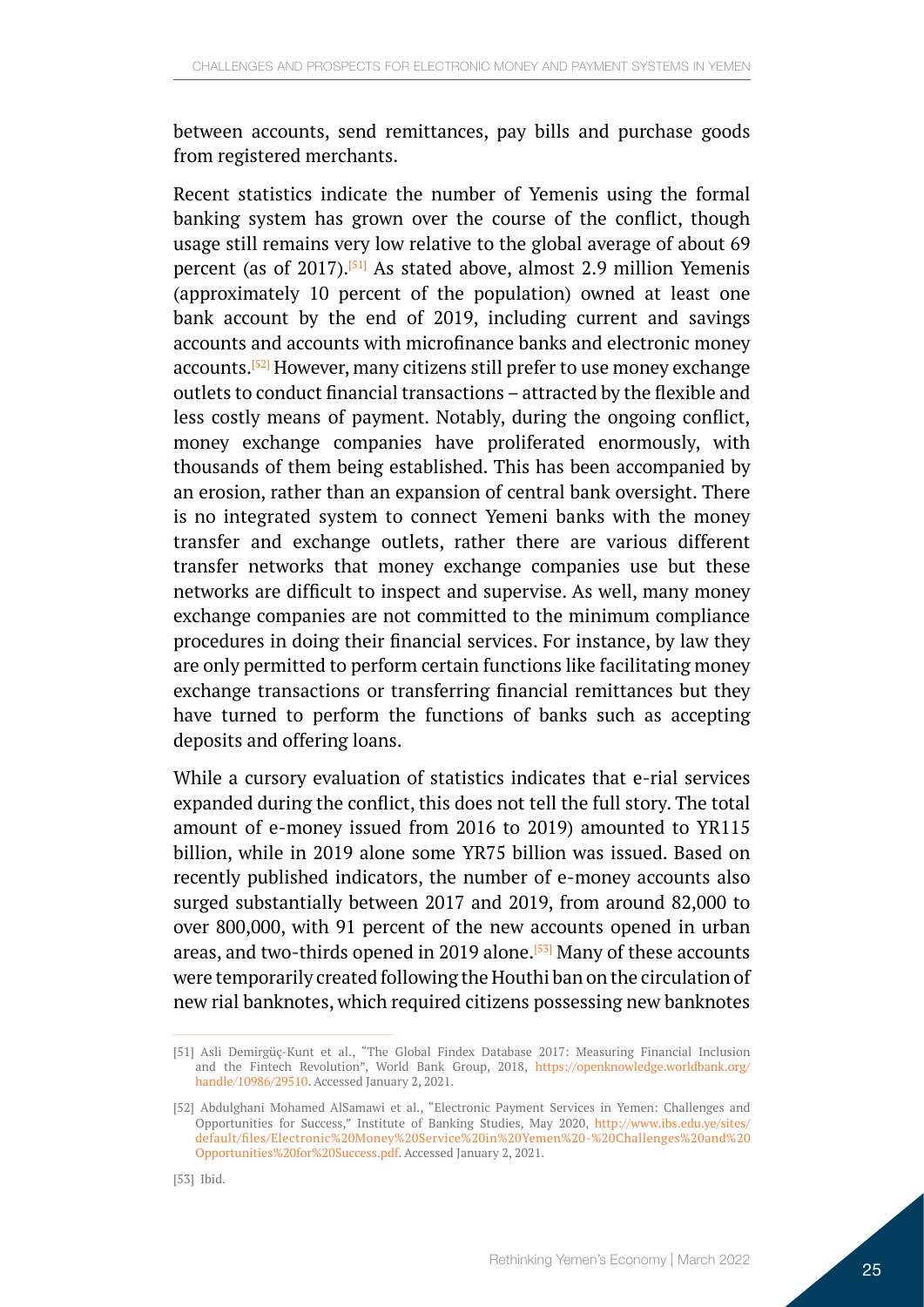to deposit them into electronic accounts opened with listed e-money financial service providers in exchange for physical old rial notes or e-rials. E-rial accounts have also been opened to receive salaries, humanitarian cash transfers and incentives, and pay utility bills, but overall use remains relatively low.





*Source: Institute of Banking Studies, Sana'a, Yemen*

One institution, Al-Kuraimi Islamic Microfinance Bank, handled 80 percent of total e-money accounts in 2019.[54] This was largely due to Al-Kuraimi's wide geographic coverage – the bank operates 132 branches, 2,626 agents and 7,620 points of sale, including in many rural areas – and the fact that it has been one of the main financial service providers used by INGOs to reach beneficiaries with cash aid transfers across Yemen.

<sup>[54]</sup> ulghani Mohamed AlSamawi et al., "Electronic Payment Services in Yemen: Challenges and Opportunities for Success," Institute of Banking Studies, May 2020, [http://www.ibs.edu.ye/sites/](http://www.ibs.edu.ye/sites/default/files/Electronic%20Money%20Service%20in%20Yemen%20-%20Challenges%20and%20Opportunities%20for%20Success.pdf) [default/files/Electronic%20Money%20Service%20in%20Yemen%20-%20Challenges%20and%20](http://www.ibs.edu.ye/sites/default/files/Electronic%20Money%20Service%20in%20Yemen%20-%20Challenges%20and%20Opportunities%20for%20Success.pdf) [Opportunities%20for%20Success.pdf](http://www.ibs.edu.ye/sites/default/files/Electronic%20Money%20Service%20in%20Yemen%20-%20Challenges%20and%20Opportunities%20for%20Success.pdf). Accessed January 2, 2021.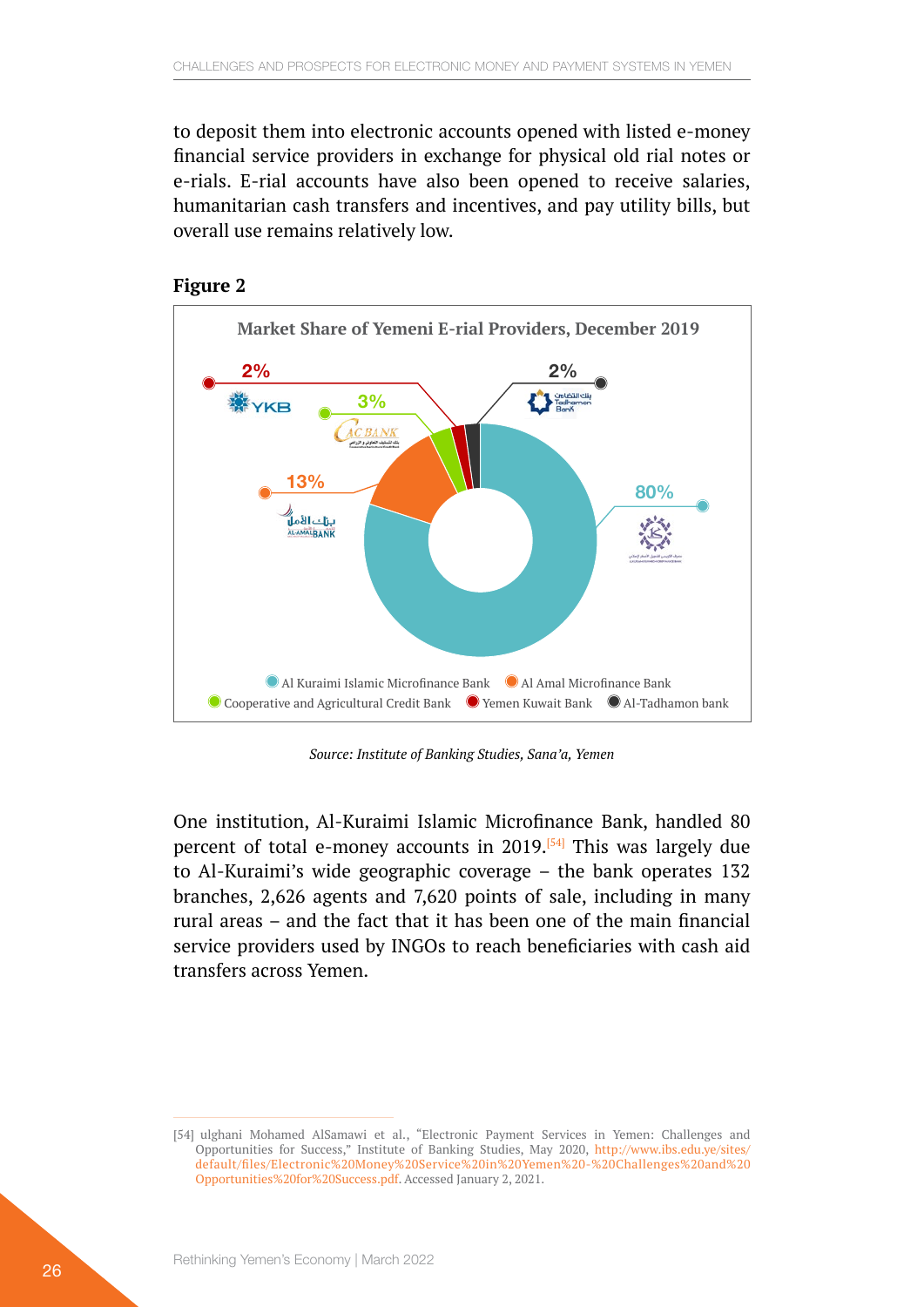

#### **Figure 3**

*Source: Institute of Banking Studies (Sana'a)*

The integration of the e-wallets held by these five banks is limited. As of this writing there is still limited capacity to complete money transfers between accounts held with different commercial, and technically independent, services providers operating on different platforms (e.g. mobile wallet to bank account). A client can only transfer money from one electronic account to another held in the same e-wallet or between the five participant banks that have been recently connected to the financial switch interbank network led by YFSC under the business identity and brand, WeNet, in Houthi-controlled areas. Individuals without an e-money account can only receive money in cash according to transaction ceilings dictated by Circular No. 11 of 2014: YR30,000 per financial transaction and YR50,000 for total transactions per day, while the maximum e-rial balance per person cannot exceed YR300,000.<sup>[55]</sup> The circular created limited Know Your Customer (KYC) requirements for identification, where a potential client has to provide the personal ID with a national number to open a financial account within e-money wallets. For the transfer of money from an e-moneybased account to a client not subscribing to electronic money services, a two-tiered approach for identification of financial transfer recipients is applicable. The first tier requires a personal ID (without a national number) and other means of alternative identification such as a family card, military card, social security card, electoral card, or passport for

<sup>[55]</sup> CBY Circular No. 11 of 2014, as discussed in: John Owens, "Central Bank of Yemen issues new mobile banking regulations," Alliance for Financial Inclusion, March 7, 2015, [http://beta.wenet-ye.com/en/](http://beta.wenet-ye.com/en/about) [about](http://beta.wenet-ye.com/en/about). Accessed February 21, 2022.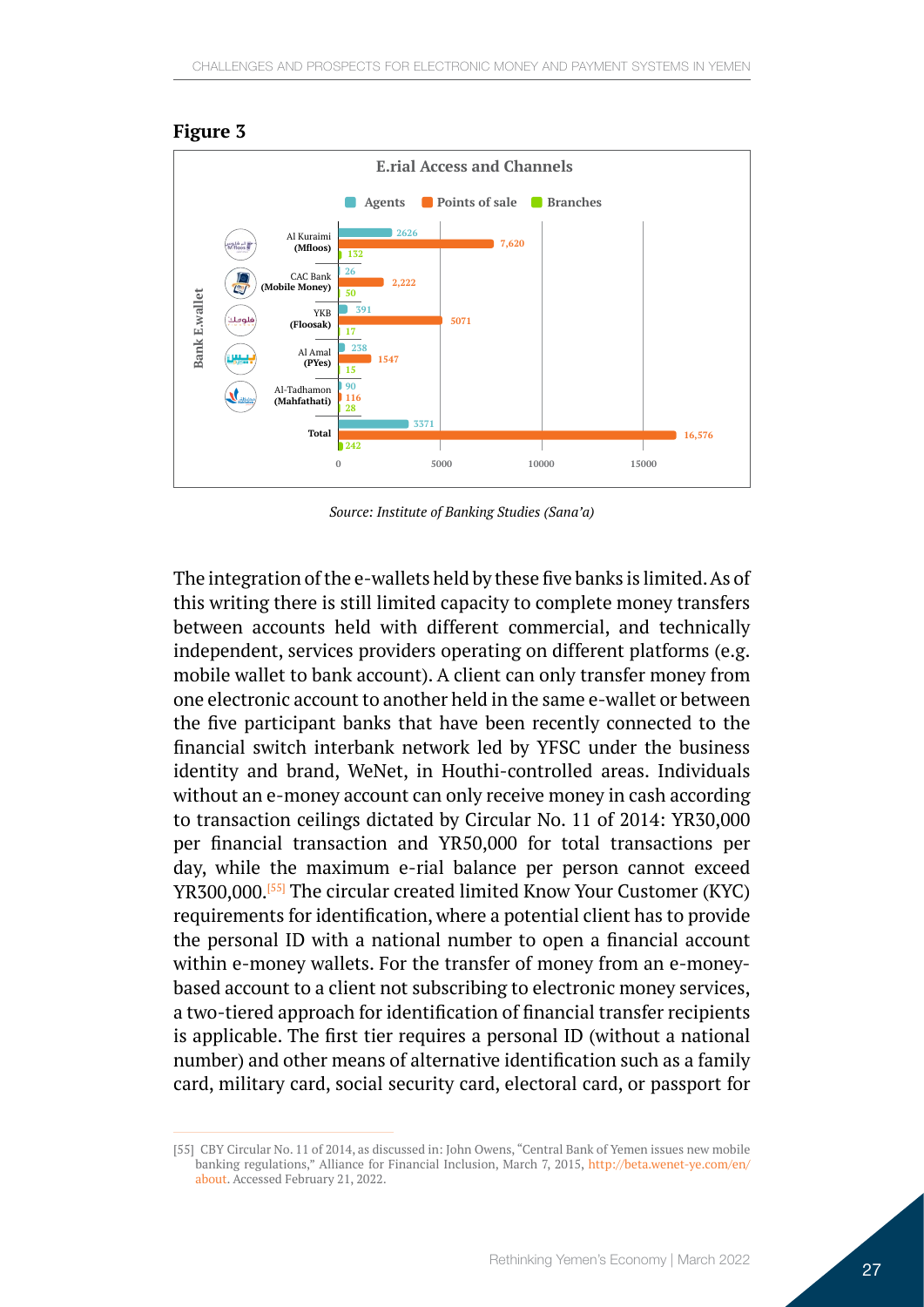foreigners for the receiving of a financial transfer up to YR50,000. The second tier requires a personal ID along with a national number, or a passport for foreigners for receiving financial transfers above YR50,000 cap. Similarly, identification means required for opening financial accounts are also limited, up to YR30,000 and above for the first and second tier of identification respectively. As more than half of Yemen's adult population does not have a national identification card, which has become difficult to attain since the onset of the conflict, access to e-money services in the absence of other acceptable means of identification is very challenging.[56]

A client subscribed to an e-wallet can convert an e-rial balance into cash either through a branch of their bank or through one of the intermediary agents working on behalf of their licensed bank. These agents access e-wallets and settle transactions electronically via terminals connected to the e-wallet bank information systems. Cash-in and cash-out agent networks taking part in the provision of e-money services are insufficient and concentrated in urban areas. Due to the ongoing shortage of old rials, bank agents often restrict or impose delays on customers attempting to withdraw cash, particularly outside urban areas. E-money payments as a share of total payments is an indicator as to the extent to which e-money instruments have become acceptable means for conducting financial transactions in the financial market. The use of e-rials across the country since 2016 under the bank-led model has been restricted to financial transfers among held accounts, capped cash-in or cash-out transactions, and to a minimal extent the payment of cell phone, internet, electricity, and water bills, which can be made easily via GAPPs branches or money exchange outlets. From 2016 to 2018, total transactions made through e-money services accounted for just 1 percent of the total YR4.35 trillion in average annual payments made through the banking sector.<sup>[57]</sup> In 2018, transfers among electronic money and banking accounts as well as cash-in and cash-out transactions represented 95 percent of the electronic money transactions (of which 9 percent was cashout payments), while the value of financial transactions conducted to disburse electricity, cell phone, and internet bills, and carry out commodity purchases only represented 1 percent.[58] The overall utility of an e-money account is, therefore, limited.

<sup>[56]</sup> "E-MONEY SERVICES AND THEIR POTENTIAL IN YEMEN ANALYSIS OF GAPS AND OPPORTUNITIES", Chemonics International for USAID, December 27, 2016, [https://pdf.usaid.gov/](https://pdf.usaid.gov/pdf_docs/PA00MT1H.pdf) [pdf\\_docs/PA00MT1H.pdf](https://pdf.usaid.gov/pdf_docs/PA00MT1H.pdf). Accessed 28 May. 2021

<sup>[57]</sup> Numbers were compiled from: Abdulghani Mohamed AlSamawi et al., "Electronic Payment Services in Yemen: Challenges and Opportunities for Success," Institute of Banking Studies, May 2020, [http://www.ibs.edu.ye/sites/default/files/Electronic%20Money%20Service%20in%20Yemen%20](http://www.ibs.edu.ye/sites/default/files/Electronic%20Money%20Service%20in%20Yemen%20-%20Challenges%20and%20Opportunities%20for%20Success.pdf) [-%20Challenges%20and%20Opportunities%20for%20Success.pdf](http://www.ibs.edu.ye/sites/default/files/Electronic%20Money%20Service%20in%20Yemen%20-%20Challenges%20and%20Opportunities%20for%20Success.pdf). Accessed January 2, 2021. The total value of e-money payments each year from 2016 to 2019 was: In 2016 YR101,685,663; in 2017 YR11,393,123,266; in 2018, YR 31,243,779,947; in 2019, YR118,905,021,167.

<sup>[58]</sup> Ibid.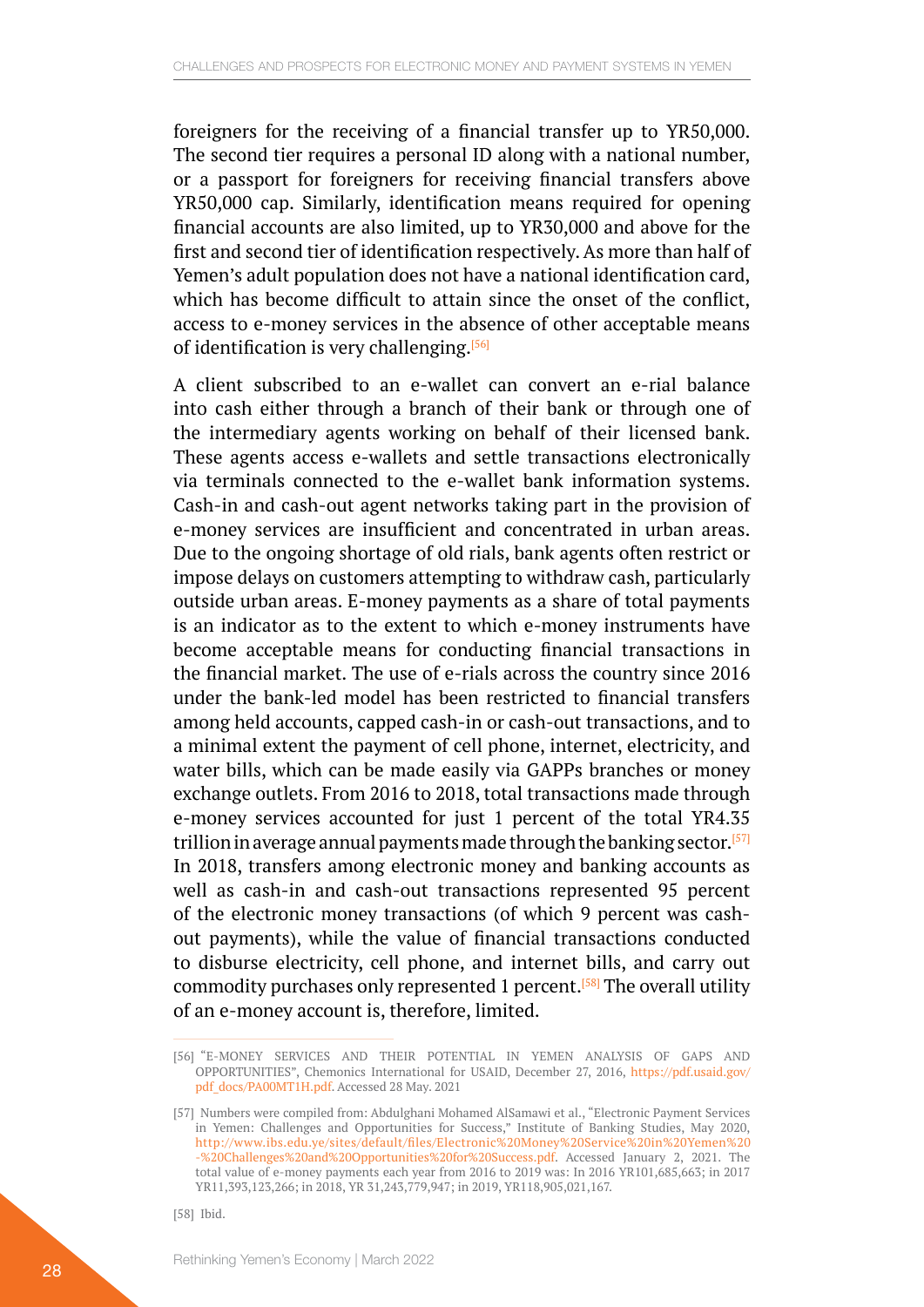

#### <span id="page-28-0"></span>**Figure 4**

*Source: Institute of Banking Studies (Sana'a)*

### **4.3 | The National Financial Switch Interbank Network**

Amid the growth of electronic payment systems in northern Yemen, the question of which institution should be assigned to administer the National Financial Switch Interbank Network (NFSIN) has led to increased competition. In 2006, a group of 11 Yemeni banks registered the Yemen Financial Services Company (YFSC). However, this private sector-based organizational structure for performing real time gross settlement among financial service providers made no progress in making the NFSIN operational for more than a decade. In 2017, Murooj, a subsidiary of Hayel Saeed Anam (HSA) Group, the largest business conglomerate in Yemen, acquired 25 percent of YFSC's capital to save it from potential bankruptcy. The acquisition of YFSC, later operated under the business brand name [WeNet](http://beta.wenet-ye.com/en/about), came after fierce competition with [Quality Connect](https://www.qcyemen.com/en/), a company created to perform similar roles. Two financial companies, ONE Cash and Tamkeen, have subsequently been established to provide electronic payments and e-wallet services.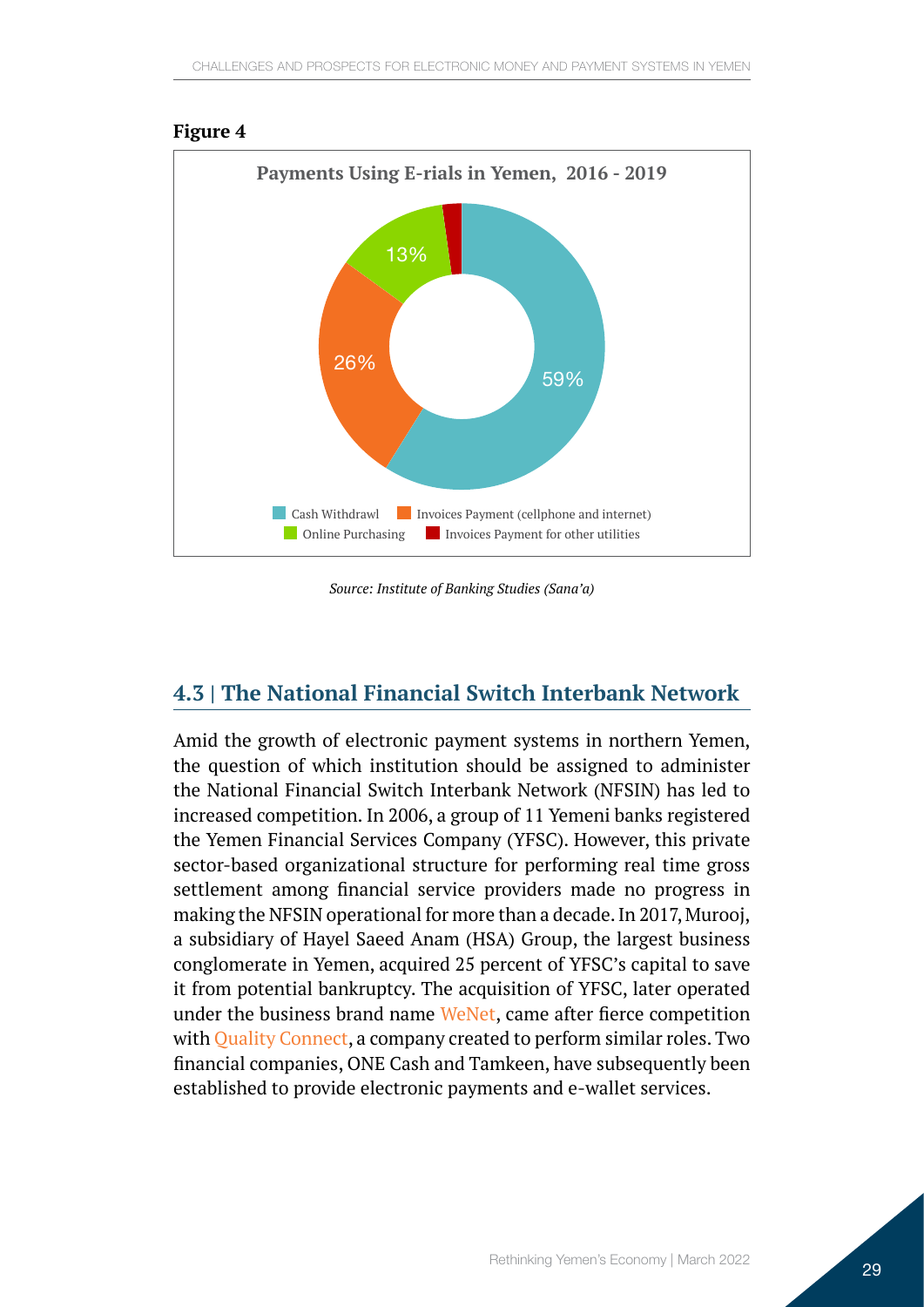In September 2020, the WeNet announced that it was launching the first phase of an instant transfer scheme<sup>[59]</sup> (ITS) for real time retail payments among participant banks, before moving to the second phase that would target customers of money exchangers. In mid-September 2020, WeNet started to process instant money transfers among the six participant banks subscribing to its network: Yemen Bank for Reconstruction and Development, Yemen Kuwait Bank, Shamil Bank of Yemen and Bahrain, Saba Islamic Bank, Islamic Bank of Yemen for Finance and Investment, and CAC Bank.<sup>[60]</sup> Until now, the ITS saw limited market acceptance, being restricted to conducting instant transfer payments in Houthi-controlled areas, and as a completely cashbased transfer payment mechanism allowing neither money transfers from electronic wallet-based accounts nor from non-cash-based bank accounts into cash-based bank accounts – a legal prerequisite of e-money prevalence. According to a credible source close to e-money market developments in Houthi-held areas, the launching of ITS by WeNet came after it was given the green light for a license from the CBY-Sana'a to manage the financial switch interbank network.

HSA Group is also working to introduce a new mobile money system called ONE Cash, which has been envisioned to transform the nature and scope of mobile money and e-money usage in Yemen. In mid-2020, ONE Cash sought approval from both CBY-Sana'a and CBY-Aden to start operations. While CBY-Sana'a issued an initial e-money license to ONE Cash in July 2020, CBY-Aden has not yet accepted its request to obtain the license. (Despite receiving the final license in early 2022 from the CBY-Sana'a, as of this writing ONE Cash is yet to launch operations in Houthi-controlled areas.)

<sup>[59]</sup> The ITS initiates the provision of five instant transfer services: instant transfer from any cash-based bank account to other cash-based account in another bank; instant transfer from any cash-based bank account to any electronic wallet; instant transfer from one electronic wallet to another; and instant transfer from any electronic wallet to any cash-based bank account

<sup>[60]</sup> WeNet, September 17, 2020, [https://www.facebook.com/WeNetSwitch/photos/a.177399200511135/](https://www.facebook.com/WeNetSwitch/photos/a.177399200511135/177875193796869/) [177875193796869/.](https://www.facebook.com/WeNetSwitch/photos/a.177399200511135/177875193796869/) Accessed February 21, 2022.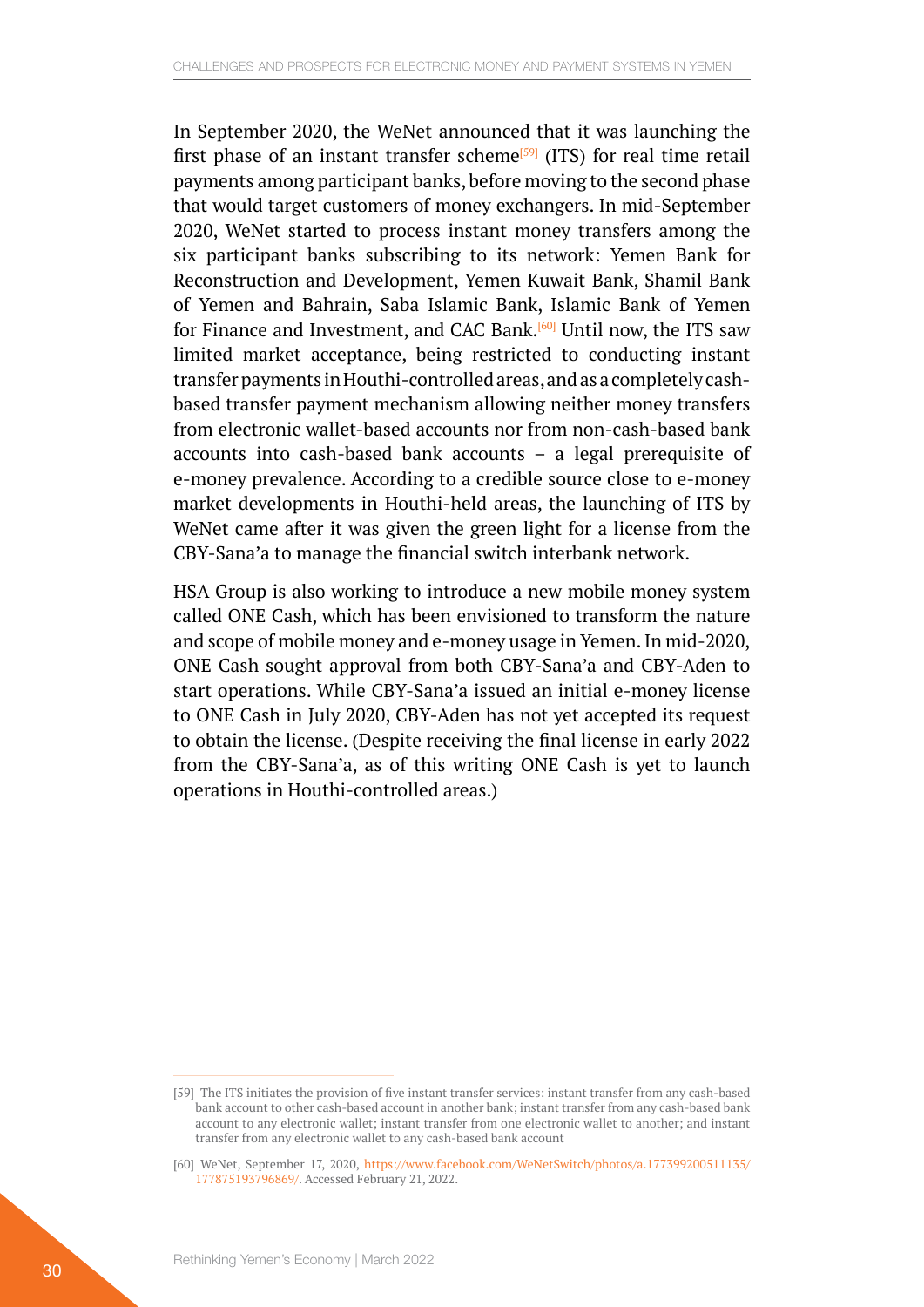### <span id="page-30-0"></span>5 | E-RIAL PROGRESS: CHALLENGES AND PROSPECTS

### **5.1 | Existing Challenges Preventing E-Rial Expansion**

The installation of an e-rial payment system in Yemen must be accompanied by modernized credit infrastructure, digital connectivity infrastructure and fintech-powered e-money services. Until now, the infrastructural components for operating e-currency and e-payment systems are either underdeveloped or yet to come online. The interoperable digital and financial infrastructure, such as the RTGS, essential for settling high-volume transactions and enabling digital interoperable payments, still does not exist. When interoperability is absent, individuals and businesses are forced to maintain multiple accounts and deal with different types of financial transactions, leading to inefficiencies in and restrictions on the use of digital payment.<sup>[61]</sup>

Moreover, the automated clearing house  $(ACH)^{[62]}$  essential for processing retail payment transactions between banks and other financial players is not secured. Neither CBY-Sana'a nor CBY-Aden – nor, indeed, the commercial banks – operate through an electronically integrated system. Instead, they carry out payments independently and in complete isolation from one another. Although the central bank acts as a settlement agent for financial transactions among banks, this task is fulfilled outside the ACH. Checks must be processed manually while SWIFT-based payment orders remain the primary avenue for large value payments.<sup>[63]</sup>

Outside the formal banking system, money exchange outlets also operate in a disconnected manner. Some money exchangers have developed interconnectability infrastructure, where a group of money exchange companies have been connected into an integrated transfer network that allows participants to settle transactions instantaneously and make wire money transfers quickly and cheaply, in comparison to the more expensive financial services banks provide. This ability,

<sup>[61]</sup> Ceyla Pazarbasioglu, Alfonso Garcia Mora, Mahesh Uttamchandani, Harish Natarajan, Erik Feyen and Mathew Saal, "Digital Financial Services," World Bank Group, April 2020, [http://pubdocs.worldbank.](http://pubdocs.worldbank.org/en/230281588169110691/Digital-Financial-Services.pdf) [org/en/230281588169110691/Digital-Financial-Services.pdf](http://pubdocs.worldbank.org/en/230281588169110691/Digital-Financial-Services.pdf). Accessed February 21, 2022.

<sup>[62]</sup> An automated clearing house (ACH) is an electronic system serving financial institutions to facilitate financial transactions at the close of business each day. In Yemen, the CBY conducts the end-of-day settlement between banks using cheques instead of having the process automated. This, therefore, is a central challenge for the e-rial to become operational.

<sup>[63]</sup> "Making Electronic Payments Work for Humanitarian Response," International Rescue Committee, May 2016, [https://www.rescue.org/sites/default/files/document/469/makinge-paymentsworkforhum](https://www.rescue.org/sites/default/files/document/469/makinge-paymentsworkforhumanitarianresponse-final1.pdf) [anitarianresponse-final1.pdf.](https://www.rescue.org/sites/default/files/document/469/makinge-paymentsworkforhumanitarianresponse-final1.pdf) Accessed February 21, 2022.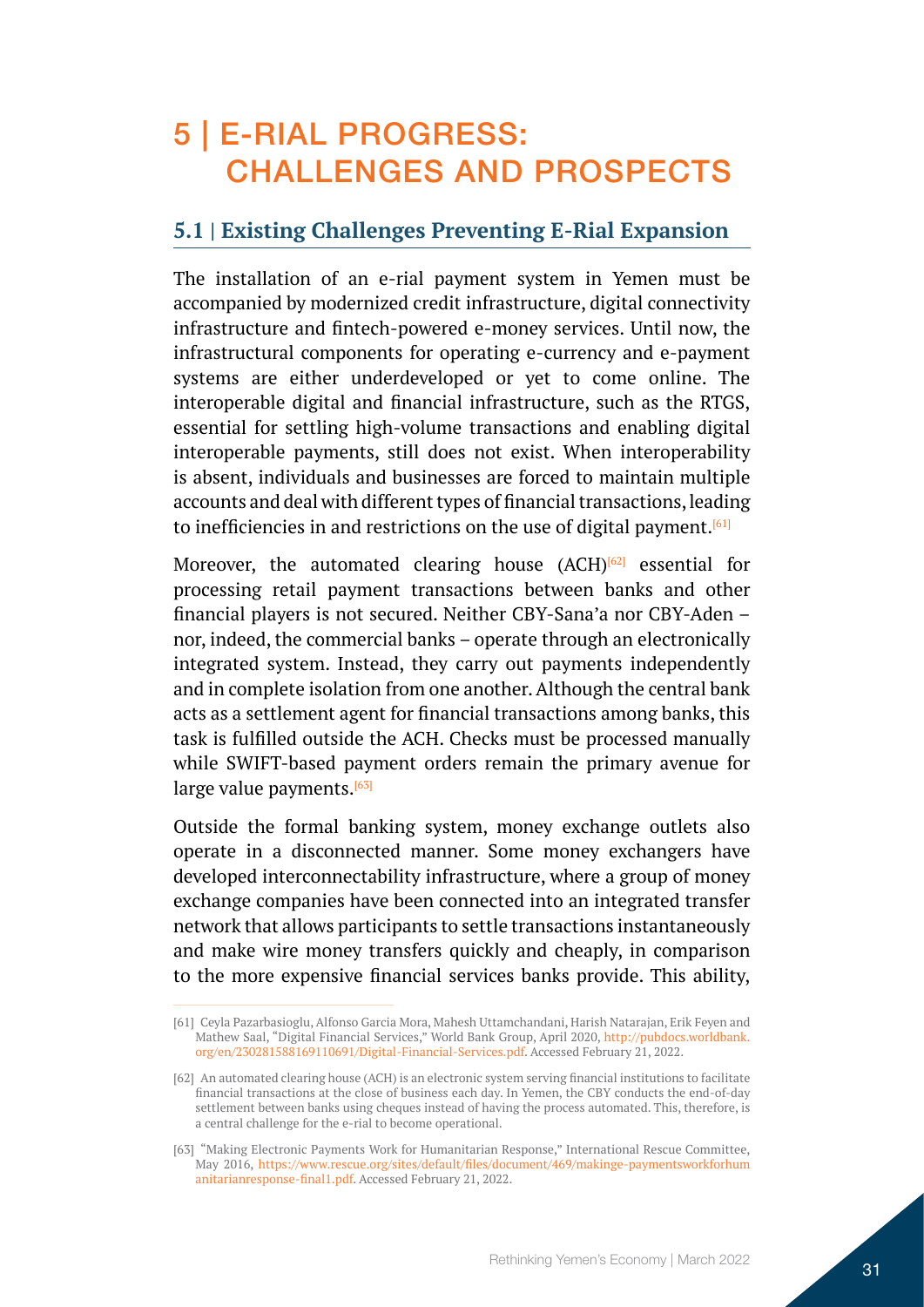along with money exchangers' longer operating hours compared to commercial banks, has helped exchange outlets dominate the financial market in Yemen.

During the conflict, the extremely costly and low speed of internet services in Yemen and the limited mobile phone network coverage have been two of the biggest obstacles for clients with e-money accounts at any of the five banks offering mobile banking and e-wallet services. Yemen's digital connectivity infrastructure, information and communications technology (ICT) sector<sup>[64]</sup> and electricity provision – essential for the functioning of the financial system and e-money services providers – is the weakest in the Middle East and North Africa (MENA) region.

Yemeni mobile network operators have been technologically unprepared and have, as a result, refused to provide unstructured supplementary service device (USSD) and integrated voice recording (IVR) services to e-payment providers.<sup>[65]</sup> The USSD, a communication channel controlled by MNOs, is critical for securely providing mobile financial services to all cell phones through encrypted SMS text messaging. This system, if implemented, would result in lower costs compared to the existing model of providing e-money services through banks.[66] The lack of a USSD service has restricted the ability to serve illiterate and limited-income persons who live in rural areas, use nonsmart phones and are disconnected from the internet.

While the number of mobile phone subscriptions in Yemen increased five-fold between 2006 and 2016, from 3 million to 16 million subscribers, the mobile penetration rate for the total population remained the lowest in the MENA region, at almost 57 percent,

<sup>[64]</sup> The information communication sector is highly dominated and monopolized by the Ministry of Telecommunications and Information Technology and state-owned institutions working in the sector. Although the ministry manages only one of the four mobile operators working in the country (Yemeni Mobile Company), it controls many aspects of telecommunication services and has refrained from granting licenses to local mobile operators to provide 3G or 4G services. Mobile operators have to go through the Yemen Net service provider for internet service and through Tele Yemen to make international calls. The government also, through its Yemen Telecom Corporation, owns and controls the domestic public switched data network. For details, see: Mansoor al-Bashiri, "Impacts of the War on the Telecommunications Sector in Yemen", Deeproot/Sana'a Center for Strategic Studies/ CARPO. Rethinking Yemen's Economy Policy Brief 21 , January 11, 2021, [https://devchampions.org/](https://devchampions.org/publications/policy-brief/Impacts_of_the_War_on_the_Telecommunications/) [publications/policy-brief/Impacts\\_of\\_the\\_War\\_on\\_the\\_Telecommunications/.](https://devchampions.org/publications/policy-brief/Impacts_of_the_War_on_the_Telecommunications/) Accessed February 21, 2022.

<sup>[65]</sup> Abdulghani Mohamed AlSamawi et al., "Electronic Payment Services in Yemen: Challenges and Opportunities for Success," Institute of Banking Studies, May 2020, [http://www.ibs.edu.ye/sites/](http://www.ibs.edu.ye/sites/default/files/Electronic%20Money%20Service%20in%20Yemen%20-%20Challenges%20and%20Opportunities%20for%20Success.pdf) [default/files/Electronic%20Money%20Service%20in%20Yemen%20-%20Challenges%20and%20](http://www.ibs.edu.ye/sites/default/files/Electronic%20Money%20Service%20in%20Yemen%20-%20Challenges%20and%20Opportunities%20for%20Success.pdf) [Opportunities%20for%20Success.pdf](http://www.ibs.edu.ye/sites/default/files/Electronic%20Money%20Service%20in%20Yemen%20-%20Challenges%20and%20Opportunities%20for%20Success.pdf). Accessed January 2, 2021.

<sup>[66]</sup> Barnabas Andiva, "Mobile Financial Service and Regulation in Kenya," Competition Authority of Kenya, [https://static1.squarespace.com/static/52246331e4b0a46e5f1b8ce5/t/5534a332e4b078bae80c](https://static1.squarespace.com/static/52246331e4b0a46e5f1b8ce5/t/5534a332e4b078bae80cbaeb/1429513010529/Barnabas+Andiva_Mobile+Money+Kenya.pdf) [baeb/1429513010529/Barnabas+Andiva\\_Mobile+Money+Kenya.pdf.](https://static1.squarespace.com/static/52246331e4b0a46e5f1b8ce5/t/5534a332e4b078bae80cbaeb/1429513010529/Barnabas+Andiva_Mobile+Money+Kenya.pdf) Accessed February 21, 2022.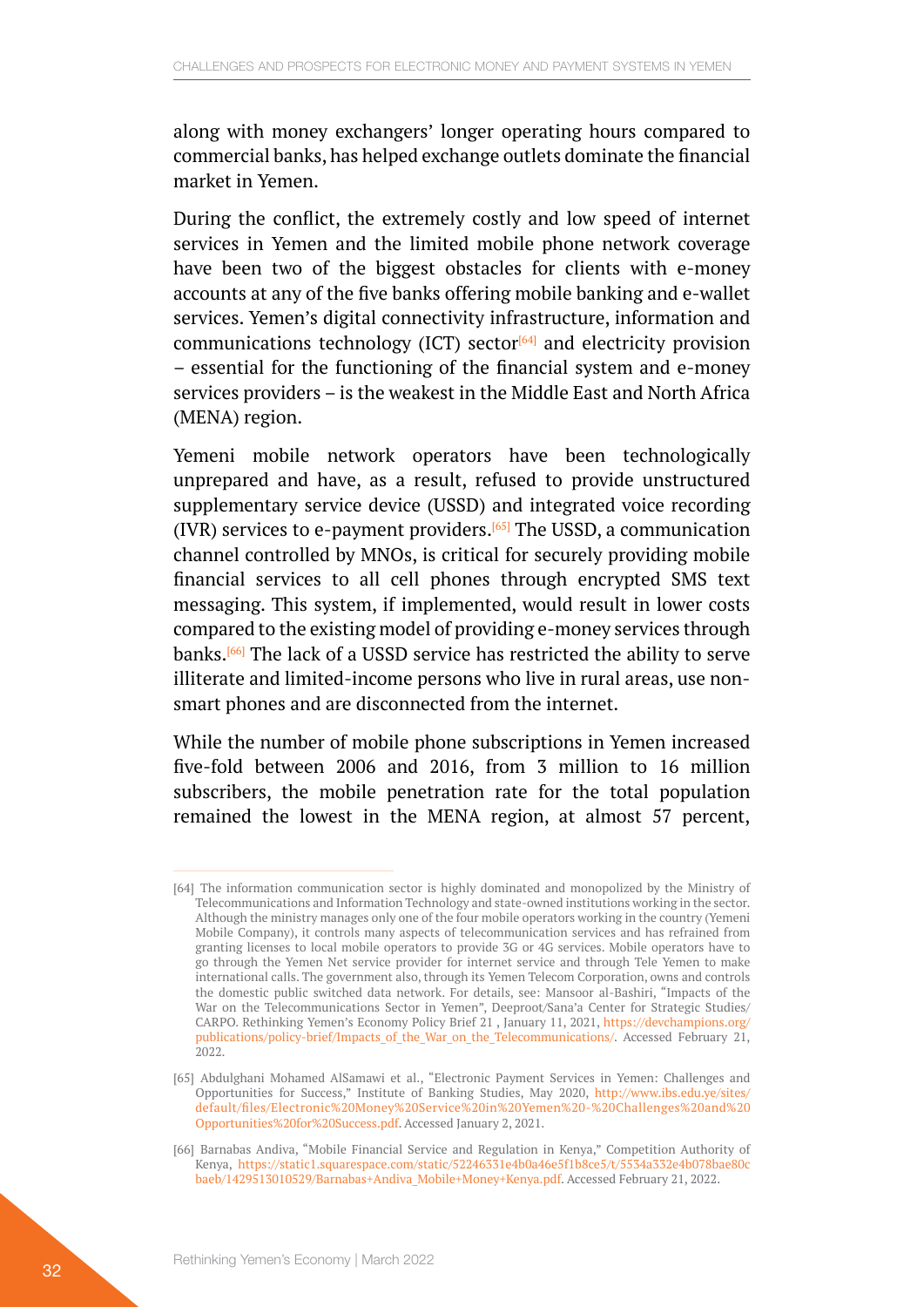compared to a regional average of over 100 percent.<sup>[67]</sup> In 2015, only 1.7 percent of Yemeni citizens could access 3G or mobile internet services.<sup>[68]</sup> Iraq and Afghanistan, also conflict-affected countries, have recorded higher mobile penetration rates – of 91 and 89 percent respectively.[69] Additionally, while the prices of mobile voice calls and SMS services in Yemen are around average in the context of the MENA region, Yemen ranks as the 17th most expensive of 20 MENA countries in terms of broadband.[70]

Internet connectivity and electricity supply have been negatively impacted during the conflict. In 2020, damage to an underwater cable temporarily shut down 80 percent of Yemen's internet capacities, affecting the ability to conduct commercial and financial transactions nationwide.[71] Smartphone apps used to operate the e-rial payment do not work when the internet service is cut or the operating speed is low. On January 21, 2022, the Saudi-led coalition airstrike on a telecommunications building located in the Red Sea city of Hudaydah knocked out power to the country's primary internet access point, causing a large-scale and complete blackout of internet connectivity for four days in many areas of the country. During the ongoing conflict, Yemen's electricity supply – already unreliable pre-war – has further collapsed, with infrastructure attacks and fuel shortages cutting off the majority of the country's population from grid-supplied electricity. Continued fragility in electricity supply would likely impact the operations of financial institutions that rely heavily on Yemen's internet infrastructure to provide digital financial services.[72]

During 2020, Yemen's mobile network operators were competing for licenses to upgrade their networks for the provision of 3G/4G services and to secure higher capacity mobile broadband services. In September 2020, the privately owned telecommunications company [Sabafon](https://sanaacenter.org/publications/the-yemen-review/11678) 

[70] Ibid.

<sup>[67]</sup> Simon Kemp, February 18, 2020, "Digital 2020: Yemen", DataReportal, [https://datareportal.com/](https://datareportal.com/reports/digital-2020-yemen) [reports/digital-2020-yemen](https://datareportal.com/reports/digital-2020-yemen). Accessed February 21, 2022.

<sup>[68]</sup> "Input to The Yemen Policy Note No. 4. on Inclusive Services Delivery: Yemen Information & Communication Technology (ICT)," World Bank Group, May 2017 ,[http://documents1.worldbank.org/](http://documents1.worldbank.org/curated/es/337651508409897554/pdf/120531-WP-P159636-PUBLIC-Yemen-ICT-Policy-Note-Input-to-PN-4.pdf) [curated/es/337651508409897554/pdf/120531-WP-P159636-PUBLIC-Yemen-ICT-Policy-Note-Input](http://documents1.worldbank.org/curated/es/337651508409897554/pdf/120531-WP-P159636-PUBLIC-Yemen-ICT-Policy-Note-Input-to-PN-4.pdf)[to-PN-4.pdf](http://documents1.worldbank.org/curated/es/337651508409897554/pdf/120531-WP-P159636-PUBLIC-Yemen-ICT-Policy-Note-Input-to-PN-4.pdf). Accessed February 21, 2022.

<sup>[69]</sup> Ibid.

<sup>[71]</sup> Lily Hay Newman, "Cut Undersea Cable Plunges Yemen Into Days-Long Internet Outage," Wired, January 13, 2020, <https://www.wired.com/story/yemen-internet-blackout-undersea-cable/>. Accessed February 21, 2022.

<sup>[72]</sup> Inutu Lukonga, "Fintech, inclusive growth, and financial risks: Focus on the MENAP and CCA Regions", International Monetary Fund, September 11, 2018, [https://www.imf.org/en/Publications/](https://www.imf.org/en/Publications/WP/Issues/2018/09/11/Fintech-Inclusive-Growth-and-Cyber-RisksFocus-on-the-MENAP-and-CCA-Regions-46190) [WP/Issues/2018/09/11/Fintech-Inclusive-Growth-and-Cyber-RisksFocus-on-the-MENAP-and-CCA-](https://www.imf.org/en/Publications/WP/Issues/2018/09/11/Fintech-Inclusive-Growth-and-Cyber-RisksFocus-on-the-MENAP-and-CCA-Regions-46190)[Regions-46190.](https://www.imf.org/en/Publications/WP/Issues/2018/09/11/Fintech-Inclusive-Growth-and-Cyber-RisksFocus-on-the-MENAP-and-CCA-Regions-46190) Accessed February 21, 2022.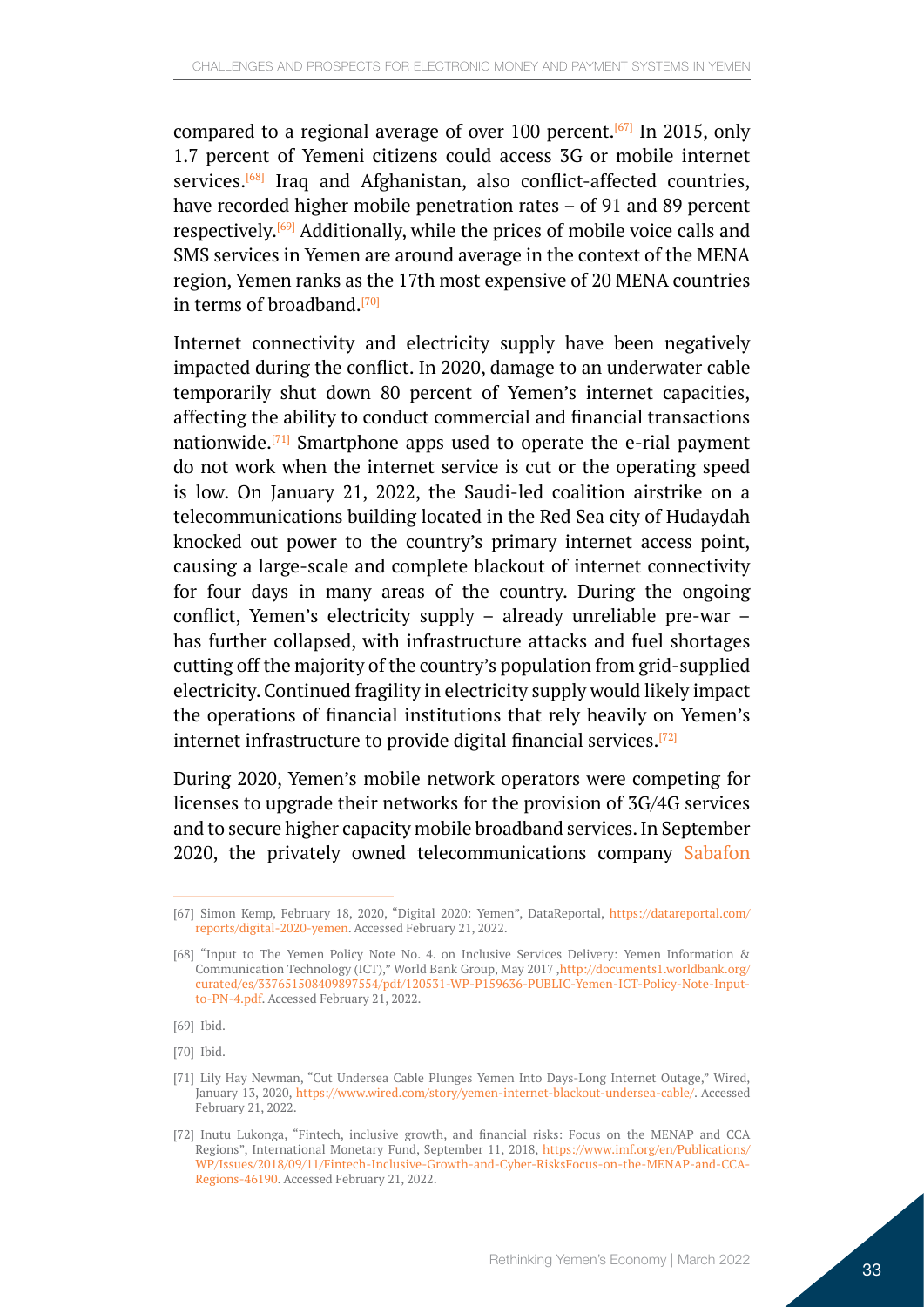<span id="page-33-0"></span>[relocated its headquarters](https://sanaacenter.org/publications/the-yemen-review/11678) from Sana'a to Aden, following regular lawsuits and legal verdicts against it by Houthi authorities attempting to extract sizable levies, including alleged backdated taxes, from the company. Following the relocation, Sabafon announced that it has set a strategic plan to launch 4G and 5G mobile phone services with support from the Aden-based Ministry of Telecommunications and Information Technology.[73]

Meanwhile, Yemen Mobile Company, the major government-owned mobile network operator based in Sana'a, has been implementing a large project over the last few years to develop and upgrade its mobile network infrastructure from 3G to 4G to expand network coverage and the quality of mobile internet services, and launched its 4G service in early January 2022. The fragmentation of the mobile communication systems legal framework between Sana'a and Aden could, however, still restrict mobile network services upgrades necessary to facilitate the more efficient operation of the e-rial payment system.

In sum, a number of obstacles would need to be addressed in order to increase the utility and usage of the e-rial in Yemen. These include: a heavily cash-based economy; poor telecommunications infrastructure coverage; low consumer trust in financial service providers; the absence of a proper regulatory environment (ie. one that maintains necessary oversight but leaves room for market growth and innovation); low general awareness about mobile money and e-wallet services offered by financial service providers; issues related to legislation and regulation (buyer and seller protections); limited technological capacity of e-payment service providers; and security considerations (verification and authentication issues).

### **5.2 | Prospects for E-rial Development**

The inauguration of electronic payment systems in Yemen must start by addressing its fundamental requirements and developing a coherent ecosystem for operating them. The architecture for e-payments systems involve the interaction between the key actors in a mobile payment ecosystem that is highly unlikely under dual political and economic structures prevailing currently in the country. The fragmentation in the legal framework of monetary and financial policies in general and over provision of digital financial services in particular in Yemen would

<sup>[73]</sup> "Battle for Marib – The Yemen Review, September 2020," Sana'a Center for Strategic Studies, October 10, 2020,<https://sanaacenter.org/publications/the-yemen-review/11678>. Accessed February 21, 2022.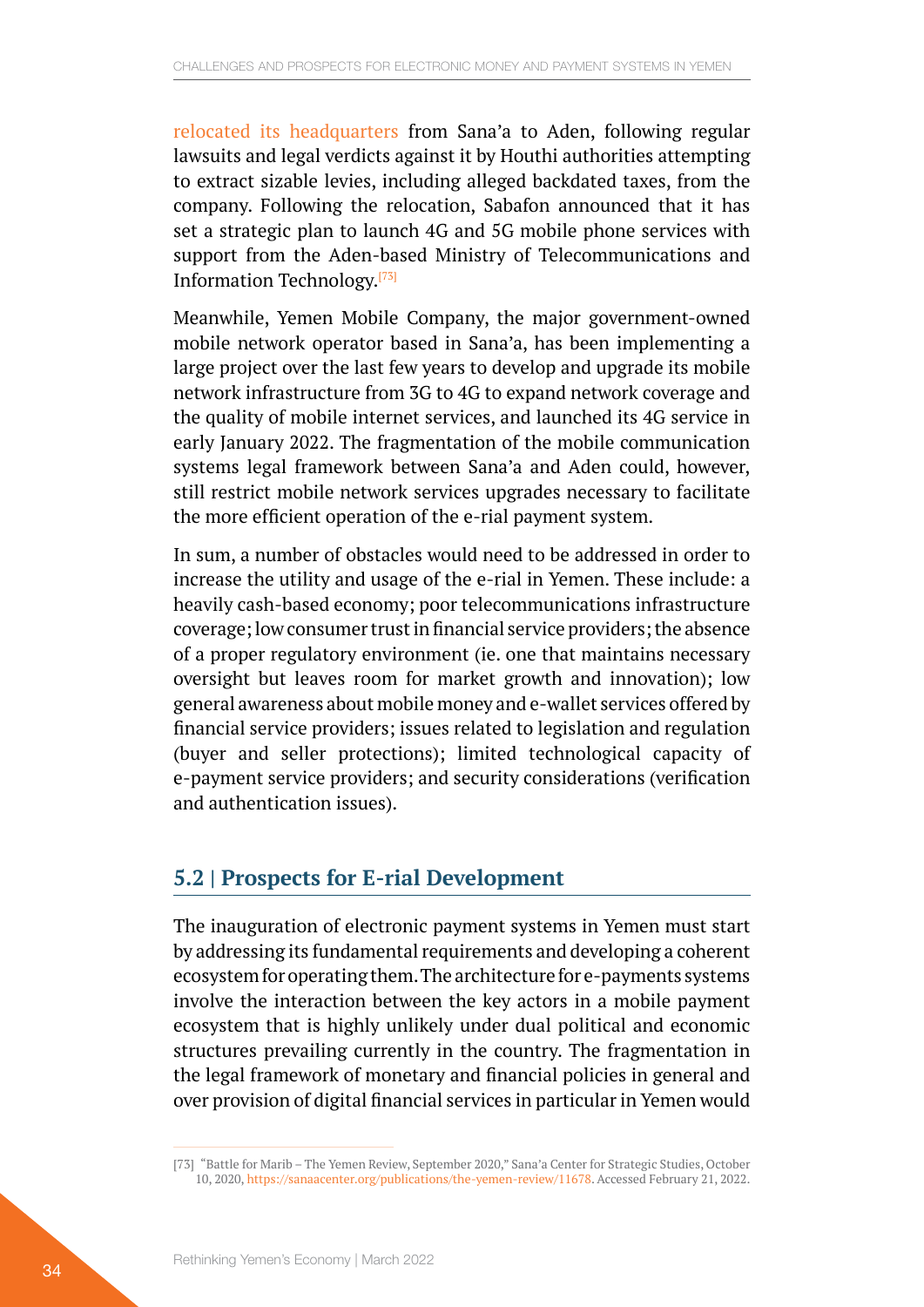remain one of the greatest challenges. Two distinct models have been created out of the two competing central bank branches: a recently created non-bank model in Houthi-controlled areas and CBY-Aden sticking to the bank-led model created prior to the conflict.

In addition, the development of e-payment services would be constrained by weak information and communications technology (ICT) infrastructure and high service costs linked to e-money provision. The ICT and e-money platforms essential to operate e-payment services would continue to be nonexistent while suffering the repercussions of the conflict for years to come. Effectively implementing the necessary regulatory reforms for e-payment services is also highly unlikely under dual political and economic realities.

The de facto Houthi authorities have attempted to develop the digital financial services through the government e-payment system. However, the prominence of cash-based transactions in Houthi-held areas is only reinforced by the Houthi-affiliated National Salvage Government (NSG) and CBY-Sana'a policies of accepting public revenues only in cash, and to this end creating distinct cash-based accounts for collecting government dues. In mid-November 2020, the NSG officially announced the suspension of salary payments to public servants working in Houthi-held areas, and this has likely discouraged e-rial payments through the government spending window. However, from early 2022 the Houthi authorities launched an ambitious e-government payment system to initiate government-to-person (G2P) transactions through electronically disbursing public salaries and financial incentives to government servants working in Houthicontrolled regions. The success of such a move would depend on several factors; whether an adequate liquidity is in place to complete transactions; the availability of convenient access points and reliable agent networks that guarantee customers an unlimited access to cashin/cash-out services (to easily cash out funds received in digital form); and finally, the degree to which incentives are created for merchants and businesses to invest in electronic payment services and accept them unhesitantly in conducting their financial transactions.

The liquidity crisis has demolished the trust in the banking system and in the Yemeni rial to act as a store of monetary value and medium of exchange in settling financial transactions. Financial service clients have found their deposits stuck in the banking sector, while all rialdominated holdings and investments have depreciated in real value due to high inflation and rapid cycles of rial depreciation. Additional barriers to e-money payment services adoption include low financial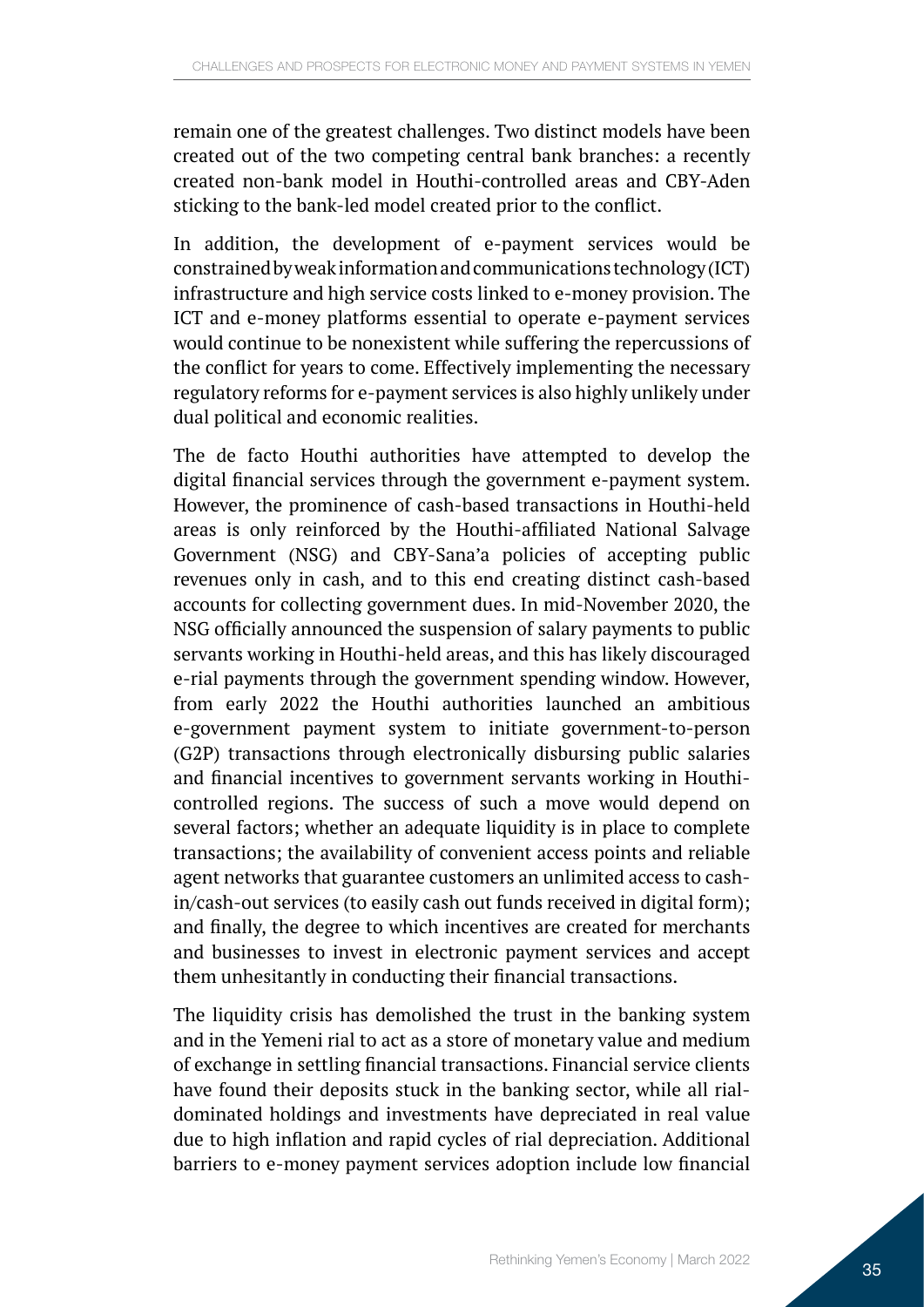literacy and a cultural preference for cash. Indeed, Yemeni customers and businessmen often prefer cash payment means conducted outside formal financial networks. They have negative perceptions about formal financial products and are more familiar with local money exchange agents which are flexible, convenient, unmonitored and anonymous. The consumers' high mistrust in the government and commercial banks has been one of the reasons for the low demand for digital money in the country. In addition, documentation requirements to open DFS accounts can pose barriers to displaced and low-income populations.

Yemen is currently experiencing the world's worst humanitarian crisis with an estimated 24 million people in need of some form of humanitarian assistance while the majority have limited financial options on how to live and feed themselves the next day. This indicates that a large segment of Yemeni population has no out of the pocket money to save for depositing in e-rial balances. On the other hand, while millions of Yemeni citizens are recipients of cash transfers and aid funds from humanitarian organizations, e-wallet service providers have been utilizing fintech platforms to serve targeted beneficiaries through e-money payment tools, and this could serve as an entry point for DFS expansion. Allowing this to succeed would depend on how the fractured status of the Yemen monetary scheme would be adopted to embrace mobile money platforms and services.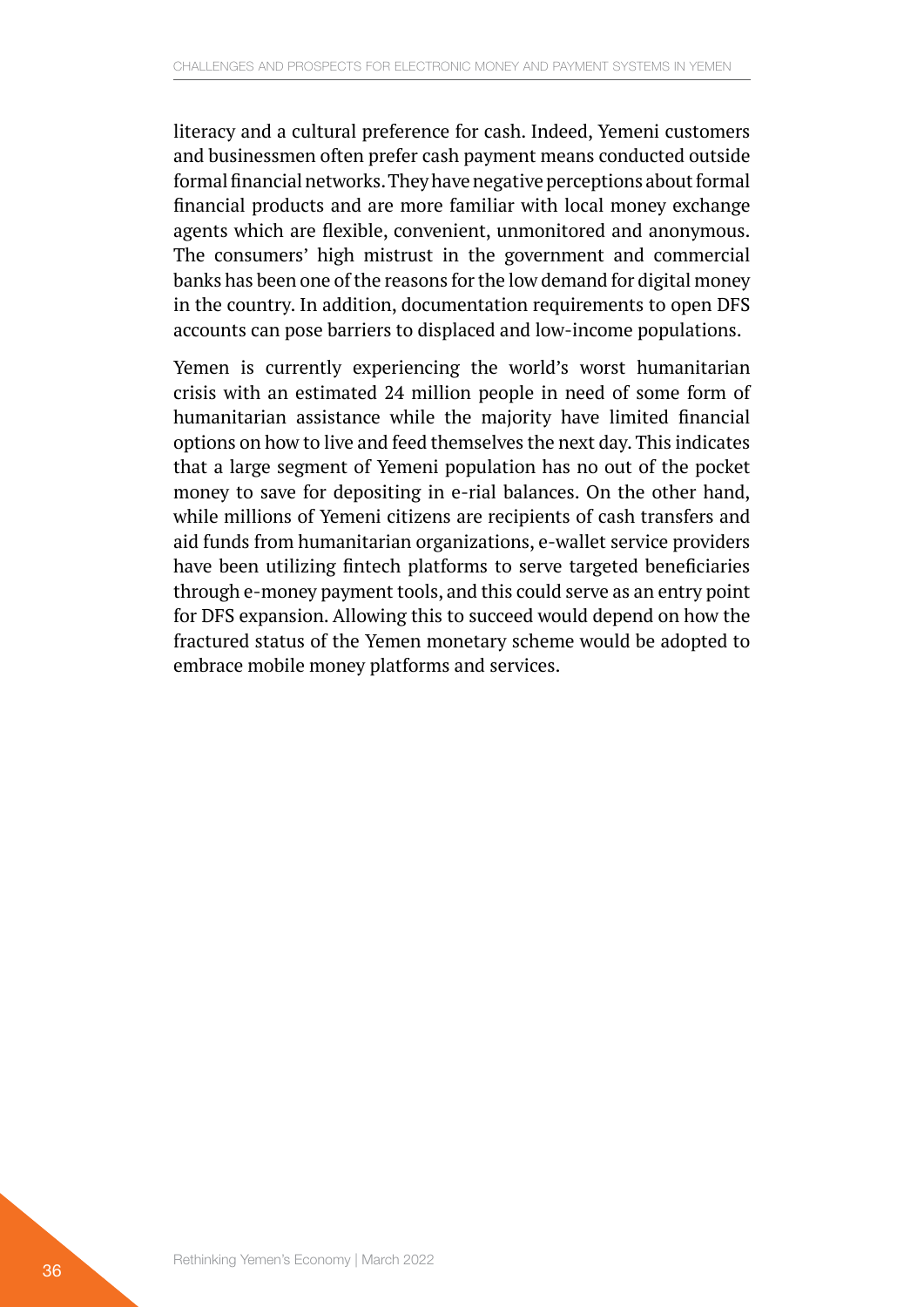## <span id="page-36-0"></span>6 | RECOMMENDATIONS

Improved digital financial services and electronic money could potentially be transformative in addressing Yemen's humanitarian crisis through expanding and facilitating financial inclusion. However, given the current political crisis, the fragmentation in monetary policy and regulation between competing central banks, and the underdeveloped state of e-payment infrastructure in the country, widespread development of e-money services is unlikely to emerge.

During the conflict, any enforcement of aggressive unilateral steps by any of the competing parties to the conflict could deepen the division in the institutions involved in operating the e-payment services. As well, international stakeholders interested in developing e-money services in Yemen should keep the "Do No Harm" principle paramount. Creating a situation in which two rivaling entities in the same country were both treated as legitimate monetary authorities by the international community would have profoundly distortive repercussions across the Yemeni economy.

Holistic initiatives to strengthen the Yemeni e-money and e-payment ecosystem are invariably tied to ending the political division and stabilizing the monetary regime – which must start by unifying the CBY and the official exchange rate, addressing the severe liquidity crisis, and ending the currency war. However, until the resolution of the political and central banking crisis, some initiatives under the current circumstances could be launched:

### **6.1 | Short- to Medium-Term Recommendations**

- Until the unification of central banking administration in Yemen, the fragmented CBYs in Sana'a and Aden should cautiously approach any regulatory changes governing e-money services to balance the benefits of enabling wider e-money adoption with the risks of further distortion and fragmentation of the monetary environment.
- International stakeholders should investigate possible avenues to support the reunification of the CBY and end the current currency war. Specifically:
	- Look to unify the regulatory framework governing the e-money system and monetary and financial policies.
	- ° Work to encourage coordination among the CBY branches, Yemeni banks, and the communication companies to eliminate barriers and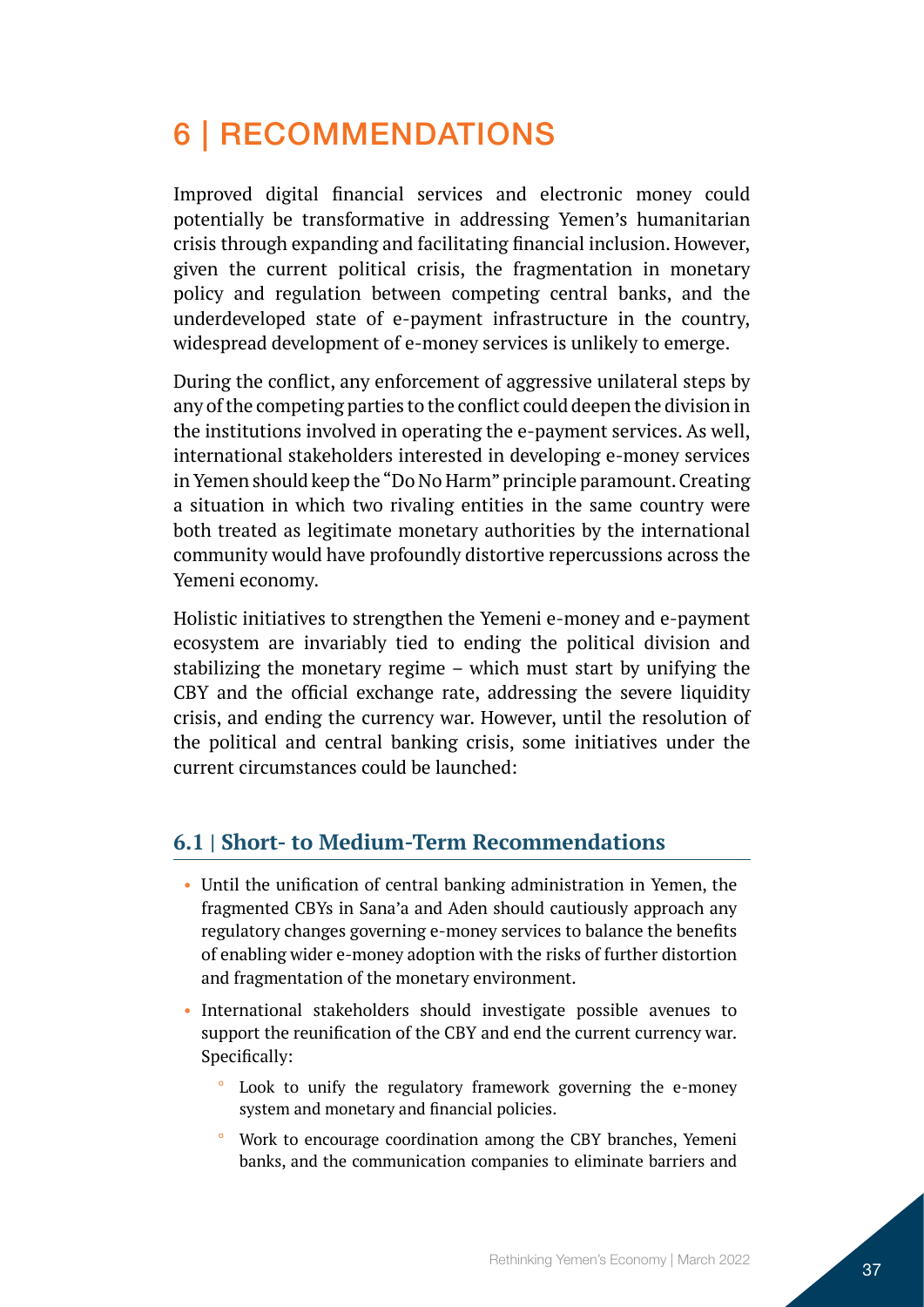unify any possible efforts toward facilitating the provision of digital financial services in the country. It is essential to ensure easy access to ICT infrastructure such as USSD & IVR, which should provide electronic money services at reasonable prices.

- Support initiatives for commercial banks and businesses to prepare for financial intermediation and e-commerce expansion, but without distorting the monetary environment.
- Refrain from supporting developments in e-money services that are outside of the current legal framework in Yemen. Specifically, humanitarian agencies trying to implement cash transfer programs through e-payment mechanisms should ensure that they are adhering to the "Do No Harm" principle.
- International development institutions and INGOs intervening to support the payment system infrastructure and enhance financial intermediation in Yemen should ensure that they do not support any actions or activities that deepen the schism in Yemen's central bank and make reunification of the monetary environment more difficult.
- As almost all of technical assistance and capacity-building programs by external donors such as the World Bank Group, IMF, and the Arab Monetary Fund (AMF) have been implemented only to support the CBY-Aden, the CBY in Aden should:
	- Make use of the technical assistance support to address its technological, infrastructural, human resources and regulatory gaps.
	- Strengthen the institutional and governance structure of the national payment system and the Payment Systems Department (PSD), established in mid-2020 inside CBY, and equip the PSD with needed qualified staff and overall capacity to operate and oversee the national payment system.
	- Initiate a project to fully integrate the national switch, and lay out the groundwork to automatically connect the CBY with all commercial banks in the country, to conduct automated check clearing transactions. This should involve using a same-day interbank settlement as a temporary solution, by using the SWIFT Closed User Group and the existing core banking system until the highly costly RTGS system is established.
	- Explore potential avenues to develop a fully operational card/mobile money Switch. This should be done through utilizing the existing card switch owned by commercial banks and private sector investors to facilitate the distribution of salaries, pensions, humanitarian aid as well as the collection of taxes, customs, and other government due fees. Such initiatives would result in increasing digital payment transactions, cover interoperability of mobile money services, and contain the extreme liquidity shortage prevailing in the market.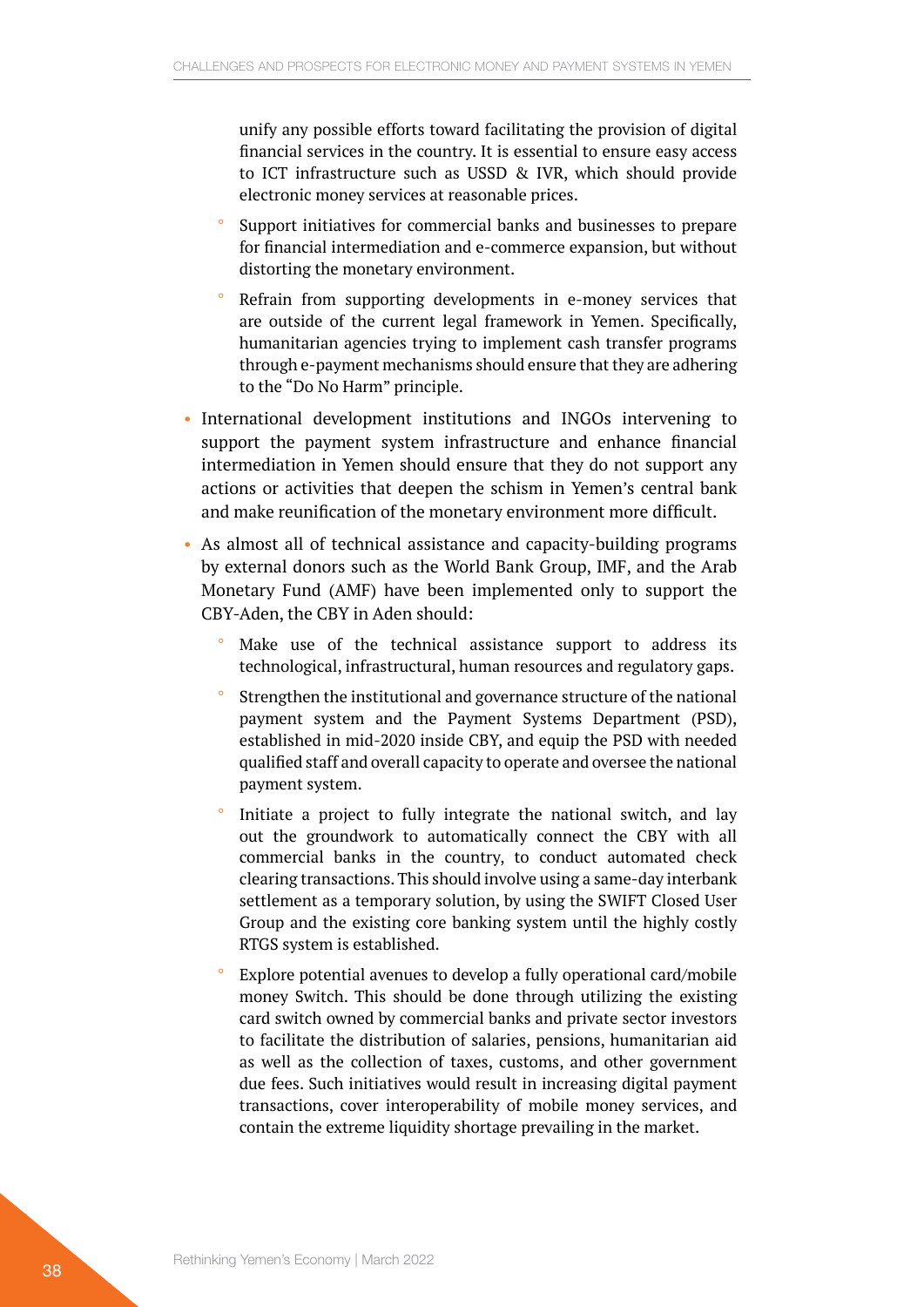<span id="page-38-0"></span>Capitalize on donor-funded efforts from USAID and other donors aimed at scaling up the use of e-money in Yemen. This would involve integrating e-money into government/donor-led crisis cash transfers, optimizing the existent payment infrastructure to encourage Yemeni merchants to use electronic payment methods for goods and services at the retail and wholesale levels, as well as expanding the technical capacities to the providers of e-money services, including licensed and regulated banks, to improve the e-money enabling environment.

#### **6.2 | Long-Term Recommendations**

- Develop strategic plans to stabilize the monetary regime and foster recovery of the financial system. A detailed action plan must aim to address the international isolation of the country's banking sector that has resulted from the perception of Yemen as being 'extremely highrisk'. It should also aim to restore a larger share of the monetary cycle to the formal financial system and enhance its robustness to play a key role in reforming the digital financial services. A national risk assessment could be undertaken to identify and assess anti-money laundering (AML) and combatting the financing of terrorism (CFT) risks impacting Yemeni banks and then take the necessary actions to mitigate such risks.
- Develop a national payment systems strategy to strengthen the payment infrastructure and facilitate a well-studied shift to electronic payments through the following:
	- Develop comprehensively consolidated legal and regulatory reforms to protect the integrity of the financial system and update the current laws and circulars governing the provision of electronic money and e-payment services in the country. The new regulatory framework should encourage the creation of private digital service providers, allow a gradual shift to a non-bank led model for e-currency issuance and the development of widespread agent networks that strike a balance between innovation enhancement and mitigating risks of fraud, money laundering, and insolvency. It should also include legal articles to safeguard consumer protection and foster customer confidence in DFS.
	- ° Develop the country's ICT infrastructure through taking advantage of successful modern technologies used in other developing countries, such as Somalia, South Sudan and Kenya, to provide electronic payment services. The USSD, a communication channel controlled by MNOs, is critical for securely providing mobile financial services to all cell phones through encrypted SMS text messaging. This system, if implemented, would result in lower costs compared to the existing model of providing e-money services through banks.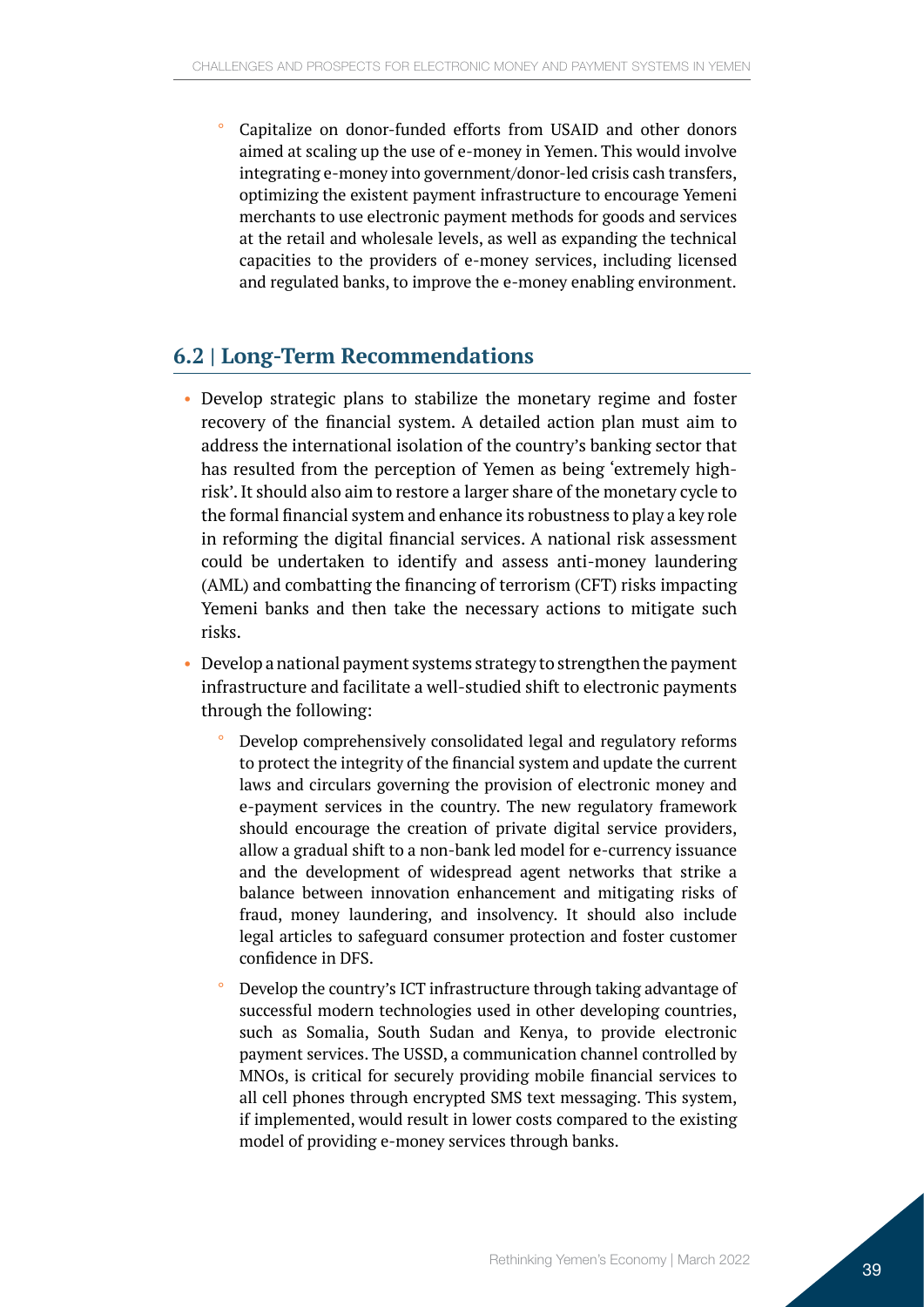- Identify the operational environment and requirements of the RTGS system that are essential to settle all high-value and systemic payment transactions as well as the automated clearing system (ACH) to process retail payments between banks and other institutions.
- Deploy the digital means to access financially excluded and underserved populations at a cost affordable to customers and sustainable for providers.
- ° Develop a national financial inclusion plan to support the spread of mobile money, the inclusion of youth and women, enhancing client and digital financial literacy.
- ° Establish a digital foundational identity (national identity scheme) to overcome barriers to usage, in particular for individuals in rural areas, and foster alternative forms of ID to open up e-money accounts for Yemenis without national ID.
- To unleash the potential of mobile money, regulators must create an open and level playing field that allows both banks and non-bank providers to offer mobile money services, which are well suited to building sustainable services and extending the reach of the formal financial sector rapidly and soundly. This would help to advance financial inclusion, stability, integrity, and consumer protection, and is consistent with the Bank for International Settlements' (BIS) international best practices in financial regulation. Increased outreach to hard to reach rural areas and overall financial system liquidity would be welcomed by humanitarian actors that seek to make secure cash transfers to beneficiaries in rural areas.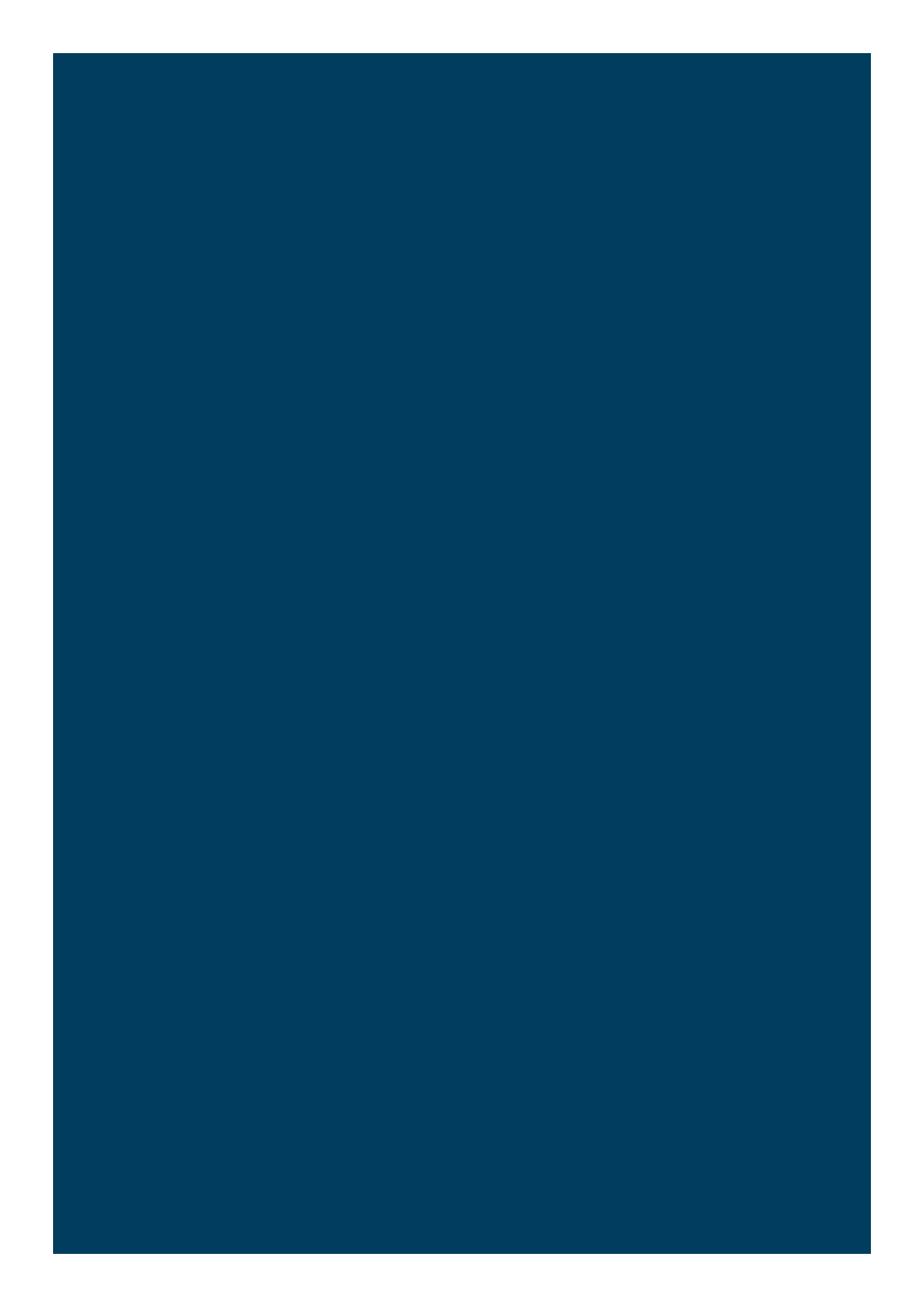# PREVIOUS PUBLICATIONS



Improving Relations Between Central State Institutions and Local **Authorities** 





Priorities for the Recovery and Reform of the Electricity Sector in Yemen

1년



Yemen's Accelerating Economic Woes During the COVID-19 Pandemic





Microfinance in Yemen: An Overview of Challenges and **Opportunities** 

闪



Yemen's Expatriate Workforce Under Threat: The Essential Role of Remittances in Mitigating Economic Collapse



**Combating** Corruption in Yemen



Private Sector Engagement in Post-Conflict Yemen

고

╔



Local Governance in Yemen Amid Conflict and Instability

권

闪



An Institutional Framework for Post-Conflict Reconstruction





For more previous publications:

[www.devchampions.org](https://devchampions.org)